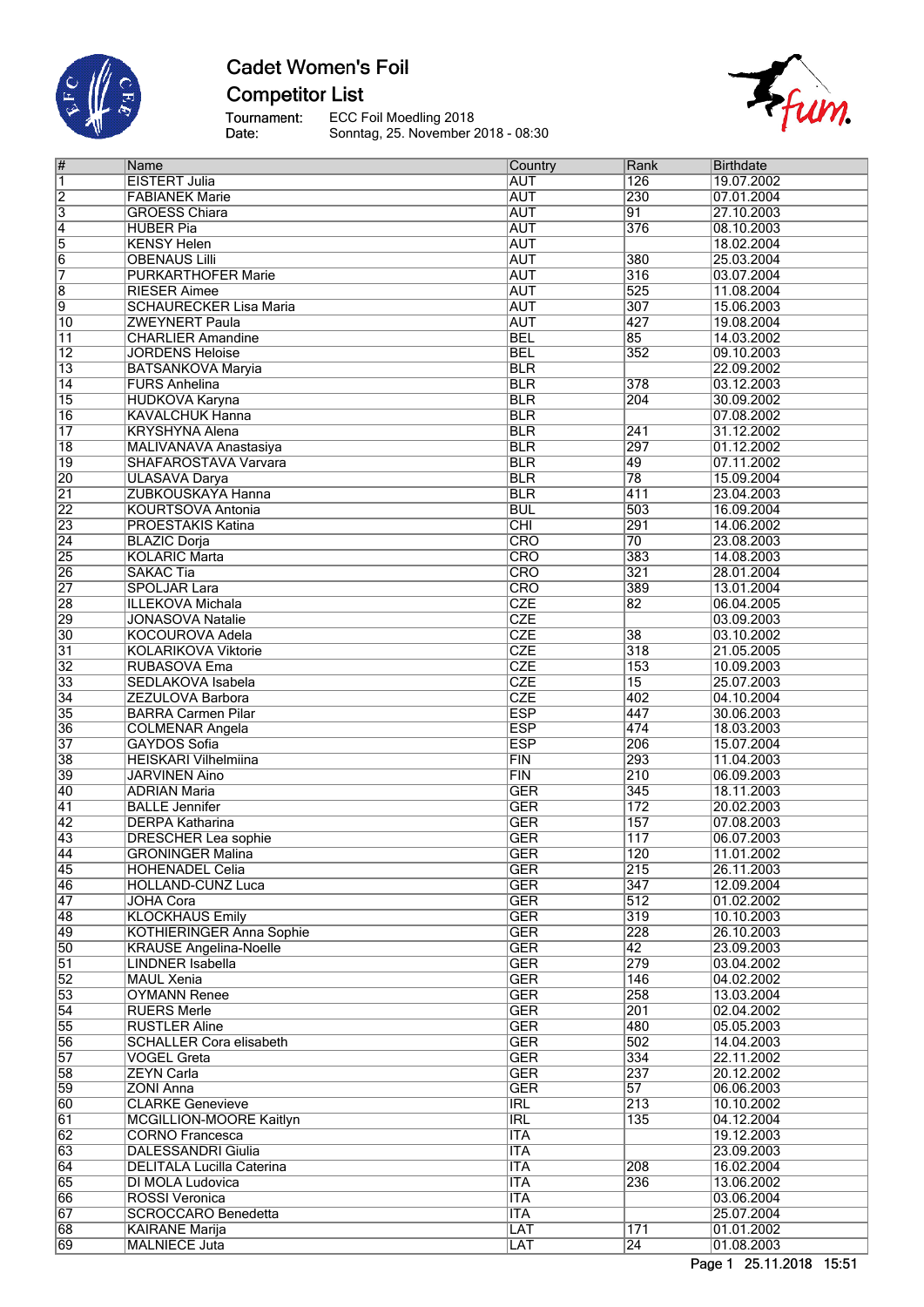| <b>Cadet Women's Foil</b> |
|---------------------------|

| $\overline{\#}$  | Name                          | Country                 | Rank             | Birthdate  |
|------------------|-------------------------------|-------------------------|------------------|------------|
| 70               | MASLOBOJEVA Emilija           |                         | 43               | 16.01.2002 |
|                  |                               | LAT                     |                  |            |
| $\overline{71}$  | PARHOMENKO Anastasija         | LAT                     | $\overline{125}$ | 01.01.2002 |
| $\overline{72}$  | SITOVA Olga                   | LAT                     | 178              | 01.01.2003 |
| 73               | SOLODKIHA Jekaterina          | LAT                     | 6                | 13.03.2002 |
| $\overline{74}$  | <b>BUTIN BIK Elise</b>        | <b>NED</b>              | 69               | 14.12.2002 |
| $\overline{75}$  | <b>JANS KOHNEKE Maria</b>     | <b>NED</b>              | 398              | 11.01.2003 |
|                  |                               |                         |                  |            |
| 76               | <b>KOSTER Tessa</b>           | <b>NED</b>              | 154              | 25.01.2004 |
| $\overline{77}$  | YOSHIMORI Rachika             | <b>NED</b>              | 198              | 24.02.2006 |
| 78               | <b>BAN Zofia</b>              | POL                     |                  | 07.02.2003 |
| 79               | <b>DANIEWSKA Michalina</b>    | POL                     | 95               | 21.09.2003 |
| 80               | <b>LACHMAN Antonina</b>       | POL                     | $\overline{33}$  | 18.01.2003 |
| 81               | SZEMPLINSKA Natalia           | POL                     | 305              | 15.01.2003 |
|                  |                               |                         |                  |            |
| 82               | <b>WIECZOREK Aleksandra</b>   | POL                     | $\overline{18}$  | 31.08.2002 |
| 83               | <b>WOZNIAK Natalia</b>        | POL                     | 414              | 25.10.2004 |
| 84               | <b>ZACHAREWICZ Ewa</b>        | POL                     | 374              | 17.02.2003 |
| 85               | ZURAWSKA Karolina             | POL                     | 107              | 09.09.2004 |
| 86               | <b>CORBU Emilia</b>           | <b>ROU</b>              | 5                | 25.02.2002 |
| 87               | <b>DINCA Andreea</b>          | <b>ROU</b>              | $\overline{76}$  | 03.09.2005 |
|                  |                               |                         |                  |            |
| 88               | <b>KOROSSY Melissa</b>        | <b>ROU</b>              | $\overline{111}$ | 08.03.2002 |
| 89               | <b>MANESCU Denisa</b>         | <b>ROU</b>              | 251              | 29.04.2004 |
| 90               | <b>MANOLACHE PASSIMA lana</b> | <b>ROU</b>              | $\overline{372}$ | 15.03.2006 |
| 91               | <b>RADU Paula</b>             | <b>ROU</b>              | 248              | 10.10.2005 |
| $\overline{92}$  | <b>SOFRAN Teodora</b>         | <b>ROU</b>              | $\overline{58}$  | 15.05.2003 |
| 93               | <b>TANASE Alexandra</b>       | <b>ROU</b>              | 430              | 12.02.2004 |
|                  |                               |                         |                  |            |
| 94               | <b>TEODORESCU Maria</b>       | <b>ROU</b>              | 249              | 19.08.2005 |
| 95               | <b>VASILE Karina</b>          | <b>ROU</b>              | $\overline{26}$  | 24.08.2004 |
| 96               | <b>CHEN Jingxuan</b>          | <b>SGP</b>              | 356              | 10.01.2003 |
| $\overline{97}$  | LIM Rachel Mary Li-Hsuen      | <b>SGP</b>              | 143              | 29.12.2002 |
| 98               | <b>NG Kristal</b>             | <b>SGP</b>              | 381              | 23.03.2004 |
| 99               | <b>TAN Jia Lin</b>            | <b>SGP</b>              | 161              | 16.12.2002 |
|                  |                               |                         |                  |            |
| 100              | WONG Julia Mae Hui Min        | <b>SGP</b>              | 212              | 22.12.2002 |
| $\overline{101}$ | <b>CRETNIK Pia</b>            | <b>SLO</b>              |                  | 27.12.2003 |
| 102              | <b>MLEKUZ Eli</b>             | <b>SLO</b>              | 532              | 18.02.2004 |
| 103              | <b>SERC</b> Iza               | $\overline{\text{SLO}}$ |                  | 25.12.2004 |
| 104              | <b>JELICIC Julija</b>         | <b>SRB</b>              | 86               | 26.09.2003 |
| 105              | <b>SKOBIC Milena</b>          | <b>SRB</b>              |                  | 06.08.2003 |
|                  |                               |                         |                  |            |
| 106              | STOJANOVIC Sonja              | <b>SRB</b>              | 407              | 09.10.2004 |
| 107              | ZDRAVKOVIC Jovana             | <b>SRB</b>              | 506              | 20.01.2003 |
| 108              | <b>BODOVA Barbara</b>         | <b>SVK</b>              | 127              | 02.03.2003 |
| 109              | <b>BUDAY Boglarka</b>         | <b>SVK</b>              | $\overline{53}$  | 08.10.2002 |
| $\overline{110}$ | <b>CSEFALVAYOVA Rebeka</b>    | <b>SVK</b>              | 190              | 27.10.2003 |
| 111              | <b>SCHREIBER Miriam</b>       | <b>SWE</b>              | 3                | 01.01.2002 |
| $\overline{112}$ | <b>ALIOGLU Nazli Ceren</b>    | TUR                     | 263              |            |
|                  |                               |                         |                  | 06.01.2003 |
| 113              | <b>ERTUN Lal</b>              | TUR                     | 336              | 05.05.2004 |
| $\overline{114}$ | <b>ISEVCAN Balca</b>          | <b>TUR</b>              | 313              | 12.09.2003 |
| $\overline{115}$ | <b>KARABIYIK Gozde</b>        | <b>TUR</b>              | 220              | 26.01.2002 |
| $\overline{116}$ | <b>KARATABAN Selma Defne</b>  | <b>TUR</b>              | 156              | 06.03.2004 |
| $\overline{117}$ | <b>TASDELEN Melike</b>        | <b>TUR</b>              | 124              | 11.01.2003 |
| $\overline{118}$ | <b>TOPKORU Deniz Sona</b>     | <b>TUR</b>              | $\overline{311}$ | 10.11.2002 |
| $\overline{119}$ | <b>KALKUTINA Olga</b>         | <b>UKR</b>              | 187              | 11.04.2003 |
|                  |                               |                         |                  |            |
| $\overline{120}$ | MESHKA Galina                 | <b>UKR</b>              |                  | 01.09.2002 |
| $\overline{121}$ | <b>MORGUN Nadiya</b>          | <b>UKR</b>              | 99               | 04.09.2002 |
| $\overline{122}$ | <b>POLOZIUK Alina</b>         | <b>UKR</b>              | 4                | 05.05.2002 |
| $\overline{123}$ | <b>SARKISIAN Khrystyna</b>    | <b>UKR</b>              | 112              | 02.01.2003 |
| 124              | SOLOBAEVA Elina               | <b>UKR</b>              | 192              | 12.10.2004 |
| $\overline{125}$ | <b>SOPIT OLGA</b>             | <b>UKR</b>              | $\overline{41}$  | 27.02.2003 |
| $\overline{126}$ | <b>SOPIT SVITLANA</b>         | <b>UKR</b>              | 48               | 27.02.2003 |
|                  |                               |                         |                  |            |
| $\overline{127}$ | <b>AHN Gabriella</b>          | <b>USA</b>              | 44               | 17.06.2003 |
| $\overline{128}$ | CHO Sabrina                   | <b>USA</b>              | 50               | 14.01.2002 |
| $\overline{129}$ | <b>CHUSID Renata</b>          | <b>USA</b>              | 197              | 02.01.2003 |
| 130              | <b>FERRARI Christina</b>      | <b>USA</b>              | 136              | 29.06.2002 |
| 131              | <b>FLANAGAN Catherine</b>     | <b>USA</b>              | 133              | 09.07.2003 |
| $ 132\rangle$    | <b>HAO Alicia</b>             | <b>USA</b>              | $\overline{28}$  | 25.10.2002 |
|                  |                               |                         |                  |            |
| 133              | <b>HORSLEY Asherah</b>        | <b>USA</b>              | 138              | 17.09.2002 |
| $\overline{134}$ | <b>HUNG Juliana</b>           | <b>USA</b>              | 308              | 12.02.2004 |
| $\overline{135}$ | <b>KOO Haley Bevan</b>        | <b>USA</b>              | 63               | 08.02.2002 |
| 136              | <b>LAM Justina</b>            | <b>USA</b>              | 66               | 18.09.2003 |
| 137              | <b>LEE Annora</b>             | <b>USA</b>              | 67               | 30.05.2002 |
| 138              | <b>LEE Yejine</b>             | <b>USA</b>              | $\overline{45}$  | 10.05.2002 |
|                  |                               |                         |                  |            |
| $\overline{139}$ | <b>MARTOS Sara Ann</b>        | <b>USA</b>              | $\overline{37}$  | 18.06.2002 |
| $ 140\rangle$    | NISHIMURA Madeleine           | <b>USA</b>              | $\overline{75}$  | 06.04.2002 |
| $\overline{141}$ | RHODES Zander                 | <b>USA</b>              | 9                | 29.05.2003 |
| $\overline{142}$ | <b>STAMOS Maria</b>           | <b>USA</b>              | $\overline{55}$  | 07.03.2002 |
| $\overline{143}$ | <b>TAN Flisha</b>             | <b>IUSA</b>             | 195              | 08.09.2002 |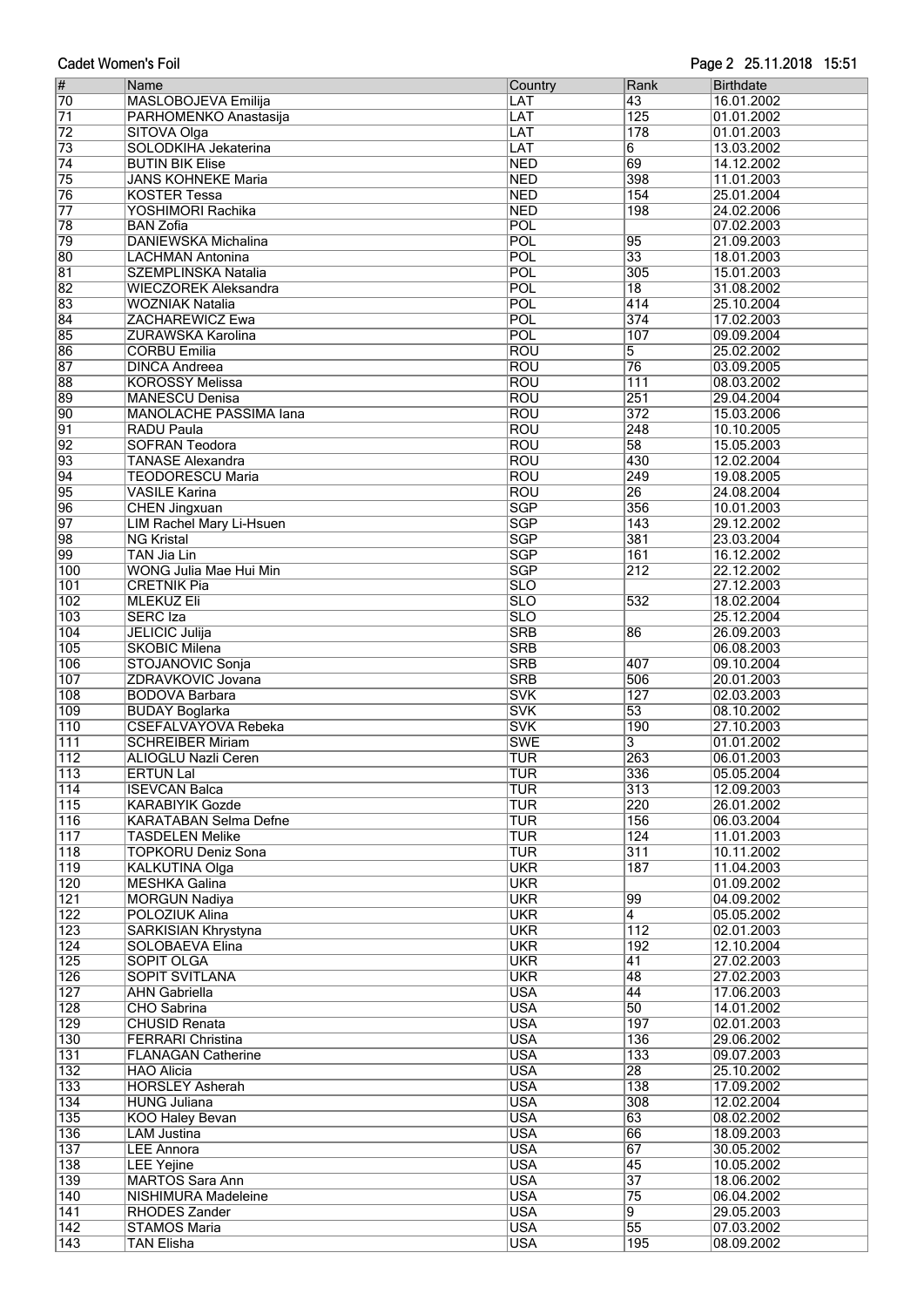| Cadet Women's Foil |                           |            | Page 3 25.11.2018 15:51 |                      |
|--------------------|---------------------------|------------|-------------------------|----------------------|
| $\vert \sharp$     | Name                      | ∣Countrv   | ∣Rank                   | Birthdate            |
| 144                | TAN Helen                 | <b>USA</b> | '35                     | 29.10.2002           |
| 145                | <b>WEINTRAUB Maja Mei</b> | <b>USA</b> |                         | $ 24.10.2002\rangle$ |
| 146                | lYAROSHENKO Karina        | <b>USA</b> | 151                     | 06.09.2002           |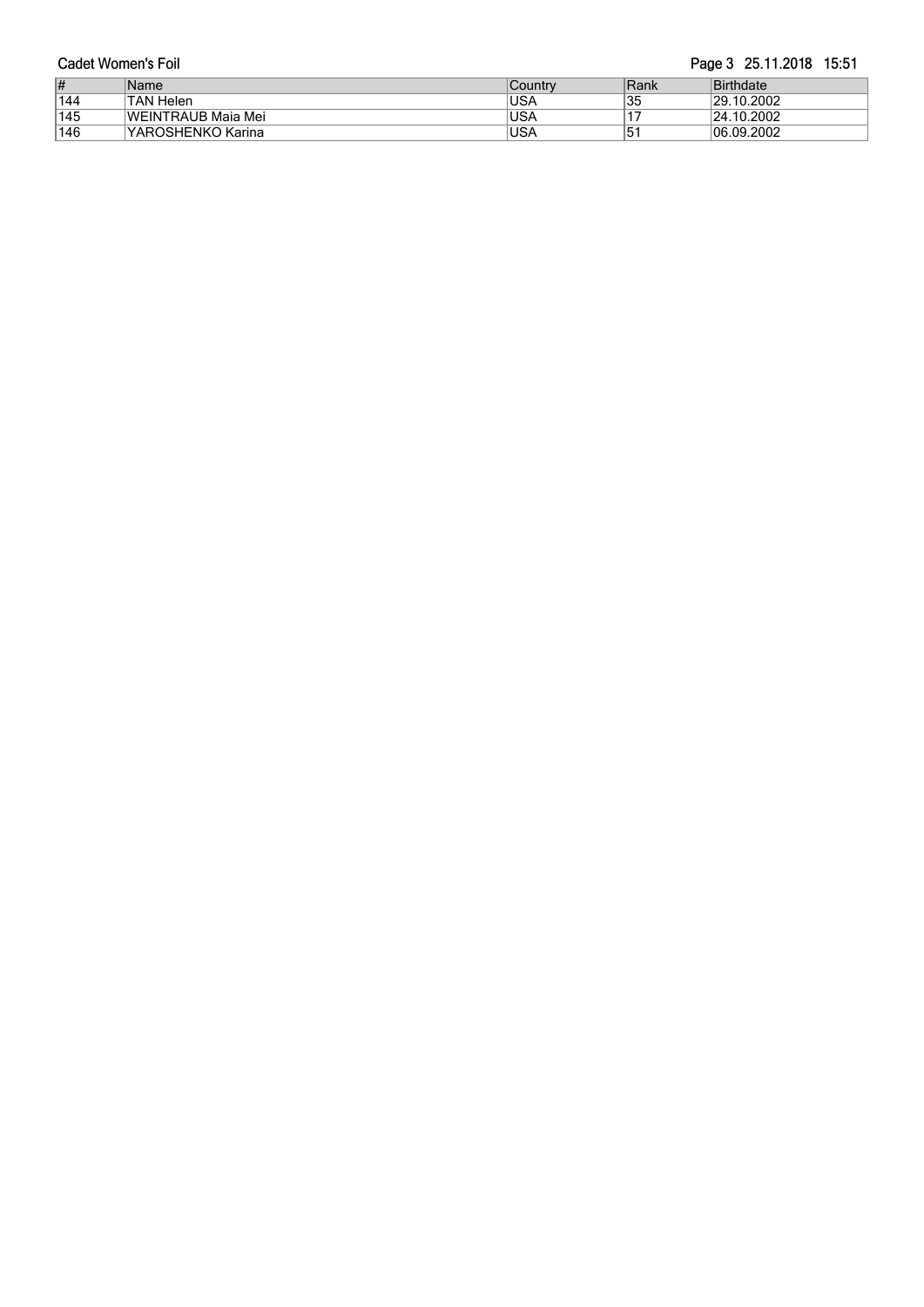|          | <b>ECC Foil Moedling 2018</b>                                                                           |  |  |  |  |  |  |  |  |  |  |
|----------|---------------------------------------------------------------------------------------------------------|--|--|--|--|--|--|--|--|--|--|
| Moedling |                                                                                                         |  |  |  |  |  |  |  |  |  |  |
|          | Sonntag, 25. November 2018                                                                              |  |  |  |  |  |  |  |  |  |  |
|          | <b>Cadet Women's Foil</b>                                                                               |  |  |  |  |  |  |  |  |  |  |
|          | Total # of competitors: 146 Total # of pools: 21                                                        |  |  |  |  |  |  |  |  |  |  |
| Round 1  | 21 pools<br>1 pool of 6 and 20 pools of 7<br>107 (73,29% of 146) competitors promoted to the next round |  |  |  |  |  |  |  |  |  |  |
| Round 2  | Incomplete DE table of 128 fenced through the finals, no fence-off for third                            |  |  |  |  |  |  |  |  |  |  |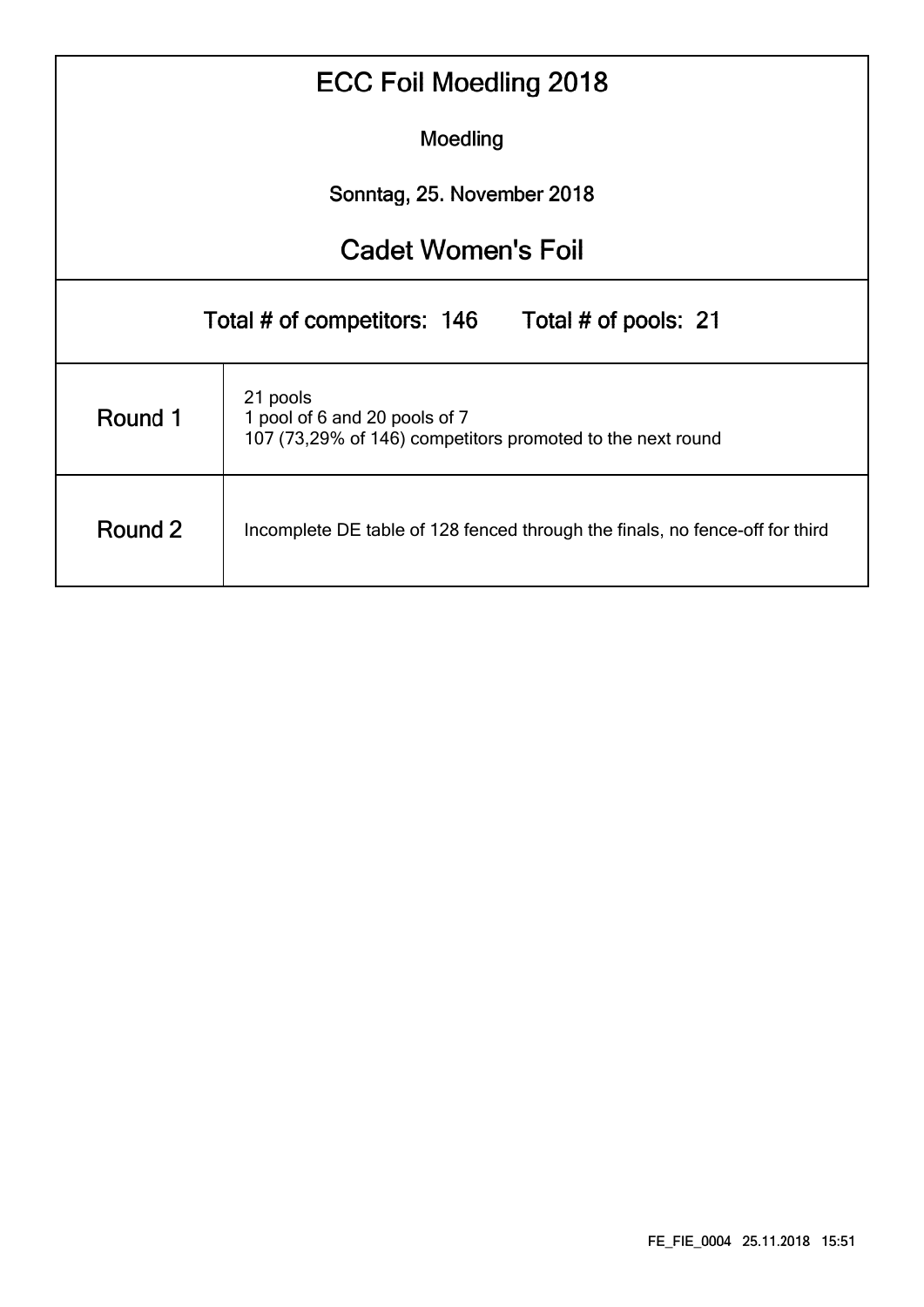

 $\overline{\mathbf{Q}}$  and  $\overline{\mathbf{Q}}$ 

# **Cadet Women's Foil**

## Seeding for Round #1 - Pool

Tournament:<br>Date: FIE Document:

ECC Foil Moedling 2018<br>Sonntag, 25. November 2018 - 08:30<br>FE\_FIE\_0001.2



| Seed                               | Name                                            | Country                  | $\sf Rank$                           | <b>Notes</b> |
|------------------------------------|-------------------------------------------------|--------------------------|--------------------------------------|--------------|
| 1                                  | <b>SCHREIBER Miriam</b>                         | <b>SWE</b>               | 3                                    |              |
| 2                                  | POLOZIUK Alina                                  | <b>UKR</b>               | $\overline{4}$                       |              |
| 3                                  | <b>CORBU Emilia</b>                             | <b>ROU</b>               | $\overline{5}$                       |              |
| 4                                  | SOLODKIHA Jekaterina                            | LAT                      | $\overline{6}$                       |              |
| $\overline{5}$                     | <b>RHODES Zander</b>                            | <b>USA</b>               | 9                                    |              |
| $\overline{6}$                     | SEDLAKOVA Isabela                               | <b>CZE</b>               | $\overline{15}$                      |              |
| 7                                  | <b>WEINTRAUB Maia Mei</b>                       | <b>USA</b>               | $\overline{17}$                      |              |
| 8                                  | <b>WIECZOREK Aleksandra</b>                     | POL                      | $\overline{18}$                      |              |
| 9                                  | <b>MALNIECE Juta</b>                            | LAT                      | $\overline{24}$                      |              |
| $\overline{10}$                    | <b>VASILE Karina</b>                            | <b>ROU</b>               | 26                                   |              |
| 11                                 | <b>HAO Alicia</b>                               | <b>USA</b>               | 28                                   |              |
| $\overline{12}$                    | <b>LACHMAN Antonina</b>                         | POL                      | $\overline{33}$                      |              |
| $\overline{13}$                    | <b>TAN Helen</b>                                | <b>USA</b>               | 35<br>$\overline{37}$                |              |
| $\overline{14}$<br>$\overline{15}$ | <b>MARTOS Sara Ann</b><br>KOCOUROVA Adela       | <b>USA</b><br><b>CZE</b> | $\overline{38}$                      |              |
| $\overline{16}$                    | <b>SOPIT OLGA</b>                               | <b>UKR</b>               | 41                                   |              |
| $\overline{17}$                    | <b>KRAUSE Angelina-Noelle</b>                   | <b>GER</b>               | $\overline{42}$                      |              |
| $\overline{18}$                    | MASLOBOJEVA Emilija                             | LAT                      | 43                                   |              |
| $\overline{19}$                    | <b>AHN Gabriella</b>                            | <b>USA</b>               | 44                                   |              |
| $\overline{20}$                    | <b>LEE Yejine</b>                               | <b>USA</b>               | 45                                   |              |
| $\overline{21}$                    | <b>SOPIT SVITLANA</b>                           | <b>UKR</b>               | 48                                   |              |
| $\overline{22}$                    | <b>SHAFAROSTAVA Varvara</b>                     | <b>BLR</b>               | 49                                   |              |
| $\overline{23}$                    | <b>CHO</b> Sabrina                              | <b>USA</b>               | 50                                   |              |
| $\overline{24}$                    | YAROSHENKO Karina                               | <b>USA</b>               | 51                                   |              |
| $\overline{25}$                    | <b>BUDAY Boglarka</b>                           | <b>SVK</b>               | 53                                   |              |
| $\overline{26}$                    | <b>STAMOS Maria</b>                             | <b>USA</b>               | 55                                   |              |
| $\overline{27}$                    | <b>ZONI Anna</b>                                | <b>GER</b>               | 57                                   |              |
| $\overline{28}$                    | <b>SOFRAN Teodora</b>                           | <b>ROU</b>               | 58                                   |              |
| 29                                 | <b>KOO Haley Bevan</b>                          | <b>USA</b>               | 63                                   |              |
| $\overline{30}$                    | <b>LAM Justina</b>                              | <b>USA</b>               | 66                                   |              |
| $\overline{31}$                    | <b>LEE Annora</b>                               | <b>USA</b>               | 67                                   |              |
| $\overline{32}$                    | <b>BUTIN BIK Elise</b>                          | <b>NED</b>               | 69                                   |              |
| $\overline{33}$                    | <b>BLAZIC Dorja</b>                             | CRO                      | 70                                   |              |
| $\overline{34}$                    | NISHIMURA Madeleine                             | <b>USA</b>               | $\overline{75}$                      |              |
| $\overline{35}$                    | <b>DINCA Andreea</b>                            | <b>ROU</b>               | $\overline{76}$                      |              |
| 36                                 | <b>ULASAVA Darya</b>                            | <b>BLR</b>               | $\overline{78}$                      |              |
| $\overline{37}$                    | <b>ILLEKOVA Michala</b>                         | <b>CZE</b>               | 82                                   |              |
| $\overline{38}$                    | <b>CHARLIER Amandine</b>                        | <b>BEL</b>               | 85                                   |              |
| 39                                 | <b>JELICIC Julija</b>                           | <b>SRB</b>               | 86                                   |              |
| 40                                 | <b>GROESS Chiara</b>                            | <b>AUT</b>               | 91                                   |              |
| $\overline{41}$                    | DANIEWSKA Michalina                             | POL                      | 95                                   |              |
| $\overline{42}$                    | <b>MORGUN Nadiya</b>                            | <b>UKR</b>               | 99                                   |              |
| $\overline{43}$                    | <b>ZURAWSKA Karolina</b>                        | POL                      | 107                                  |              |
| 44                                 | KOROSSY Melissa                                 | <b>ROU</b>               | 111                                  |              |
| $\overline{45}$                    | <b>SARKISIAN Khrystyna</b>                      | <b>UKR</b>               | $\overline{112}$                     |              |
| 46                                 | <b>DRESCHER Lea sophie</b>                      | <b>GER</b>               | $\overline{117}$                     |              |
| 47                                 | <b>GRONINGER Malina</b>                         | <b>GER</b>               | 120                                  |              |
| 48<br>49                           | <b>TASDELEN Melike</b><br>PARHOMENKO Anastasija | <b>TUR</b><br>LAT        | $\overline{124}$<br>$\overline{125}$ |              |
| $\overline{50}$                    | <b>EISTERT Julia</b>                            | <b>AUT</b>               | 126                                  |              |
| $\overline{51}$                    | <b>BODOVA Barbara</b>                           | <b>SVK</b>               | $\overline{127}$                     |              |
| $\overline{52}$                    | <b>FLANAGAN Catherine</b>                       | <b>USA</b>               | 133                                  |              |
| $\overline{53}$                    | MCGILLION-MOORE Kaitlyn                         | $\overline{\text{IRL}}$  | 135                                  |              |
| $\overline{54}$                    | <b>FERRARI Christina</b>                        | <b>USA</b>               | 136                                  |              |
| $\overline{55}$                    | <b>HORSLEY Asherah</b>                          | <b>USA</b>               | 138                                  |              |
| 56                                 | LIM Rachel Mary Li-Hsuen                        | <b>SGP</b>               | $\overline{143}$                     |              |
| $\overline{57}$                    | <b>MAUL Xenia</b>                               | <b>GER</b>               | 146                                  |              |
| $\overline{58}$                    | <b>RUBASOVA Ema</b>                             | <b>CZE</b>               | $\overline{153}$                     |              |
| $\overline{59}$                    | <b>KOSTER Tessa</b>                             | <b>NED</b>               | 154                                  |              |
| 60                                 | <b>KARATABAN Selma Defne</b>                    | <b>TUR</b>               | 156                                  |              |
| $\overline{61}$                    | <b>DERPA Katharina</b>                          | <b>GER</b>               | $\overline{157}$                     |              |
| $\overline{62}$                    | <b>TAN Jia Lin</b>                              | <b>SGP</b>               | $\overline{161}$                     |              |
| $\overline{63}$                    | <b>KAIRANE Marija</b>                           | LAT                      | 171                                  |              |
| 64                                 | <b>BALLE Jennifer</b>                           | <b>GER</b>               | $\overline{172}$                     |              |
| 65                                 | SITOVA Olga                                     | LAT                      | 178                                  |              |
| 66                                 | KALKUTINA Olga                                  | <b>UKR</b>               | 187                                  |              |
| $\overline{67}$                    | <b>CSEFALVAYOVA Rebeka</b>                      | <b>SVK</b>               | 190                                  |              |
| 68                                 | <b>SOLOBAEVA Elina</b>                          | <b>UKR</b>               | 192                                  |              |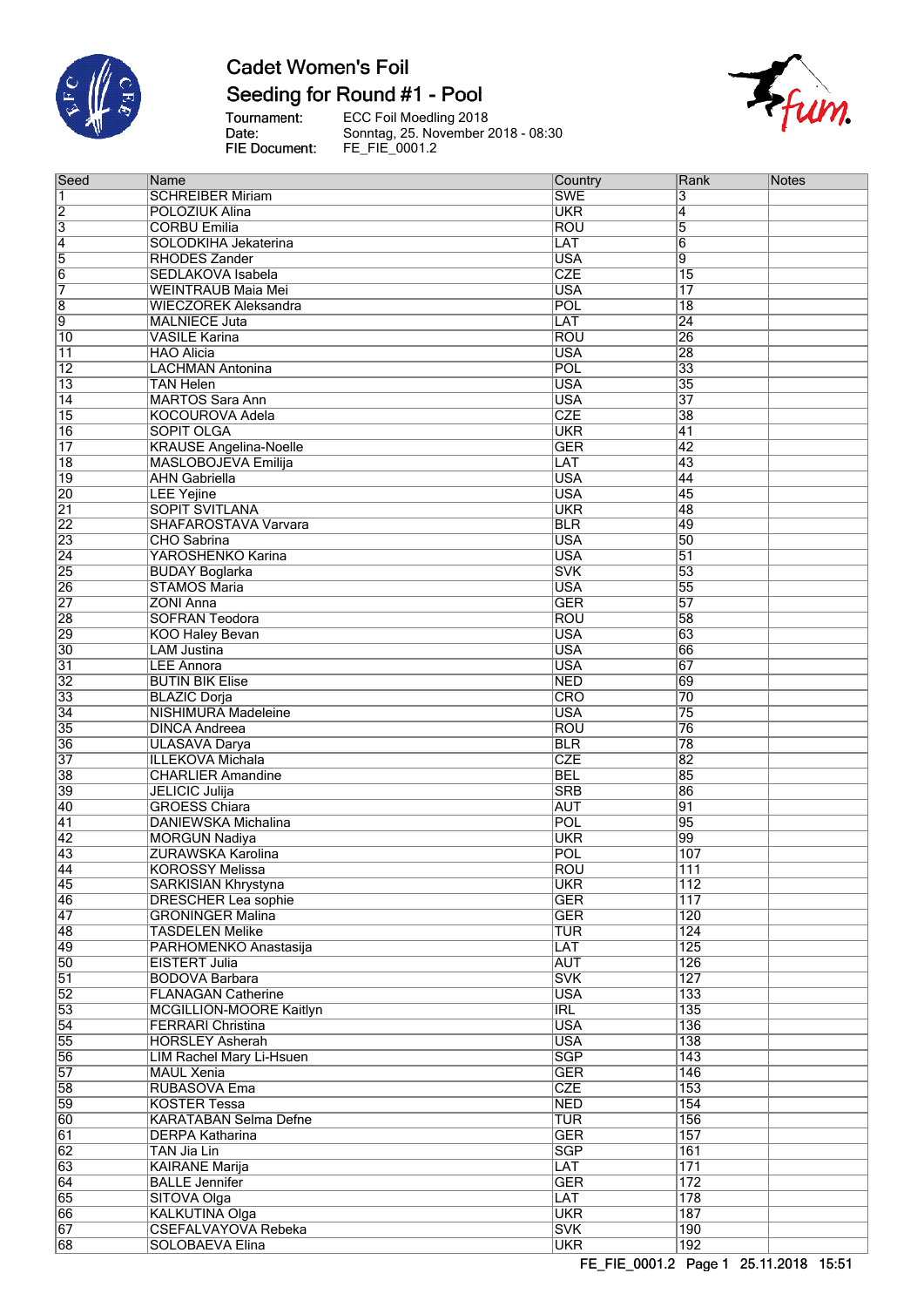### FE FIE 0001.2 Page 2 25.11.2018 15:51

| <b>Cadet Women's Foil</b> |                                                       | FE_FIE_0001.2 Page 2 25.11.2018 15:51 |                  |       |  |  |  |  |  |  |
|---------------------------|-------------------------------------------------------|---------------------------------------|------------------|-------|--|--|--|--|--|--|
| Seed                      | Name                                                  | Country                               | Rank             | Notes |  |  |  |  |  |  |
| 69                        | <b>TAN Elisha</b>                                     | <b>USA</b>                            | 195              |       |  |  |  |  |  |  |
| 70                        | <b>CHUSID Renata</b>                                  | <b>USA</b>                            | 197              |       |  |  |  |  |  |  |
| $\overline{71}$<br>72     | YOSHIMORI Rachika<br><b>RUERS Merle</b>               | <b>NED</b><br><b>GER</b>              | 198<br>201       |       |  |  |  |  |  |  |
| 73                        | <b>HUDKOVA Karyna</b>                                 | <b>BLR</b>                            | 204              |       |  |  |  |  |  |  |
| $\overline{74}$           | GAYDOS Sofia                                          | <b>ESP</b>                            | 206              |       |  |  |  |  |  |  |
| 75                        | <b>DELITALA Lucilla Caterina</b>                      | <b>ITA</b>                            | 208              |       |  |  |  |  |  |  |
| 76                        | <b>JARVINEN Aino</b>                                  | FIN                                   | 210              |       |  |  |  |  |  |  |
| $\overline{77}$           | WONG Julia Mae Hui Min                                | <b>SGP</b>                            | 212              |       |  |  |  |  |  |  |
| 78<br>79                  | <b>CLARKE Genevieve</b><br><b>HOHENADEL Celia</b>     | <b>IRL</b><br><b>GER</b>              | 213<br>215       |       |  |  |  |  |  |  |
| 80                        | <b>KARABIYIK Gozde</b>                                | <b>TUR</b>                            | 220              |       |  |  |  |  |  |  |
| 81                        | <b>KOTHIERINGER Anna Sophie</b>                       | <b>GER</b>                            | 228              |       |  |  |  |  |  |  |
| $\overline{82}$           | <b>FABIANEK Marie</b>                                 | <b>AUT</b>                            | 230              |       |  |  |  |  |  |  |
| 83                        | DI MOLA Ludovica                                      | $\overline{\text{ITA}}$               | 236              |       |  |  |  |  |  |  |
| $\overline{84}$           | <b>ZEYN Carla</b>                                     | <b>GER</b>                            | 237              |       |  |  |  |  |  |  |
| 85                        | <b>KRYSHYNA Alena</b>                                 | <b>BLR</b>                            | 241              |       |  |  |  |  |  |  |
| 86<br>87                  | <b>RADU Paula</b><br><b>TEODORESCU Maria</b>          | <b>ROU</b><br><b>ROU</b>              | 248<br>249       |       |  |  |  |  |  |  |
| 88                        | <b>MANESCU Denisa</b>                                 | <b>ROU</b>                            | 251              |       |  |  |  |  |  |  |
| 89                        | <b>OYMANN Renee</b>                                   | <b>GER</b>                            | 258              |       |  |  |  |  |  |  |
| 90                        | <b>ALIOGLU Nazli Ceren</b>                            | <b>TUR</b>                            | 263              |       |  |  |  |  |  |  |
| $\overline{91}$           | <b>LINDNER Isabella</b>                               | <b>GER</b>                            | 279              |       |  |  |  |  |  |  |
| $\overline{92}$           | PROESTAKIS Katina                                     | $\overline{CHI}$                      | 291              |       |  |  |  |  |  |  |
| 93                        | <b>HEISKARI Vilhelmiina</b>                           | <b>FIN</b>                            | 293              |       |  |  |  |  |  |  |
| $\overline{94}$<br>95     | MALIVANAVA Anastasiya<br>SZEMPLINSKA Natalia          | <b>BLR</b><br>POL                     | 297<br>305       |       |  |  |  |  |  |  |
| 96                        | <b>SCHAURECKER Lisa Maria</b>                         | <b>AUT</b>                            | 307              |       |  |  |  |  |  |  |
| $\overline{97}$           | <b>HUNG Juliana</b>                                   | <b>USA</b>                            | 308              |       |  |  |  |  |  |  |
| 98                        | <b>TOPKORU Deniz Sona</b>                             | <b>TUR</b>                            | $\overline{311}$ |       |  |  |  |  |  |  |
| 99                        | <b>ISEVCAN Balca</b>                                  | <b>TUR</b>                            | $\overline{313}$ |       |  |  |  |  |  |  |
| 100                       | <b>PURKARTHOFER Marie</b>                             | <b>AUT</b>                            | $\overline{316}$ |       |  |  |  |  |  |  |
| 101                       | <b>KOLARIKOVA Viktorie</b>                            | <b>CZE</b>                            | $\overline{318}$ |       |  |  |  |  |  |  |
| 102<br>103                | <b>KLOCKHAUS Emily</b><br><b>SAKAC Tia</b>            | <b>GER</b><br><b>CRO</b>              | 319<br>321       |       |  |  |  |  |  |  |
| 104                       | <b>VOGEL Greta</b>                                    | <b>GER</b>                            | 334              |       |  |  |  |  |  |  |
| 105                       | <b>ERTUN Lal</b>                                      | <b>TUR</b>                            | 336              |       |  |  |  |  |  |  |
| 106                       | <b>ADRIAN Maria</b>                                   | <b>GER</b>                            | 345              |       |  |  |  |  |  |  |
| 107                       | <b>HOLLAND-CUNZ Luca</b>                              | <b>GER</b>                            | 347              |       |  |  |  |  |  |  |
| 108                       | <b>JORDENS Heloise</b>                                | <b>BEL</b>                            | $\overline{352}$ |       |  |  |  |  |  |  |
| 109<br>$\overline{110}$   | <b>CHEN Jingxuan</b><br><b>MANOLACHE PASSIMA lana</b> | <b>SGP</b><br><b>ROU</b>              | 356<br>372       |       |  |  |  |  |  |  |
| 111                       | <b>ZACHAREWICZ Ewa</b>                                | POL                                   | 374              |       |  |  |  |  |  |  |
| 112                       | <b>HUBER Pia</b>                                      | <b>AUT</b>                            | 376              |       |  |  |  |  |  |  |
| $\overline{113}$          | <b>FURS Anhelina</b>                                  | <b>BLR</b>                            | 378              |       |  |  |  |  |  |  |
| $\overline{114}$          | <b>OBENAUS Lilli</b>                                  | <b>AUT</b>                            | 380              |       |  |  |  |  |  |  |
| $\overline{115}$          | <b>NG Kristal</b>                                     | <b>SGP</b>                            | 381              |       |  |  |  |  |  |  |
| 116                       | <b>KOLARIC Marta</b><br><b>SPOLJAR Lara</b>           | CRO<br>CRO                            | 383<br>389       |       |  |  |  |  |  |  |
| $\overline{117}$<br>118   | <b>JANS KOHNEKE Maria</b>                             | NED                                   | 398              |       |  |  |  |  |  |  |
| 119                       | ZEZULOVA Barbora                                      | <b>CZE</b>                            | 402              |       |  |  |  |  |  |  |
| 120                       | STOJANOVIC Sonja                                      | <b>SRB</b>                            | 407              |       |  |  |  |  |  |  |
| 121                       | ZUBKOUSKAYA Hanna                                     | <b>BLR</b>                            | 411              |       |  |  |  |  |  |  |
| 122                       | <b>WOZNIAK Natalia</b>                                | POL                                   | 414              |       |  |  |  |  |  |  |
| $\overline{123}$          | <b>ZWEYNERT Paula</b>                                 | <b>AUT</b>                            | 427              |       |  |  |  |  |  |  |
| 124<br>125                | <b>TANASE Alexandra</b><br><b>BARRA Carmen Pilar</b>  | <b>ROU</b><br><b>ESP</b>              | 430<br>447       |       |  |  |  |  |  |  |
| 126                       | <b>COLMENAR Angela</b>                                | <b>ESP</b>                            | 474              |       |  |  |  |  |  |  |
| $\overline{127}$          | <b>RUSTLER Aline</b>                                  | <b>GER</b>                            | 480              |       |  |  |  |  |  |  |
| 128                       | <b>SCHALLER Cora elisabeth</b>                        | <b>GER</b>                            | 502              |       |  |  |  |  |  |  |
| 129                       | KOURTSOVA Antonia                                     | <b>BUL</b>                            | 503              |       |  |  |  |  |  |  |
| 130                       | ZDRAVKOVIC Jovana                                     | <b>SRB</b>                            | 506              |       |  |  |  |  |  |  |
| 131                       | <b>JOHA Cora</b>                                      | <b>GER</b>                            | 512              |       |  |  |  |  |  |  |
| 132<br>133                | <b>RIESER Aimee</b><br><b>MLEKUZ Eli</b>              | <b>AUT</b><br>$\overline{\text{SLO}}$ | 525<br>532       |       |  |  |  |  |  |  |
| 134                       | JONASOVA Natalie                                      | <b>CZE</b>                            |                  |       |  |  |  |  |  |  |
| 135                       | <b>SKOBIC Milena</b>                                  | <b>SRB</b>                            |                  |       |  |  |  |  |  |  |
| 136                       | <b>BAN Zofia</b>                                      | POL                                   |                  |       |  |  |  |  |  |  |
| 137                       | <b>DALESSANDRI Giulia</b>                             | <b>ITA</b>                            |                  |       |  |  |  |  |  |  |
| 138                       | <b>MESHKA Galina</b>                                  | <b>UKR</b>                            |                  |       |  |  |  |  |  |  |
| 139                       | <b>BATSANKOVA Maryia</b><br><b>KAVALCHUK Hanna</b>    | <b>BLR</b><br><b>BLR</b>              |                  |       |  |  |  |  |  |  |
| 140<br>141                | <b>CRETNIK Pia</b>                                    | <b>SLO</b>                            |                  |       |  |  |  |  |  |  |
| 142                       | <b>SERC</b> Iza                                       | <b>SLO</b>                            |                  |       |  |  |  |  |  |  |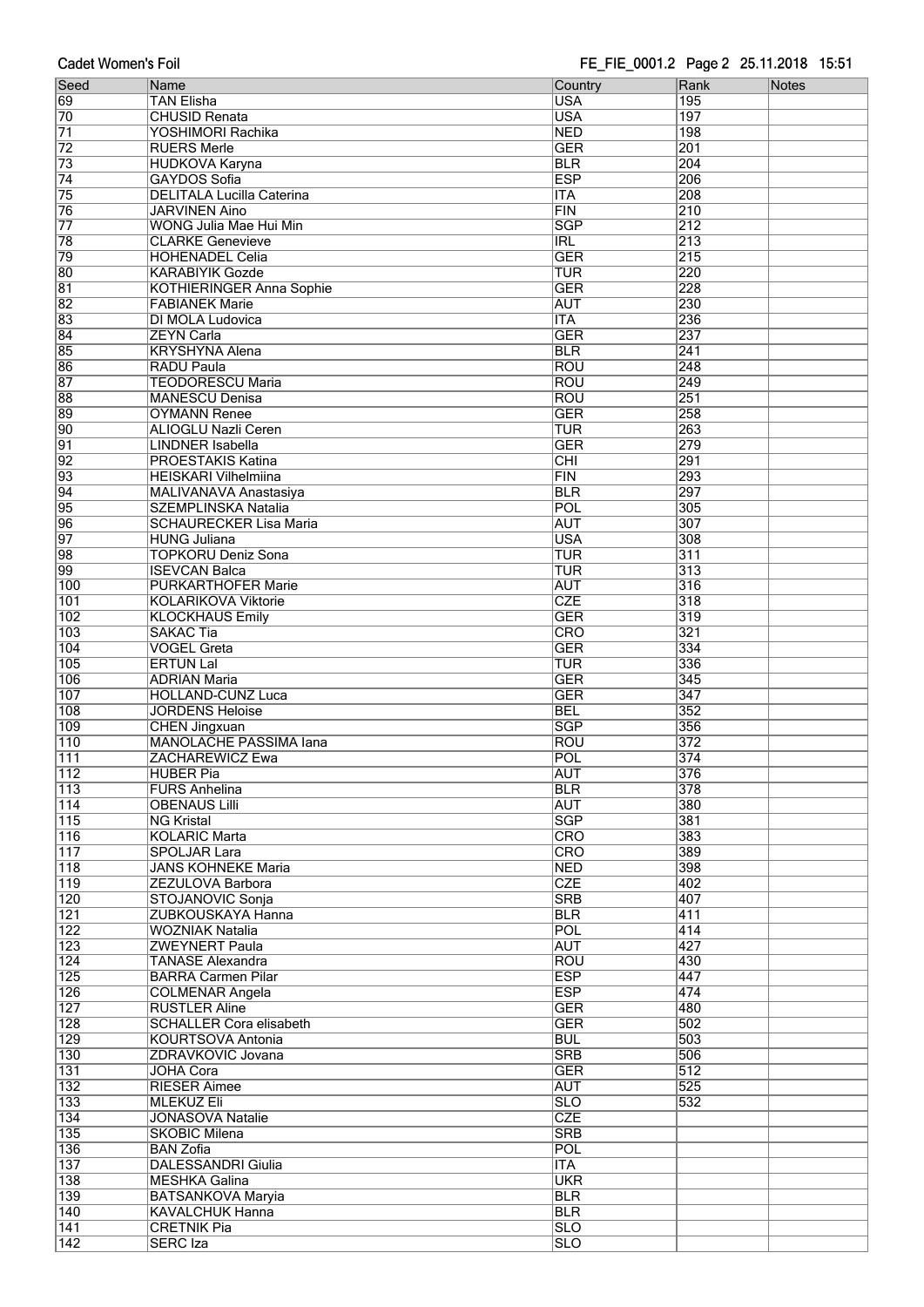### FE\_FIE\_0001.2 Page 3 25.11.2018 15:51

| Seed | Name                       | ∣Countrv    | Rank | <b>Notes</b> |
|------|----------------------------|-------------|------|--------------|
| 143  | <b>ROSSI</b> Veronica      | ITA         |      |              |
| 144  | KENSY Helen                | <b>IAUT</b> |      |              |
| 145  | CORNO Francesca            | ITA         |      |              |
| 146  | <b>SCROCCARO Benedetta</b> | ITA         |      |              |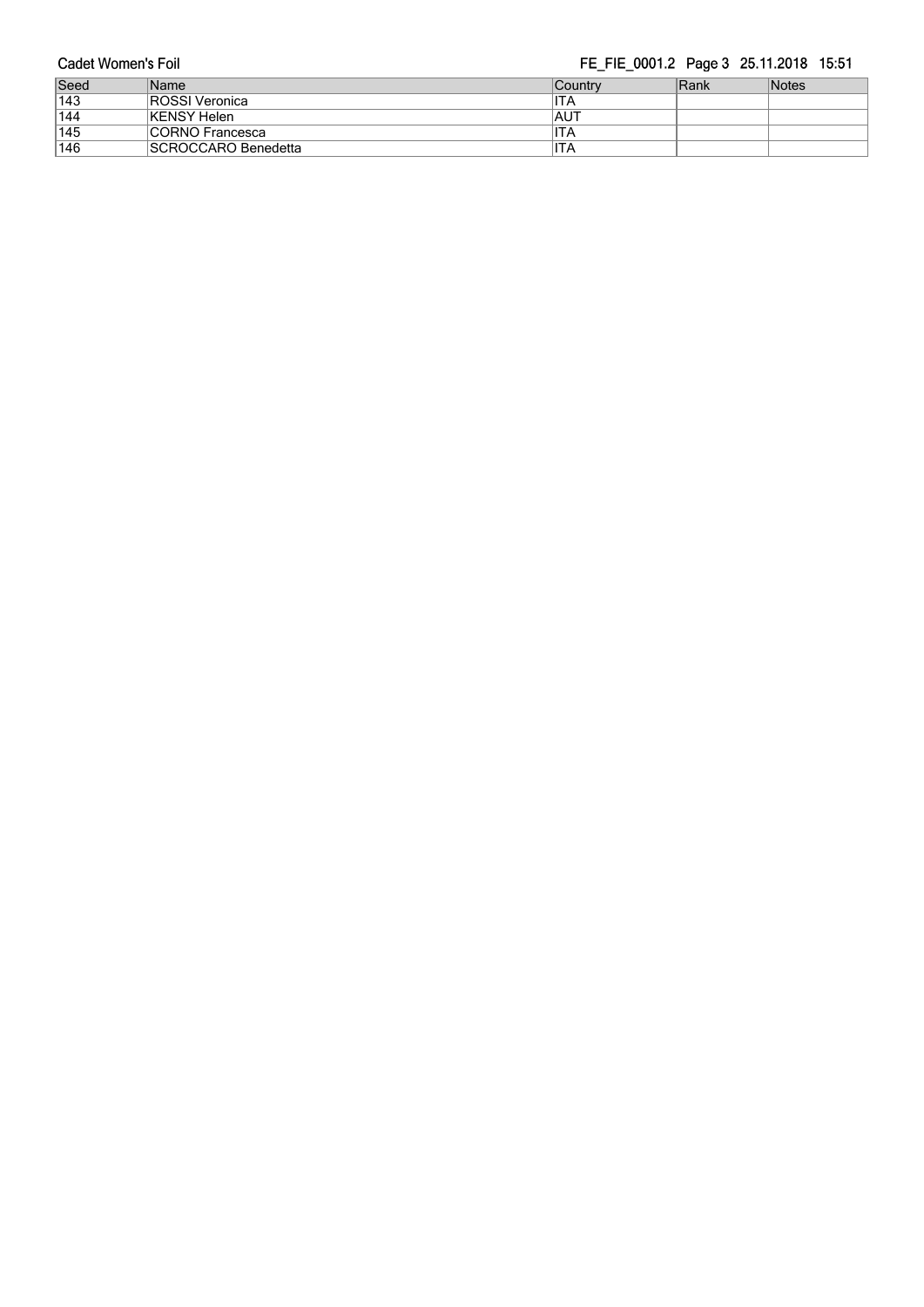

# **Cadet Women's Foil** Round #1 Pool Results

Ffum.

Tournament: ECC Foil Moedling 2018 Date: Sonntag, 25. November 2018 - 08:30 FIE Document: FE\_FIE\_0007

|                      | Strip 1                  | Referee(s):                |                |                |                |                |    |                |                |                |                |        |    |           |       |
|----------------------|--------------------------|----------------------------|----------------|----------------|----------------|----------------|----|----------------|----------------|----------------|----------------|--------|----|-----------|-------|
|                      | 08:30                    | <b>GREEN Michael (USA)</b> |                |                |                |                |    |                |                |                |                |        |    |           |       |
| Name                 |                          | <b>Affiliation</b>         | #              | 1              | 2              | 3              | 4  | 5              | 6              | 7              | v              | V/M TS |    | <b>TR</b> | Ind   |
|                      | <b>TANASE Alexandra</b>  | <b>ROU</b>                 | 1              |                | D <sub>0</sub> | D1             | D4 | D <sub>0</sub> | D <sub>0</sub> | D <sub>0</sub> | 0              | 0,00   | 5  | 30        | $-25$ |
|                      | ZURAWSKA Karolina        | POL                        | $\overline{2}$ | V5             |                | V5             | V5 | D <sub>4</sub> | D <sub>1</sub> | D <sub>3</sub> | 3              | 0,50   | 23 | 20        | 3     |
|                      | <b>KRYSHYNA Alena</b>    | <b>BLR</b>                 | 3              | V <sub>5</sub> | D <sub>1</sub> |                | V5 | D <sub>4</sub> | D1             | D <sub>1</sub> | $\overline{2}$ | 0,33   | 17 | 23        | -6    |
|                      | <b>KOURTSOVA Antonia</b> | <b>BUL</b>                 | 4              | V5             | D <sub>4</sub> | D <sub>2</sub> |    | D <sub>2</sub> | D <sub>1</sub> | D <sub>0</sub> | 1              | 0,17   | 14 | 29        | $-15$ |
| <b>MORGUN Nadiya</b> |                          | <b>UKR</b>                 | 5              | V5             | V5             | V5             | V5 |                | V <sub>5</sub> | D <sub>2</sub> | 5              | 0,83   | 27 | 17        | 10    |
| <b>ZEYN Carla</b>    |                          | <b>GER</b>                 | 6              | V5             | V5             | V5             | V5 | D <sub>2</sub> |                | D <sub>2</sub> | 4              | 0,67   | 24 | 13        | 11    |
|                      | <b>SCHREIBER Miriam</b>  | <b>SWE</b>                 | 7              | V5             | V5             | V5             | V5 | V5             | V5             |                | 6              | 1,00   | 30 | 8         | 22    |

| $\Gamma$              | Strip 2                | Referee(s):                  |                         |                |                |                |                |                |                |                |                |        |    |           |       |
|-----------------------|------------------------|------------------------------|-------------------------|----------------|----------------|----------------|----------------|----------------|----------------|----------------|----------------|--------|----|-----------|-------|
|                       | 08:30                  | PUPSHYNOVICH Uladzimir (BLR) |                         |                |                |                |                |                |                |                |                |        |    |           |       |
| Name                  |                        | Affiliation                  | #                       |                | 2              | 3              | 4              | 5              | 6              | 7              | v              | V/M TS |    | <b>TR</b> | Ind   |
|                       | ZDRAVKOVIC Jovana      | <b>SRB</b>                   | 1                       |                | D <sub>2</sub> | D1             | D1             | D <sub>0</sub> | D <sub>2</sub> | D <sub>0</sub> | $\mathbf 0$    | 0,00   | 6  | 30        | $-24$ |
| <b>HUNG Juliana</b>   |                        | <b>USA</b>                   | $\overline{2}$          | V <sub>5</sub> |                | D4             | V5             | D <sub>3</sub> | V3             | V5             | 4              | 0.67   | 25 | 16        | 9     |
|                       | DI MOLA Ludovica       | ITA                          | 3                       | V <sub>5</sub> | V <sub>5</sub> |                | D <sub>4</sub> | V5             | V <sub>5</sub> | V <sub>5</sub> | 5              | 0,83   | 29 | 20        | 9     |
| <b>OYMANN Renee</b>   |                        | <b>GER</b>                   | $\overline{\mathbf{4}}$ | V5             | D <sub>1</sub> | V5             |                | V3             | D <sub>3</sub> | V <sub>5</sub> | 4              | 0.67   | 22 | 20        | 2     |
| <b>POLOZIUK Alina</b> |                        | <b>UKR</b>                   | 5                       | V5             | V5             | D <sub>3</sub> | D <sub>2</sub> |                | V <sub>5</sub> | V <sub>5</sub> | 4              | 0.67   | 25 | 11        | 14    |
|                       | <b>KOROSSY Melissa</b> | <b>ROU</b>                   | 6                       | V5             | D <sub>2</sub> | D <sub>3</sub> | V4             | D <sub>0</sub> |                | D <sub>2</sub> | $\overline{2}$ | 0,33   | 16 | 23        | $-7$  |
|                       | DANIEWSKA Michalina    | POL                          | 7                       | V5             | D1             | D4             | D4             | D <sub>0</sub> | V5             |                | $\overline{2}$ | 0,33   | 19 | 22        | -3    |

| 3                    | Strip 3                    | Referee(s):<br><b>SOMOSKEOY Peter (HUN)</b> |                |                |                |                |                |                |                |                |   |        |                |     |            |
|----------------------|----------------------------|---------------------------------------------|----------------|----------------|----------------|----------------|----------------|----------------|----------------|----------------|---|--------|----------------|-----|------------|
|                      | 08:30                      |                                             |                |                |                |                |                |                |                |                |   |        |                |     |            |
| Name                 |                            | <b>Affiliation</b>                          | #              | 1              | 2              | 3              | 4              | 5              | 6              | 7              | v | V/M TS |                | TR. | <b>Ind</b> |
| <b>GROESS Chiara</b> |                            | <b>AUT</b>                                  |                |                | D <sub>1</sub> | D <sub>2</sub> | D <sub>3</sub> | V <sub>5</sub> | V <sub>5</sub> | V <sub>5</sub> | 3 | 0,50   | 21             | 20  |            |
| <b>CHUSID Renata</b> |                            | <b>USA</b>                                  | $\overline{2}$ | V <sub>5</sub> |                | V5             | V5             | V <sub>5</sub> | V <sub>5</sub> | V <sub>5</sub> | 6 | 1,00   | 30             | 13  | 17         |
|                      | <b>ALIOGLU Nazli Ceren</b> | <b>TUR</b>                                  | 3              | V5             | D <sub>1</sub> |                | D <sub>4</sub> | V5             | V <sub>5</sub> | D <sub>1</sub> | 3 | 0,50   | 21             | 17  | 4          |
| <b>CORBU Emilia</b>  |                            | <b>ROU</b>                                  | $\overline{4}$ | V5             | D <sub>4</sub> | V5             |                | V5             | V5             | V5             | 5 | 0,83   | 29             | 14  | 15         |
|                      | <b>COLMENAR Angela</b>     | <b>ESP</b>                                  | 5              | D1             | D <sub>0</sub> | D <sub>0</sub> | D <sub>0</sub> |                | D <sub>0</sub> | D <sub>1</sub> | 0 | 0,00   | $\overline{2}$ | 30  | $-28$      |
| <b>RUSTLER Aline</b> |                            | <b>GER</b>                                  | 6              | D <sub>3</sub> | D <sub>4</sub> | D <sub>0</sub> | D <sub>1</sub> | V5             |                | D <sub>2</sub> | 1 | 0,17   | 15             | 25  | $-10$      |
|                      | SARKISIAN Khrystyna        | <b>UKR</b>                                  |                | D1             | D <sub>3</sub> | V5             | D1             | V5             | V5             |                | 3 | 0,50   | 20             | 19  |            |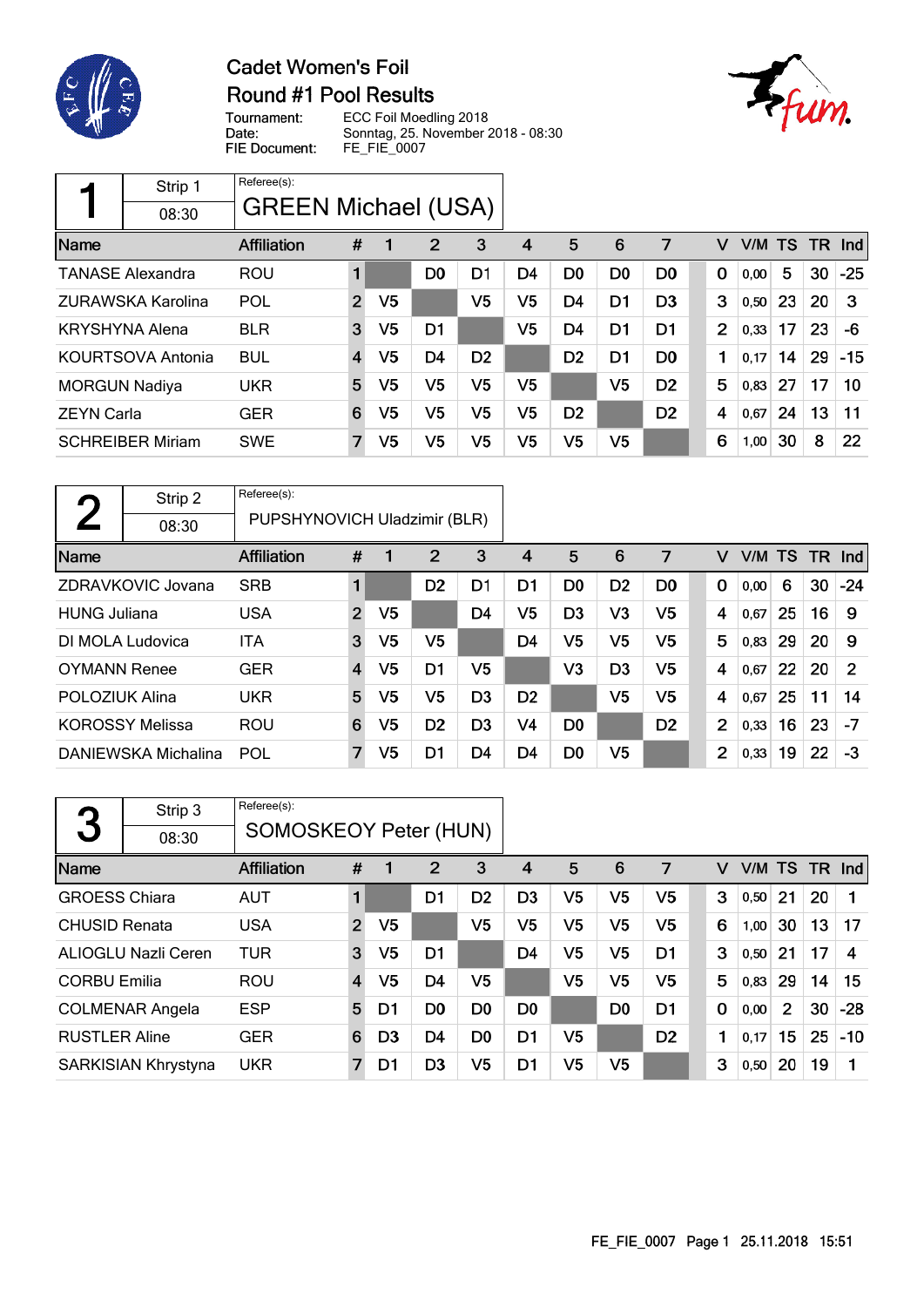|                       | Strip 4<br>08:30     | Referee(s):<br>UFTRING Niklas (GER) |                |                |                |                |                |                |                |                |             |           |                 |    |       |
|-----------------------|----------------------|-------------------------------------|----------------|----------------|----------------|----------------|----------------|----------------|----------------|----------------|-------------|-----------|-----------------|----|-------|
| Name                  |                      | <b>Affiliation</b>                  | #              | 1              | 2              | 3              | 4              | 5              | 6              | 7              | v           | V/M TS TR |                 |    | Ind   |
| <b>TAN Elisha</b>     |                      | <b>USA</b>                          | 1              |                | D1             | V5             | V <sub>5</sub> | V <sub>5</sub> | V <sub>5</sub> | V <sub>5</sub> | 5           | 0,83      | 26              | 10 | 16    |
|                       | SOLODKIHA Jekaterina | LAT                                 | $\overline{2}$ | V <sub>5</sub> |                | V <sub>5</sub> | V <sub>3</sub> | V <sub>5</sub> | V <sub>5</sub> | V <sub>5</sub> | 6           | 1,00      | 28              | 6  | 22    |
| <b>RADU Paula</b>     |                      | ROU                                 | 3              | D1             | D <sub>2</sub> |                | D1             | V <sub>5</sub> | V <sub>5</sub> | V <sub>5</sub> | 3           | 0,50      | 19              | 21 | $-2$  |
|                       | DRESCHER Lea sophie  | <b>GER</b>                          | $\overline{4}$ | D <sub>2</sub> | D <sub>1</sub> | V5             |                | V <sub>5</sub> | V <sub>5</sub> | V <sub>5</sub> | 4           | 0,67      | 23              | 16 | 7     |
| <b>MLEKUZ Eli</b>     |                      | <b>SLO</b>                          | 5              | D <sub>0</sub> | D <sub>1</sub> | D <sub>1</sub> | D <sub>3</sub> |                | V5             | D <sub>2</sub> | 1           | 0,17      | 12 <sup>°</sup> | 27 | $-15$ |
| <b>ZWEYNERT Paula</b> |                      | <b>AUT</b>                          | 6              | D1             | D <sub>1</sub> | D <sub>3</sub> | D <sub>3</sub> | D <sub>2</sub> |                | D1             | $\mathbf 0$ | 0,00      | 11              | 30 | $-19$ |
| <b>JELICIC Julija</b> |                      | <b>SRB</b>                          | 7              | D1             | D <sub>0</sub> | D <sub>2</sub> | D <sub>1</sub> | V5             | V5             |                | 2           | 0,33      | 14              | 23 | -9    |

|                       | Strip 5                   | Referee(s):             |                |                |                |                |                |                |                |    |             |        |    |      |       |
|-----------------------|---------------------------|-------------------------|----------------|----------------|----------------|----------------|----------------|----------------|----------------|----|-------------|--------|----|------|-------|
| J                     | 08:30                     | CELLEROVA Michala (SVK) |                |                |                |                |                |                |                |    |             |        |    |      |       |
| Name                  |                           | <b>Affiliation</b>      | #              | 1              | 2              | 3              | 4              | 5              | 6              | 7  | v           | V/M TS |    | - TR | Ind   |
|                       | <b>BARRA Carmen Pilar</b> | <b>ESP</b>              | 1              |                | D <sub>2</sub> | D <sub>2</sub> | D <sub>0</sub> | D <sub>3</sub> | D <sub>3</sub> | D4 | $\mathbf 0$ | 0,00   | 14 | 29   | $-15$ |
|                       | <b>GRONINGER Malina</b>   | <b>GER</b>              | $\overline{2}$ | V <sub>5</sub> |                | V5             | D0             | V5             | V <sub>5</sub> | V5 | 5           | 0,83   | 25 | 13   | 12    |
| <b>FABIANEK Marie</b> |                           | <b>AUT</b>              | 3              | V5             | D4             |                | D <sub>0</sub> | V5             | D <sub>3</sub> | V5 | 3           | 0,50   | 22 | 20   | 2     |
| <b>RHODES Zander</b>  |                           | <b>USA</b>              | 4              | V5             | V5             | V5             |                | V5             | V5             | V5 | 6           | 1,00   | 30 | 1    | 29    |
| <b>SKOBIC Milena</b>  |                           | <b>SRB</b>              | 5              | V5             | D <sub>0</sub> | D <sub>1</sub> | D <sub>0</sub> |                | D <sub>0</sub> | D1 | 1           | 0,17   | 7  | 28   | $-21$ |
|                       | <b>ILLEKOVA Michala</b>   | <b>CZE</b>              | 6              | V <sub>4</sub> | D1             | V5             | D <sub>0</sub> | V5             |                | D3 | 3           | 0,50   | 18 | 21   | -3    |
|                       | <b>TEODORESCU Maria</b>   | <b>ROU</b>              | $\overline{7}$ | V5             | D <sub>1</sub> | D <sub>2</sub> | D1             | V5             | V <sub>5</sub> |    | 3           | 0,50   | 19 | 23   | -4    |

|      | Strip 6                        | Referee(s):                 |                |                |                |                |                |                |                |                |                |      |           |     |       |
|------|--------------------------------|-----------------------------|----------------|----------------|----------------|----------------|----------------|----------------|----------------|----------------|----------------|------|-----------|-----|-------|
|      | 08:30                          | <b>BEREUTER Roman (AUT)</b> |                |                |                |                |                |                |                |                |                |      |           |     |       |
| Name |                                | <b>Affiliation</b>          | #              | 1              | 2              | 3              | 4              | 5              | 6              | 7              | v              | V/M  | <b>TS</b> | TR. | Ind   |
|      | <b>CHARLIER Amandine</b>       | <b>BEL</b>                  | 1              |                | V5             | D <sub>0</sub> | V5             | D4             | V <sub>5</sub> | V5             | 4              | 0,67 | 24        | 15  | 9     |
|      | <b>TASDELEN Melike</b>         | TUR                         | $\overline{2}$ | D <sub>0</sub> |                | D <sub>0</sub> | V <sub>5</sub> | D <sub>4</sub> | V <sub>5</sub> | D <sub>3</sub> | $\overline{2}$ | 0,33 | 17        | 25  | -8    |
|      | <b>HORSLEY Asherah</b>         | <b>USA</b>                  | 3              | V5             | V <sub>5</sub> |                | D <sub>4</sub> | V <sub>5</sub> | V <sub>5</sub> | V5             | 5              | 0,83 | 29        | 11  | 18    |
|      | <b>SCHALLER Cora elisabeth</b> | <b>GER</b>                  | 4              | D <sub>2</sub> | D4             | V5             |                | D1             | V5             | D4             | $\overline{2}$ | 0,33 | 21        | 24  | -3    |
|      | SEDLAKOVA Isabela              | <b>CZE</b>                  | 5              | V5             | V <sub>5</sub> | D <sub>2</sub> | V5             |                | V <sub>5</sub> | V <sub>5</sub> | 5              | 0,83 | 27        | 17  | 10    |
|      | <b>MANESCU Denisa</b>          | <b>ROU</b>                  | 6              | D <sub>0</sub> | D <sub>1</sub> | D <sub>0</sub> | D <sub>0</sub> | D <sub>2</sub> |                | V4             | 1              | 0,17 | 7         | 28  | $-21$ |
|      | ZUBKOUSKAYA Hanna              | <b>BLR</b>                  | 7              | D <sub>3</sub> | V5             | D4             | V5             | D1             | D <sub>3</sub> |                | 2              | 0,33 | 21        | 26  | -5    |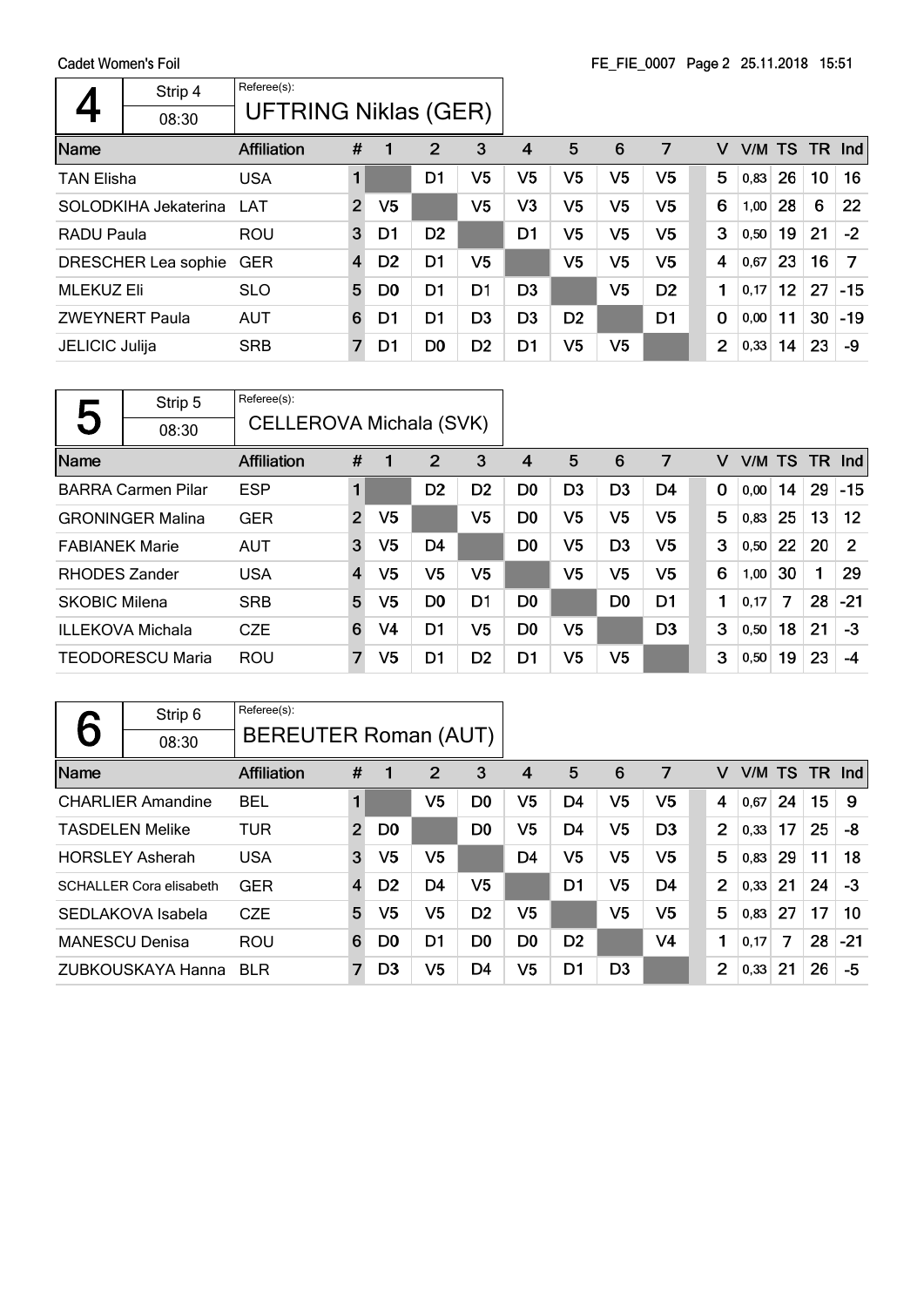Cadet Women's Foil  $\overline{\phantom{a}}$ 

 $\mathsf{r}$ 

|                      | oduct womens rom         |                      |                         |                |                |    |                |                |                | $1 - 1$ 12 0007 1 ago 0 20.11.2010 10.01 |             |      |           |      |                      |
|----------------------|--------------------------|----------------------|-------------------------|----------------|----------------|----|----------------|----------------|----------------|------------------------------------------|-------------|------|-----------|------|----------------------|
|                      | Strip 7                  | Referee(s):          |                         |                |                |    |                |                |                |                                          |             |      |           |      |                      |
|                      | 08:30                    | PREDESCU Mihai (ROU) |                         |                |                |    |                |                |                |                                          |             |      |           |      |                      |
| Name                 |                          | <b>Affiliation</b>   | #                       | 1              | 2              | 3  | $\overline{4}$ | 5              | 6              | 7                                        | v           | V/M  | <b>TS</b> | -TR- | $\lfloor nd \rfloor$ |
|                      | <b>WOZNIAK Natalia</b>   | <b>POL</b>           | 1                       |                | D1             | V5 | D0             | D1             | D1             | D1                                       | 1           | 0,17 | 9         | 25   | $-16$                |
| <b>ULASAVA Darya</b> |                          | <b>BLR</b>           | $\overline{2}$          | V <sub>5</sub> |                | V5 | D <sub>2</sub> | V5             | D <sub>3</sub> | D4                                       | 3           | 0,50 | 24        | 18   | 6                    |
| <b>RIESER Aimee</b>  |                          | <b>AUT</b>           | 3                       | D <sub>0</sub> | D <sub>0</sub> |    | D <sub>0</sub> | D0             | D <sub>0</sub> | D <sub>1</sub>                           | $\mathbf 0$ | 0,00 |           | 30   | $-29$                |
|                      | WEINTRAUB Maia Mei       | <b>USA</b>           | $\overline{\mathbf{4}}$ | V5             | V <sub>5</sub> | V5 |                | V5             | V <sub>5</sub> | V5                                       | 6           | 1,00 | 30        | 9    | 21                   |
|                      | PROESTAKIS Katina        | <b>CHI</b>           | 5                       | V5             | D <sub>2</sub> | V5 | D4             |                | V <sub>5</sub> | V <sub>5</sub>                           | 4           | 0,67 | 26        | 14   | $12 \overline{ }$    |
|                      | PARHOMENKO Anastasija    | <b>LAT</b>           | 6                       | V5             | V <sub>5</sub> | V5 | D1             | D <sub>0</sub> |                | D1                                       | 3           | 0,50 | 17        | 19   | $-2$                 |
|                      | KOTHIERINGER Anna Sophie | <b>GER</b>           | 7                       | V <sub>5</sub> | V <sub>5</sub> | V5 | D <sub>2</sub> | D <sub>3</sub> | V <sub>5</sub> |                                          | 4           | 0,67 | 25        | 17   | 8                    |
|                      |                          |                      |                         |                |                |    |                |                |                |                                          |             |      |           |      |                      |

|                         | Strip 8                     | Referee(s):              |                |                |                |                |                |                |                |    |   |      |    |                         |       |
|-------------------------|-----------------------------|--------------------------|----------------|----------------|----------------|----------------|----------------|----------------|----------------|----|---|------|----|-------------------------|-------|
|                         | 08:30                       | <b>FRERES HUGO (BEL)</b> |                |                |                |                |                |                |                |    |   |      |    |                         |       |
| Name                    |                             | <b>Affiliation</b>       | #              | 1              | 2              | 3              | 4              | 5              | 6              | 7  | v | V/M  | TS | TR Ind                  |       |
|                         | STOJANOVIC Sonja            | <b>SRB</b>               |                |                | V5             | V5             | D <sub>2</sub> | D <sub>2</sub> | D <sub>0</sub> | V5 | 3 | 0,50 | 19 | 22                      | $-3$  |
|                         | KARABIYIK Gozde             | <b>TUR</b>               | $\overline{2}$ | D <sub>3</sub> |                | D4             | D <sub>2</sub> | D <sub>3</sub> | D <sub>0</sub> | V5 | 1 | 0.17 | 17 | 28                      | $-11$ |
| <b>EISTERT Julia</b>    |                             | <b>AUT</b>               | 3              | D4             | V5             |                | D <sub>2</sub> | V5             | D <sub>3</sub> | V5 | 3 | 0,50 | 24 | 23                      |       |
|                         | <b>WIECZOREK Aleksandra</b> | POL                      | 4              | V5             | V5             | V5             |                | V5             | D <sub>0</sub> | V5 | 5 | 0,83 | 25 | 11                      | 14    |
| <b>LINDNER Isabella</b> |                             | <b>GER</b>               | 5              | V5             | V <sub>5</sub> | D <sub>3</sub> | D <sub>0</sub> |                | D <sub>1</sub> | V5 | 3 | 0,50 | 19 | 20                      | $-1$  |
|                         | NISHIMURA Madeleine         | <b>USA</b>               | 6              | V5             | V <sub>5</sub> | V5             | V5             | V5             |                | V5 | 6 | 1,00 | 30 | $\overline{\mathbf{4}}$ | 26    |
|                         | <b>JONASOVA Natalie</b>     | <b>CZE</b>               | 7              | D <sub>0</sub> | D <sub>3</sub> | D1             | D <sub>0</sub> | D <sub>0</sub> | D <sub>0</sub> |    | 0 | 0,00 | 4  | 30                      | $-26$ |

|                       | Strip 9                     | Referee(s):                |                |                |                |                |                |                |                |                |             |      |                 |     |            |
|-----------------------|-----------------------------|----------------------------|----------------|----------------|----------------|----------------|----------------|----------------|----------------|----------------|-------------|------|-----------------|-----|------------|
| 9                     | 08:30                       | <b>BRIGOLA Peter (AUT)</b> |                |                |                |                |                |                |                |                |             |      |                 |     |            |
| Name                  |                             | <b>Affiliation</b>         | #              |                | 2              | 3              | 4              | 5              | 6              | 7              | v           | V/M  | <b>TS</b>       | TR. | <b>Ind</b> |
| <b>LEE Annora</b>     |                             | <b>USA</b>                 | $\blacksquare$ |                | V5             | V <sub>5</sub> | V <sub>5</sub> | D <sub>3</sub> | V <sub>5</sub> | V <sub>5</sub> | 5           | 0,83 | 28              | 13  | 15         |
|                       | ZEZULOVA Barbora            | <b>CZE</b>                 | $\overline{2}$ | D <sub>0</sub> |                | D <sub>2</sub> | D1             | D <sub>0</sub> | D1             | D <sub>2</sub> | $\mathbf 0$ | 0,00 | 6               | 30  | $-24$      |
| <b>BODOVA Barbara</b> |                             | <b>SVK</b>                 | 3              | D4             | V <sub>5</sub> |                | V <sub>5</sub> | D <sub>2</sub> | D1             | V5             | 3           | 0,50 | 22              | 20  | 2          |
|                       | <b>HEISKARI Vilhelmiina</b> | <b>FIN</b>                 | $\overline{4}$ | D <sub>2</sub> | V <sub>5</sub> | D <sub>0</sub> |                | D <sub>1</sub> | D1             | D <sub>3</sub> | 1           | 0.17 | 12 <sub>2</sub> | 26  | $-14$      |
| MALNIECE Juta         |                             | LAT                        | 5              | V <sub>4</sub> | V <sub>5</sub> | V <sub>5</sub> | V5             |                | V <sub>5</sub> | V <sub>5</sub> | 6           | 1,00 | 29              | 8   | 21         |
|                       | <b>HOHENADEL Celia</b>      | <b>GER</b>                 | 6              | D1             | V5             | V5             | V5             | D <sub>2</sub> |                | D <sub>2</sub> | 3           | 0,50 | 20              | 18  | 2          |
| <b>BAN Zofia</b>      |                             | POL                        | $\overline{7}$ | D <sub>2</sub> | V5             | D <sub>3</sub> | V5             | D <sub>0</sub> | V5             |                | 3           | 0,50 | 20              | 22  | $-2$       |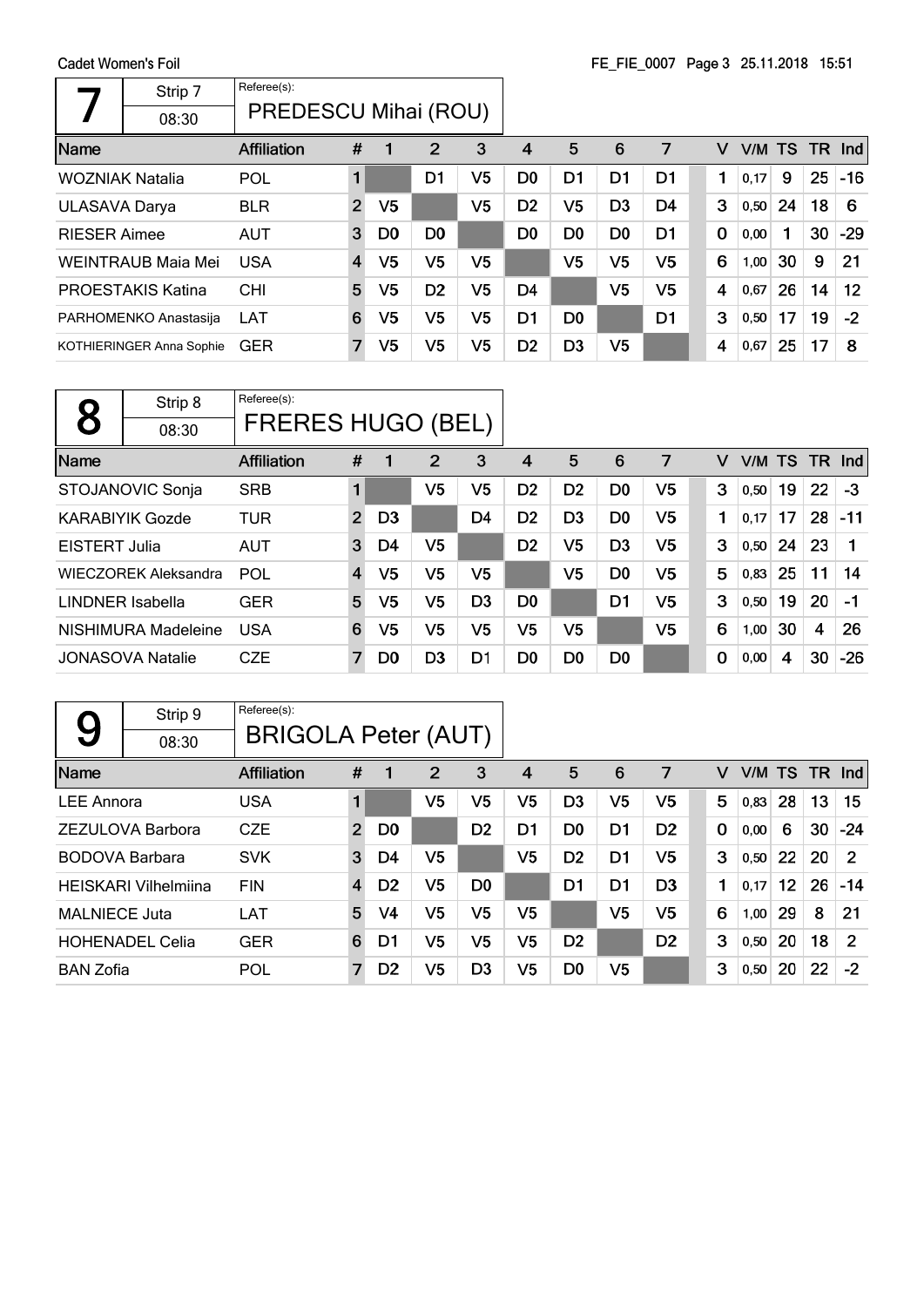| Strip 10<br>U<br>08:30    | Referee(s):<br><b>CELLER Pavol (SVK)</b> |                |                |                |                |                |                |                |                |          |           |    |    |            |
|---------------------------|------------------------------------------|----------------|----------------|----------------|----------------|----------------|----------------|----------------|----------------|----------|-----------|----|----|------------|
| <b>Name</b>               | Affiliation                              | #              |                | $\overline{2}$ | 3              | 4              | 5              | 6              | 7              | v        | V/M TS TR |    |    | <b>Ind</b> |
| MCGILLION-MOORE Kaitlyn   | IRL                                      | 1              |                | V5             | V5             | D <sub>0</sub> | D <sub>3</sub> | D <sub>1</sub> | V5             | 3        | 0,50      | 19 | 21 | $-2$       |
| <b>JANS KOHNEKE Maria</b> | <b>NED</b>                               | $\overline{2}$ | D <sub>2</sub> |                | V4             | D <sub>0</sub> | D <sub>3</sub> | D <sub>3</sub> | D <sub>1</sub> | 1        | 0,17      | 13 | 28 | $-15$      |
| <b>JOHA Cora</b>          | <b>GER</b>                               | 3              | D1             | D <sub>3</sub> |                | D1             | D0             | D1             | D <sub>2</sub> | $\bf{0}$ | 0,00      | 8  | 29 | $-21$      |
| <b>VASILE Karina</b>      | <b>ROU</b>                               | $\overline{4}$ | V5             | V <sub>5</sub> | V5             |                | D <sub>4</sub> | V <sub>5</sub> | V5             | 5        | 0,83      | 29 | 10 | 19         |
| <b>LAM Justina</b>        | <b>USA</b>                               | 5              | V5             | V5             | V5             | V5             |                | V5             | V4             | 6        | 1,00      | 29 | 13 | 16         |
| MALIVANAVA Anastasiya     | <b>BLR</b>                               | 6              | V5             | V5             | V <sub>5</sub> | D <sub>2</sub> | D <sub>2</sub> |                | D <sub>2</sub> | 3        | 0,50      | 21 | 18 | 3          |
| WONG Julia Mae Hui Min    | SGP                                      | 7              | D <sub>3</sub> | V5             | V5             | D <sub>2</sub> | D1             | V3             |                | 3        | 0,50      | 19 | 19 | 0          |

|                      | Strip 11                   | Referee(s):                  |                |                |                |                |                |                |                |                |   |        |    |     |       |
|----------------------|----------------------------|------------------------------|----------------|----------------|----------------|----------------|----------------|----------------|----------------|----------------|---|--------|----|-----|-------|
|                      | 08:30                      | <b>SCHARF Willhelm (GER)</b> |                |                |                |                |                |                |                |                |   |        |    |     |       |
| Name                 |                            | <b>Affiliation</b>           | #              |                | 2              | 3              | 4              | 5              | 6              | 7              | v | V/M TS |    | TR. | Ind   |
| <b>HAO Alicia</b>    |                            | <b>USA</b>                   | 1              |                | V5             | V5             | V5             | D <sub>4</sub> | D4             | V5             | 4 | 0,67   | 28 | 12  | 16    |
|                      | DALESSANDRI Giulia         | <b>ITA</b>                   | $\overline{2}$ | D1             |                | D <sub>0</sub> | D <sub>2</sub> | D <sub>2</sub> | D <sub>0</sub> | D1             | 0 | 0,00   | 6  | 30  | $-24$ |
| <b>DINCA Andreea</b> |                            | <b>ROU</b>                   | 3              | D <sub>0</sub> | V5             |                | V5             | V5             | D <sub>2</sub> | V5             | 4 | 0,67   | 22 | 18  | 4     |
|                      | <b>SZEMPLINSKA Natalia</b> | POL                          | $\overline{4}$ | D1             | V5             | D <sub>2</sub> |                | V5             | D <sub>0</sub> | V5             | 3 | 0,50   | 18 | 20  | $-2$  |
|                      | LIM Rachel Mary Li-Hsuen   | <b>SGP</b>                   | 5              | V5             | V <sub>5</sub> | D <sub>4</sub> | D <sub>3</sub> |                | V <sub>5</sub> | V <sub>5</sub> | 4 | 0.67   | 27 | 18  | 9     |
|                      | <b>CLARKE Genevieve</b>    | IRL                          | 6              | V5             | V5             | V5             | V5             | D <sub>1</sub> |                | V <sub>5</sub> | 5 | 0,83   | 26 | 13  | 13    |
| <b>SPOLJAR Lara</b>  |                            | <b>CRO</b>                   | 7              | D <sub>0</sub> | V5             | D <sub>2</sub> | D <sub>0</sub> | D <sub>1</sub> | D <sub>2</sub> |                | 1 | 0,17   | 10 | 26  | $-16$ |

| 1 つ                  | Strip 12                      | Referee(s):<br><b>BALOGH Reka (ROU)</b> |                |                |                |                |                |                |                |                |             |           |    |    |                      |
|----------------------|-------------------------------|-----------------------------------------|----------------|----------------|----------------|----------------|----------------|----------------|----------------|----------------|-------------|-----------|----|----|----------------------|
|                      | 08:30                         |                                         |                |                |                |                |                |                |                |                |             |           |    |    |                      |
| Name                 |                               | Affiliation                             | #              | 1              | 2              | 3              | 4              | 5              | 6              | 7              | v           | V/M TS TR |    |    | $\lfloor nd \rfloor$ |
| <b>MESHKA Galina</b> |                               | UKR                                     |                |                | D <sub>0</sub> | D1             | D <sub>2</sub> | D1             | D <sub>0</sub> | D <sub>0</sub> | $\mathbf 0$ | 0,00      | 4  | 30 | $-26$                |
| KOO Haley Bevan      |                               | <b>USA</b>                              | $\overline{2}$ | V <sub>5</sub> |                | V5             | V <sub>5</sub> | V <sub>5</sub> | V <sub>5</sub> | V <sub>5</sub> | 6           | 1,00      | 30 | 7  | 23                   |
| <b>MAUL Xenia</b>    |                               | <b>GER</b>                              | 3              | V5             | D <sub>2</sub> |                | V5             | V <sub>5</sub> | V <sub>5</sub> | V <sub>5</sub> | 5           | 0,83      | 27 | 12 | 15                   |
| <b>JARVINEN Aino</b> |                               | <b>FIN</b>                              | $\overline{4}$ | V5             | D <sub>0</sub> | D <sub>1</sub> |                | V <sub>5</sub> | V <sub>5</sub> | D <sub>2</sub> | 3           | 0,50      | 18 | 22 | -4                   |
| <b>KOLARIC Marta</b> |                               | <b>CRO</b>                              | 5              | V <sub>5</sub> | D <sub>3</sub> | D <sub>0</sub> | D <sub>2</sub> |                | D <sub>0</sub> | D <sub>1</sub> | 1           | 0.17      | 11 | 26 | $-15$                |
|                      | <b>SCHAURECKER Lisa Maria</b> | AUT                                     | 6              | V <sub>5</sub> | D <sub>0</sub> | D <sub>3</sub> | D <sub>3</sub> | V5             |                | D <sub>0</sub> | 2           | 0,33      | 16 | 20 | -4                   |
|                      | <b>LACHMAN Antonina</b>       | <b>POL</b>                              | 7              | V <sub>5</sub> | D <sub>2</sub> | D <sub>2</sub> | V <sub>5</sub> | V <sub>5</sub> | V <sub>5</sub> |                | 4           | 0,67      | 24 | 13 | 11                   |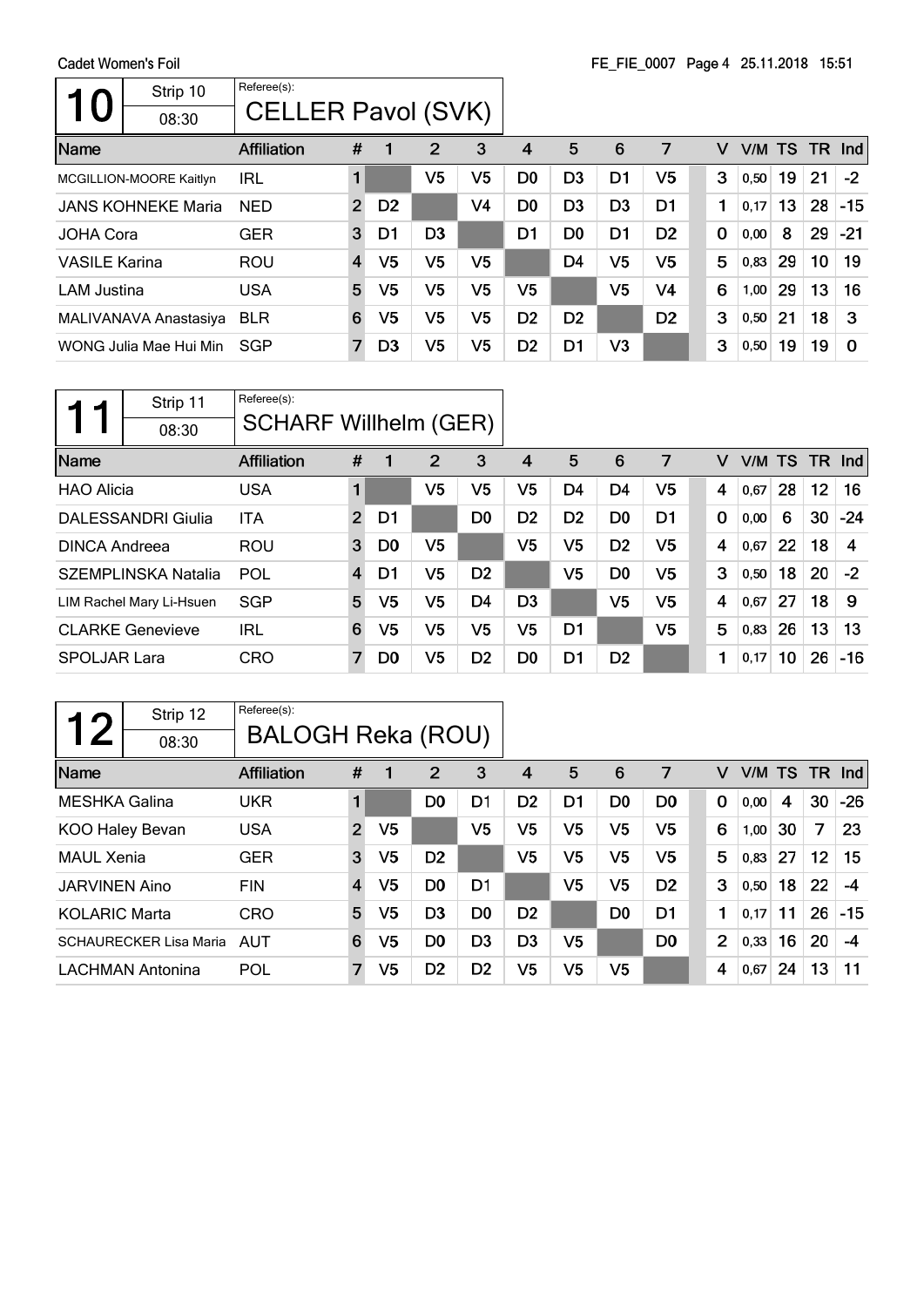Cadet Women's Foil  $\overline{\phantom{a}}$ 

 $\mathsf{r}$ 

| 3                   | Strip 13<br>08:30                | Referee(s):<br><b>GHEORGHE Marius (ROU)</b> |                         |                |                |                |                |                |                |                |   |   |        |    |        |       |
|---------------------|----------------------------------|---------------------------------------------|-------------------------|----------------|----------------|----------------|----------------|----------------|----------------|----------------|---|---|--------|----|--------|-------|
| Name                |                                  | Affiliation                                 | #                       | 1              | 2              | 3              | 4              | 5              | 6              | 7              |   | v | V/M TS |    | TR Ind |       |
| <b>BLAZIC Dorja</b> |                                  | <b>CRO</b>                                  |                         |                | D <sub>4</sub> | D <sub>2</sub> | D <sub>2</sub> | V <sub>5</sub> | V <sub>5</sub> | V5             |   | 3 | 0,50   | 23 | 18     | 5     |
| RUBASOVA Ema        |                                  | <b>CZE</b>                                  | $\overline{2}$          | V <sub>5</sub> |                | D <sub>0</sub> | D <sub>2</sub> | D <sub>1</sub> | V <sub>5</sub> | V5             |   | 3 | 0,50   | 18 | 25     | $-7$  |
| <b>TAN Helen</b>    |                                  | <b>USA</b>                                  | 3                       | V <sub>5</sub> | V <sub>5</sub> |                | V4             | V <sub>5</sub> | V <sub>5</sub> | V <sub>5</sub> | 6 |   | 1,00   | 29 | 6      | 23    |
|                     | <b>HOLLAND-CUNZ Luca</b>         | <b>GER</b>                                  | $\overline{\mathbf{4}}$ | V5             | V5             | D <sub>2</sub> |                | D <sub>3</sub> | V <sub>5</sub> | V <sub>5</sub> | 4 |   | 0,67   | 25 | 14     | 11    |
|                     | <b>DELITALA Lucilla Caterina</b> | <b>ITA</b>                                  | 5                       | D <sub>0</sub> | V5             | D <sub>0</sub> | V5             |                | V <sub>5</sub> | V <sub>5</sub> | 4 |   | 0.67   | 20 | 15     | 5     |
|                     | <b>TOPKORU Deniz Sona</b>        | <b>TUR</b>                                  | 6                       | D <sub>0</sub> | D <sub>4</sub> | D1             | D <sub>0</sub> | D <sub>0</sub> |                | V <sub>5</sub> |   | 1 | 0,17   | 10 | 26     | $-16$ |
|                     | <b>BATSANKOVA Maryia</b>         | <b>BLR</b>                                  | 7                       | D3             | D <sub>2</sub> | D1             | D1             | D1             | D1             |                | 0 |   | 0,00   | 9  | 30     | $-21$ |

| Strip 14<br>08:30         | Referee(s):<br><b>POST Patrick (NED)</b> |                |                |                |                |                |                |                |                |                |   |      |    |     |       |
|---------------------------|------------------------------------------|----------------|----------------|----------------|----------------|----------------|----------------|----------------|----------------|----------------|---|------|----|-----|-------|
| Name                      | <b>Affiliation</b>                       | #              | 1              | 2              | 3              | 4              | 5              | 6              | 7              |                | V | V/M  | TS | TR. | -Ind  |
| <b>GAYDOS Sofia</b>       | <b>ESP</b>                               |                |                | V <sub>5</sub> | V5             | V5             | D <sub>2</sub> | D <sub>2</sub> | V <sub>5</sub> | 4              |   | 0,67 | 24 | 14  | 10    |
| <b>PURKARTHOFER Marie</b> | <b>AUT</b>                               | $\overline{2}$ | D <sub>2</sub> |                | V5             | V5             | D1             | D <sub>0</sub> | D <sub>0</sub> |                | 2 | 0,33 | 13 | 22  | -9    |
| <b>KAVALCHUK Hanna</b>    | <b>BLR</b>                               | 3              | D <sub>2</sub> | D <sub>0</sub> |                | D <sub>0</sub> | D <sub>1</sub> | D <sub>3</sub> | D <sub>0</sub> | $\bf{0}$       |   | 0,00 | 6  | 29  | $-23$ |
| <b>ADRIAN Maria</b>       | <b>GER</b>                               | $\overline{4}$ | D <sub>0</sub> | D <sub>2</sub> | V5             |                | D <sub>2</sub> | D4             | V <sub>5</sub> | $\overline{2}$ |   | 0,33 | 18 | 22  | -4    |
| KARATABAN Selma Defne     | TUR                                      | 5              | V5             | V <sub>5</sub> | V <sub>5</sub> | V5             |                | V <sub>5</sub> | D4             | 5              |   | 0,83 | 29 | 12  | 17    |
| <b>MARTOS Sara Ann</b>    | <b>USA</b>                               | 6              | V4             | V <sub>5</sub> | V4             | V <sub>5</sub> | D1             |                | V <sub>5</sub> | 5              |   | 0,83 | 24 | 16  | 8     |
| <b>BUTIN BIK Elise</b>    | <b>NED</b>                               | 7              | D1             | V5             | V5             | D <sub>2</sub> | V5             | D <sub>2</sub> |                | 3              |   | 0,50 | 20 | 19  |       |

|                      | Strip 15                  | Referee(s):           |                |    |                |                |                |                |                |                |                |        |    |     |       |
|----------------------|---------------------------|-----------------------|----------------|----|----------------|----------------|----------------|----------------|----------------|----------------|----------------|--------|----|-----|-------|
| 5                    | 08:30                     | MILONE Dominika (POL) |                |    |                |                |                |                |                |                |                |        |    |     |       |
| Name                 |                           | <b>Affiliation</b>    | #              | 1  | 2              | 3              | 4              | 5              | 6              | 7              | v              | V/M TS |    | TR. | Ind   |
| SOFRAN Teodora       |                           | <b>ROU</b>            | 1              |    | V <sub>5</sub> | D <sub>2</sub> | V5             | V <sub>5</sub> | V <sub>5</sub> | D <sub>2</sub> | 4              | 0,67   | 24 | 17  | -7    |
| <b>ISEVCAN Balca</b> |                           | TUR                   | $\overline{2}$ | D1 |                | D <sub>1</sub> | D <sub>0</sub> | V <sub>5</sub> | V <sub>5</sub> | D <sub>1</sub> | $\overline{2}$ | 0,33   | 13 | 26  | $-13$ |
|                      | <b>FLANAGAN Catherine</b> | <b>USA</b>            | 3              | V5 | V <sub>5</sub> |                | V <sub>5</sub> | V5             | V <sub>5</sub> | V5             | 6              | 1,00   | 30 | 8   | 22    |
|                      | HUDKOVA Karyna            | <b>BLR</b>            | $\overline{4}$ | D1 | V <sub>5</sub> | D <sub>2</sub> |                | V5             | D <sub>0</sub> | D <sub>0</sub> | $\overline{2}$ | 0,33   | 13 | 24  | $-11$ |
| <b>CRETNIK Pia</b>   |                           | <b>SLO</b>            | 5              | D1 | D <sub>2</sub> | D <sub>1</sub> | D <sub>4</sub> |                | D <sub>0</sub> | D <sub>0</sub> | $\mathbf 0$    | 0,00   | 8  | 30  | $-22$ |
| <b>VOGEL Greta</b>   |                           | <b>GER</b>            | 6              | D4 | D4             | D1             | V5             | V <sub>5</sub> |                | D <sub>2</sub> | $\overline{2}$ | 0,33   | 21 | 20  |       |
|                      | KOCOUROVA Adela           | <b>CZE</b>            | $\overline{7}$ | V5 | V <sub>5</sub> | D1             | V5             | V5             | V <sub>5</sub> |                | 5              | 0,83   | 26 | 10  | 16    |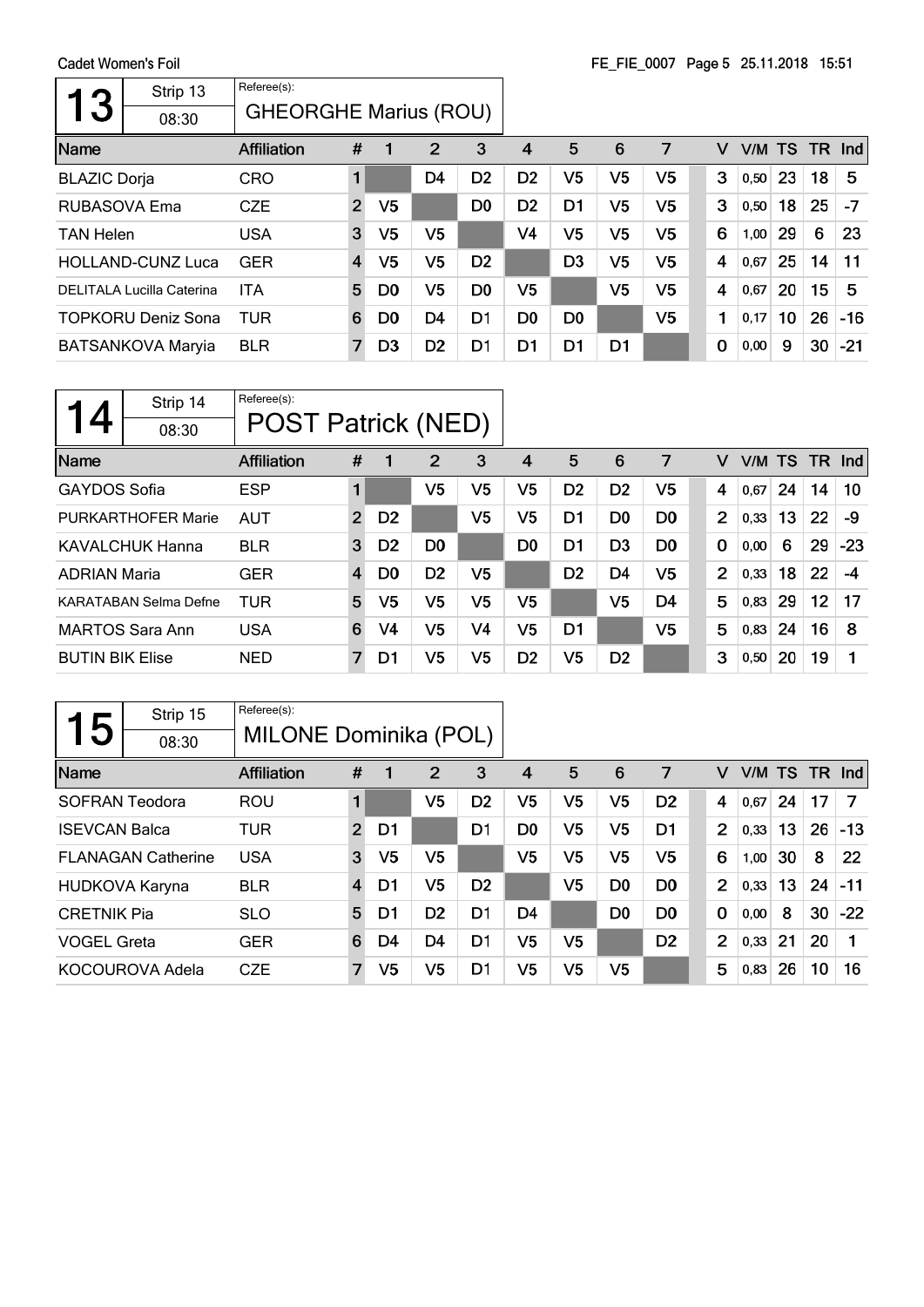$\mathsf{r}$ 

| oduct womens rom    |                            |                                |                |                |                |                |                |                |                | $1 - 1$ $-000$ , $1 - 000$ $-0.01$ . |                |      |           |     |               |
|---------------------|----------------------------|--------------------------------|----------------|----------------|----------------|----------------|----------------|----------------|----------------|--------------------------------------|----------------|------|-----------|-----|---------------|
|                     | Strip 16                   | Referee(s):                    |                |                |                |                |                |                |                |                                      |                |      |           |     |               |
| 6                   | 08:30                      | <b>BUGARIN Dimitrije (AUT)</b> |                |                |                |                |                |                |                |                                      |                |      |           |     |               |
| Name                |                            | <b>Affiliation</b>             | #              | 1              | 2              | 3              | 4              | 5              | 6              | 7                                    | v              | V/M  | <b>TS</b> | TR. | $\lfloor$ Ind |
| <b>NG Kristal</b>   |                            | <b>SGP</b>                     | 1              |                | D1             | D1             | D <sub>0</sub> | D <sub>3</sub> | D <sub>3</sub> | D1                                   | 0              | 0,00 | 9         | 30  | $-21$         |
| <b>SOPIT OLGA</b>   |                            | <b>UKR</b>                     | $\overline{2}$ | V <sub>5</sub> |                | V5             | V <sub>5</sub> | V <sub>5</sub> | V5             | D <sub>2</sub>                       | 5              | 0,83 | 27        | 8   | 19            |
| <b>KOSTER Tessa</b> |                            | <b>NED</b>                     | 3              | V5             | D <sub>0</sub> |                | V <sub>5</sub> | V <sub>5</sub> | V5             | D <sub>4</sub>                       | 4              | 0,67 | 24        | 14  | 10            |
| <b>RUERS Merle</b>  |                            | <b>GER</b>                     | $\overline{4}$ | V <sub>5</sub> | D <sub>2</sub> | D <sub>2</sub> |                | V4             | V <sub>5</sub> | V <sub>5</sub>                       | 4              | 0,67 | 23        | 18  | 5             |
|                     | <b>KOLARIKOVA Viktorie</b> | <b>CZE</b>                     | 5              | V <sub>5</sub> | D <sub>0</sub> | D <sub>1</sub> | D <sub>3</sub> |                | D <sub>2</sub> | D <sub>0</sub>                       | 1              | 0,17 | 11        | 27  | $-16$         |
| <b>SERC</b> Iza     |                            | <b>SLO</b>                     | 6              | V <sub>5</sub> | D <sub>0</sub> | D <sub>0</sub> | D1             | V5             |                | D <sub>0</sub>                       | $\overline{2}$ | 0,33 | 11        | 25  | $-14$         |
| <b>STAMOS Maria</b> |                            | <b>USA</b>                     | $\overline{7}$ | V <sub>5</sub> | V <sub>5</sub> | V5             | D4             | V5             | V <sub>5</sub> |                                      | 5              | 0,83 | 29        | 12  | 17            |

| Strip 17<br>08:30             | Referee(s):<br>LELEYKO Olga (UKR) |                |                |                |                |                |                |                |                |          |      |    |        |          |
|-------------------------------|-----------------------------------|----------------|----------------|----------------|----------------|----------------|----------------|----------------|----------------|----------|------|----|--------|----------|
| Name                          | <b>Affiliation</b>                | #              | 1              | 2              | 3              | 4              | 5              | 6              | 7              | v        | V/M  | TS | TR Ind |          |
| YOSHIMORI Rachika             | <b>NED</b>                        |                |                | V5             | V <sub>5</sub> | V5             | D <sub>0</sub> | D <sub>3</sub> | V5             | 4        | 0,67 | 23 | 19     | 4        |
| <b>ROSSI</b> Veronica         | <b>ITA</b>                        | $\overline{2}$ | D <sub>2</sub> |                | V5             | D <sub>1</sub> | D <sub>0</sub> | D <sub>1</sub> | V <sub>5</sub> | 2        | 0,33 | 14 | 22     | -8       |
| <b>SAKAC Tia</b>              | <b>CRO</b>                        | 3              | D <sub>3</sub> | D <sub>0</sub> |                | D <sub>4</sub> | D0             | D <sub>1</sub> | D <sub>0</sub> | $\bf{0}$ | 0,00 | 8  | 30     | $-22$    |
| TAN Jia Lin                   | <b>SGP</b>                        | 4              | D <sub>2</sub> | V <sub>5</sub> | V5             |                | D4             | D <sub>1</sub> | V5             | 3        | 0,50 | 22 | 22     | $\Omega$ |
| YAROSHENKO Karina             | <b>USA</b>                        | 5              | V5             | V5             | V5             | V5             |                | V5             | V <sub>5</sub> | 6        | 1,00 | 30 | 6      | 24       |
| <b>KRAUSE Angelina-Noelle</b> | <b>GER</b>                        | 6              | V5             | V5             | V5             | V5             | D <sub>2</sub> |                | V5             | 5        | 0,83 | 27 | 13     | 14       |
| <b>OBENAUS Lilli</b>          | <b>AUT</b>                        | 7              | D <sub>2</sub> | D <sub>2</sub> | V <sub>5</sub> | D <sub>2</sub> | D <sub>0</sub> | D <sub>2</sub> |                | 1        | 0,17 | 13 | 25     | $-12$    |

| 8                    | Strip 18            | Referee(s):<br>LANGE Robert (GER) |                |                |                |                |                |                |                |                |             |                |      |                |     |       |
|----------------------|---------------------|-----------------------------------|----------------|----------------|----------------|----------------|----------------|----------------|----------------|----------------|-------------|----------------|------|----------------|-----|-------|
|                      | 08:30               | <b>KNAUER Tamina (GER)</b>        |                |                |                |                |                |                |                |                |             |                |      |                |     |       |
| Name                 |                     | <b>Affiliation</b>                | #              |                | 2              | 3              | 4              | 5              | 6              | 7              |             | v              | V/M  | <b>TS</b>      | TR. | nd    |
| <b>ERTUN Lal</b>     |                     | TUR                               | 1              |                | D <sub>0</sub> | V5             | D <sub>4</sub> | V <sub>5</sub> | V <sub>5</sub> | V <sub>5</sub> |             | 4              | 0,67 | 24             | 17  | 7     |
|                      | SOLOBAEVA Elina     | <b>UKR</b>                        | $\overline{2}$ | V <sub>5</sub> |                | D <sub>0</sub> | D <sub>0</sub> | V <sub>5</sub> | D <sub>4</sub> | D <sub>2</sub> |             | $\overline{2}$ | 0,33 | 16             | 21  | -5    |
| <b>CHO</b> Sabrina   |                     | <b>USA</b>                        | 3              | D <sub>3</sub> | V <sub>5</sub> |                | V <sub>5</sub> | V <sub>5</sub> | V <sub>5</sub> | V <sub>5</sub> |             | 5              | 0,83 | 28             | 6   | 22    |
|                      | MASLOBOJEVA Emilija | LAT                               | 4              | V <sub>5</sub> | V <sub>5</sub> | D <sub>0</sub> |                | V <sub>5</sub> | V <sub>5</sub> | V <sub>3</sub> |             | 5              | 0,83 | 23             | 14  | 9     |
| <b>KENSY Helen</b>   |                     | <b>AUT</b>                        | 5              | D <sub>0</sub> | D <sub>1</sub> | D <sub>1</sub> | D <sub>0</sub> |                | D <sub>0</sub> | D <sub>0</sub> | $\mathbf 0$ |                | 0,00 | $\overline{2}$ | 30  | $-28$ |
| <b>FURS Anhelina</b> |                     | <b>BLR</b>                        | 6              | D <sub>2</sub> | V5             | D <sub>0</sub> | D3             | V <sub>5</sub> |                | D1             |             | $\overline{2}$ | 0,33 | 16             | 24  | -8    |
| DERPA Katharina      |                     | <b>GER</b>                        | $\overline{7}$ | D <sub>2</sub> | V5             | D <sub>0</sub> | D <sub>2</sub> | V5             | V <sub>5</sub> |                |             | 3              | 0,50 | 19             | 16  | 3     |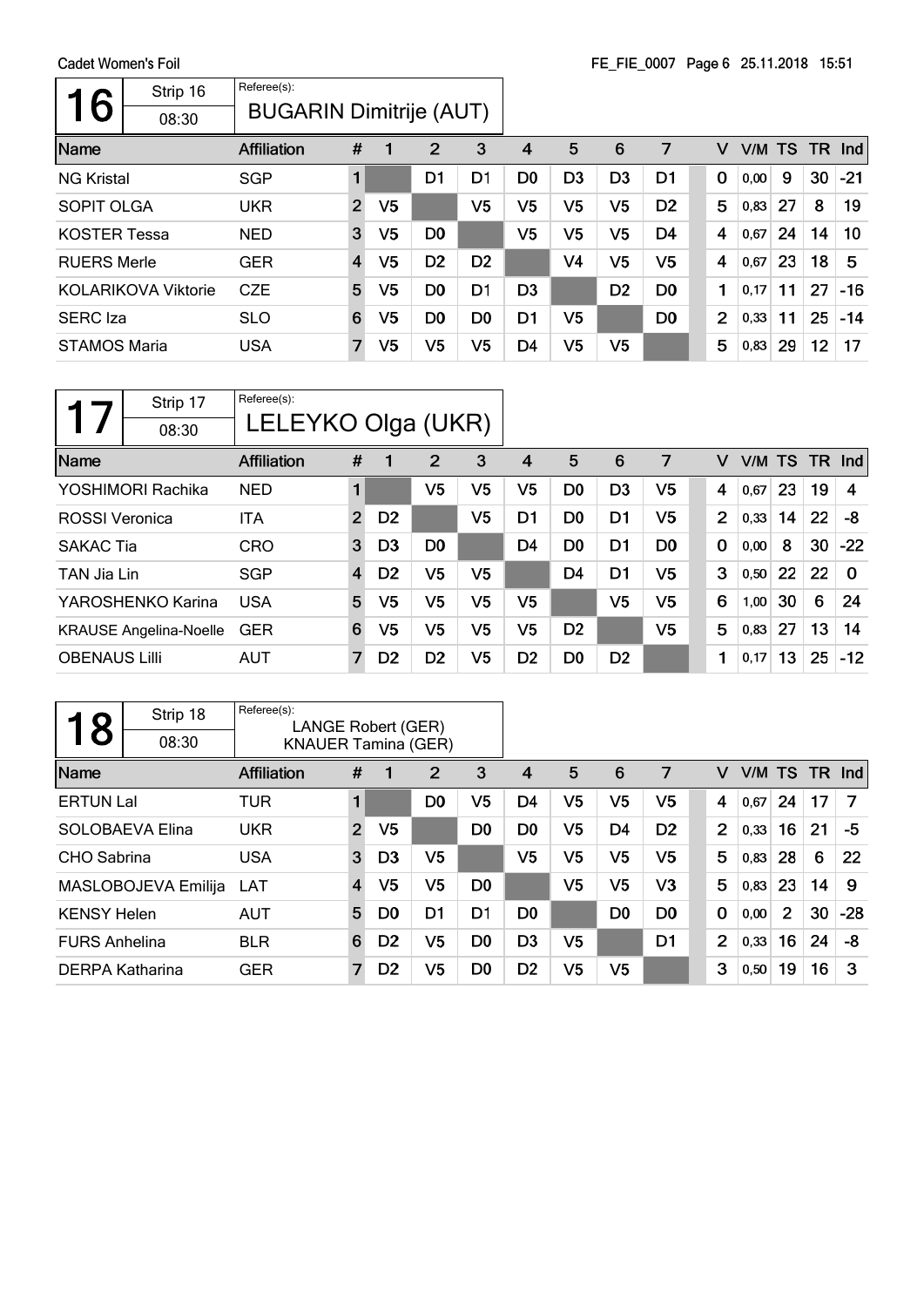| Strip 19<br>9<br>08:30 | Referee(s):<br><b>BRAUN Lara (GER)</b> |                         |                |                |                |                |                |                |                |        |    |    |        |
|------------------------|----------------------------------------|-------------------------|----------------|----------------|----------------|----------------|----------------|----------------|----------------|--------|----|----|--------|
| Name                   | Affiliation                            | #                       |                | 2              | 3              | 4              | 5              | 6              | v              | V/M TS |    |    | TR Ind |
| <b>ZONI Anna</b>       | <b>GER</b>                             |                         |                | V5             | D <sub>2</sub> | D <sub>3</sub> | V5             | V <sub>5</sub> | 3              | 0,60   | 20 | 16 | 4      |
| <b>KAIRANE Marija</b>  | <b>LAT</b>                             | $\overline{2}$          | D4             |                | D <sub>3</sub> | D <sub>0</sub> | V <sub>5</sub> | V <sub>5</sub> | $\overline{2}$ | 0,40   | 17 | 20 | -3     |
| <b>JORDENS Heloise</b> | <b>BEL</b>                             | 3                       | V5             | V <sub>5</sub> |                | D <sub>4</sub> | V <sub>5</sub> | V <sub>5</sub> | 4              | 0,80   | 24 | 14 | 10     |
| <b>AHN Gabriella</b>   | <b>USA</b>                             | $\overline{\mathbf{4}}$ | V5             | V <sub>5</sub> | V5             |                | V <sub>5</sub> | V <sub>5</sub> | 5              | 1,00   | 25 | 9  | 16     |
| CSEFALVAYOVA Rebeka    | <b>SVK</b>                             | 5                       | D <sub>2</sub> | D4             | D <sub>0</sub> | D1             |                | V <sub>5</sub> | 1              | 0,20   | 12 | 23 | $-11$  |
| <b>CORNO</b> Francesca | <b>ITA</b>                             | 6                       | D <sub>0</sub> | D1             | D4             | D1             | D <sub>3</sub> |                | 0              | 0,00   | 9  | 25 | $-16$  |

| 20                    | Strip 20<br>08:30          | Referee(s):<br><b>TENBERGEN Paul (GER)</b> |                         |                |                |                |                |                |                |                |        |    |     |                |
|-----------------------|----------------------------|--------------------------------------------|-------------------------|----------------|----------------|----------------|----------------|----------------|----------------|----------------|--------|----|-----|----------------|
| Name                  |                            | <b>Affiliation</b>                         | #                       |                | $\overline{2}$ | 3              | $\overline{4}$ | 5              | 6              | v              | V/M TS |    | TR. | <b>Ind</b>     |
| CHEN Jingxuan         |                            | <b>SGP</b>                                 |                         |                | D <sub>0</sub> | D1             | V <sub>5</sub> | D <sub>2</sub> | V <sub>5</sub> | $\overline{2}$ | 0,40   | 13 | 22  | -9             |
| KALKUTINA Olga        |                            | <b>UKR</b>                                 | $\overline{2}$          | V <sub>5</sub> |                | D <sub>3</sub> | D1             | D <sub>0</sub> | D <sub>1</sub> | 1              | 0,20   | 10 | 20  | $-10$          |
| <b>BALLE</b> Jennifer |                            | <b>GER</b>                                 | 3                       | V <sub>5</sub> | V <sub>5</sub> |                | V5             | D <sub>1</sub> | V <sub>5</sub> | 4              | 0,80   | 21 | 16  | 5              |
| <b>BUDAY Boglarka</b> |                            | <b>SVK</b>                                 | $\overline{\mathbf{4}}$ | D <sub>3</sub> | V <sub>5</sub> | D <sub>4</sub> |                | D <sub>1</sub> | V <sub>5</sub> | $\overline{2}$ | 0,40   | 18 | 16  | $\overline{2}$ |
| <b>LEE Yejine</b>     |                            | <b>USA</b>                                 | 5                       | V5             | V <sub>5</sub> | V5             | V <sub>5</sub> |                | V <sub>5</sub> | 5              | 1,00   | 25 | 5   | 20             |
|                       | <b>SCROCCARO Benedetta</b> | <b>ITA</b>                                 | 6                       | D4             | V <sub>5</sub> | D <sub>3</sub> | D <sub>0</sub> | D <sub>1</sub> |                | 1              | 0,20   | 13 | 21  | -8             |

|                       | Strip 21                 | Referee(s):            |                         |                |                |                |                |                |                |                |      |        |        |       |
|-----------------------|--------------------------|------------------------|-------------------------|----------------|----------------|----------------|----------------|----------------|----------------|----------------|------|--------|--------|-------|
|                       | 08:30                    | ABDELAZIZ Hisham (USA) |                         |                |                |                |                |                |                |                |      |        |        |       |
| Name                  |                          | <b>Affiliation</b>     | #                       |                | $\overline{2}$ | 3              | 4              | 5              | 6              | v              |      | V/M TS | TR Ind |       |
|                       | MANOLACHE PASSIMA Iana   | <b>ROU</b>             |                         |                | D1             | D0             | D <sub>0</sub> | D <sub>0</sub> | D <sub>2</sub> | $\bf{0}$       | 0,00 | 3      | 25     | $-22$ |
|                       | <b>FERRARI</b> Christina | <b>USA</b>             | $\overline{2}$          | V <sub>5</sub> |                | D <sub>2</sub> | D <sub>3</sub> | V5             | D4             | $\overline{2}$ | 0,40 | 19     | 18     |       |
| SITOVA Olga           |                          | <b>LAT</b>             | 3                       | V5             | V5             |                | D <sub>3</sub> | V5             | D1             | 3              | 0,60 | 19     | 14     | 5     |
| <b>SOPIT SVITLANA</b> |                          | <b>UKR</b>             | $\overline{\mathbf{4}}$ | V5             | V <sub>5</sub> | V5             |                | V <sub>5</sub> | V <sub>5</sub> | 5              | 1,00 | 25     | 9      | 16    |
|                       | <b>KLOCKHAUS Emily</b>   | <b>GER</b>             | 5                       | V5             | D <sub>2</sub> | D <sub>2</sub> | D1             |                | D <sub>1</sub> | 1              | 0,20 | 11     | 20     | -9    |
|                       | SHAFAROSTAVA Varvara     | <b>BLR</b>             | 6                       | V5             | V5             | V5             | D <sub>2</sub> | V5             |                | 4              | 0,80 | 22     | 13     | -9    |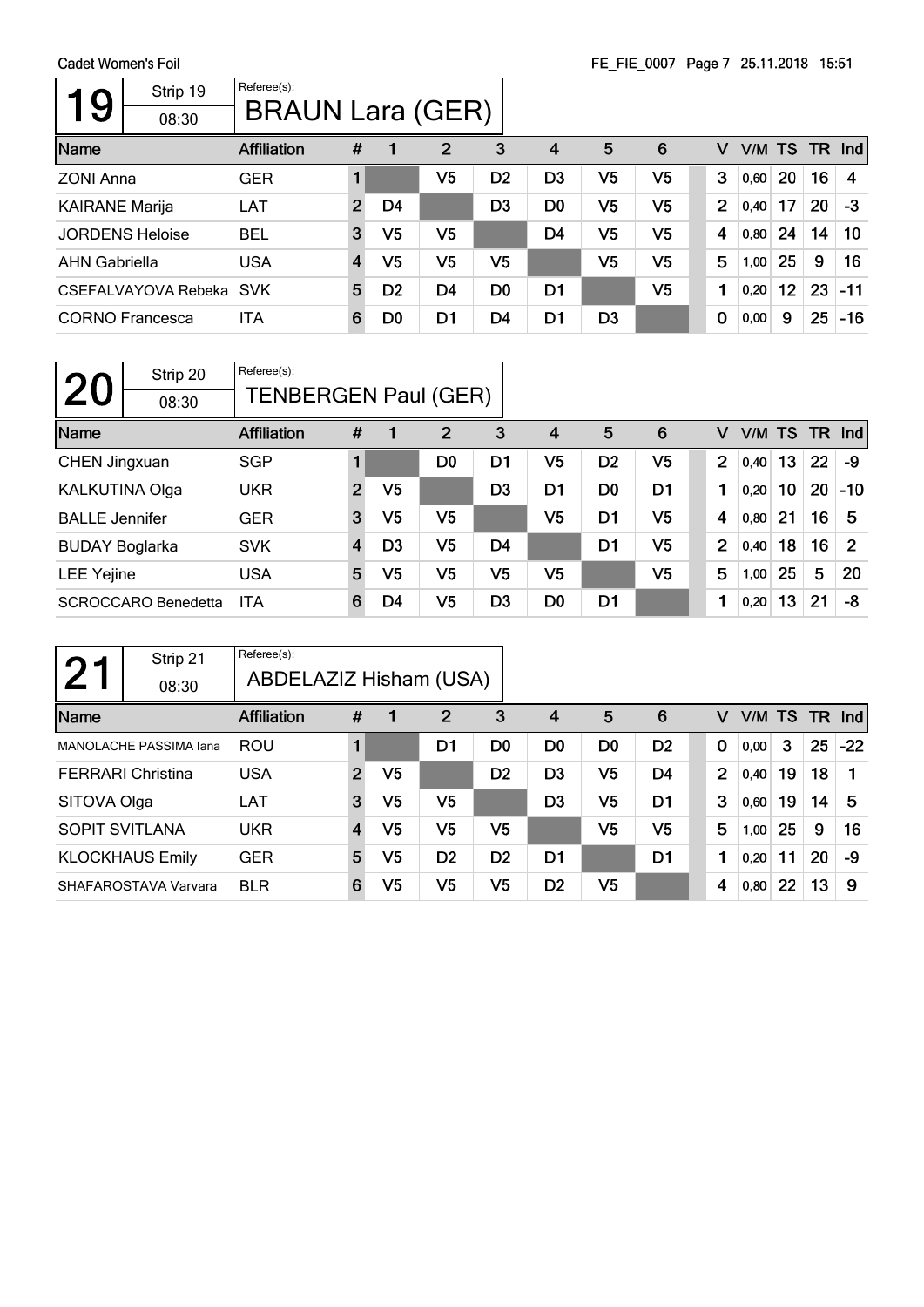

# **Cadet Women's Foil** Seeding for Round #2 - DE

Tournament:<br>Date:<br>FIE Document:

ECC Foil Moedling 2018 Sonntag, 25. November 2018 - 08:30 FE\_FIE\_0008



| Seed             | Name                             | Country                 | ۱V              | V/M               | <b>TS</b>       | <b>TR</b>               | Ind              | <b>Notes</b> |
|------------------|----------------------------------|-------------------------|-----------------|-------------------|-----------------|-------------------------|------------------|--------------|
| $\overline{1}$   | <b>RHODES Zander</b>             | <b>USA</b>              | $6\overline{6}$ | 1,00              | $\overline{30}$ | $\overline{1}$          | $+29$            | Advanced     |
| $\overline{2}$   | NISHIMURA Madeleine              | <b>USA</b>              | $6\overline{6}$ | 1,00              | 30              | $\overline{4}$          | $+26$            | Advanced     |
| $\overline{3}$   | YAROSHENKO Karina                | <b>USA</b>              | $\overline{6}$  | 1,00              | 30              | $\overline{6}$          | $+24$            | Advanced     |
| $\overline{4}$   | <b>KOO Haley Bevan</b>           | <b>USA</b>              | $\overline{6}$  | 1,00              | $\overline{30}$ | 7                       | $+23$            | Advanced     |
| 5                | <b>TAN Helen</b>                 | <b>USA</b>              | $\overline{6}$  | 1,00              | 29              | $\overline{6}$          | $\overline{+23}$ | Advanced     |
| 6T               | <b>FLANAGAN Catherine</b>        | <b>USA</b>              | $6\overline{6}$ | 1,00              | $\overline{30}$ | $\overline{8}$          | $+22$            | Advanced     |
| 6T               | <b>SCHREIBER Miriam</b>          | <b>SWE</b>              | $\overline{6}$  | 1,00              | $\overline{30}$ | $\overline{8}$          | $+22$            | Advanced     |
| $\overline{8}$   | SOLODKIHA Jekaterina             | LAT                     | $\overline{6}$  | 1,00              | 28              | $\overline{6}$          | $\overline{+22}$ | Advanced     |
| $\overline{9}$   | <b>WEINTRAUB Maia Mei</b>        | <b>USA</b>              | $6\overline{6}$ | 1,00              | 30              | 9                       | $+21$            | Advanced     |
| $\overline{10}$  | <b>MALNIECE Juta</b>             | LAT                     | $\overline{6}$  | 1,00              | 29              | $\overline{\mathbf{8}}$ | $+21$            | Advanced     |
| $\overline{11}$  | <b>LEE Yejine</b>                | <b>USA</b>              | $\overline{5}$  | 1,00              | 25              | $\overline{5}$          | $+20$            | Advanced     |
| $\overline{12}$  | <b>CHUSID Renata</b>             | <b>USA</b>              | $\overline{6}$  | 1,00              | 30              | 13                      | $+17$            | Advanced     |
| $\overline{13}$  | <b>LAM Justina</b>               | <b>USA</b>              | $\overline{6}$  | 1,00              | 29              | $\overline{13}$         | $+16$            | Advanced     |
| 14T              | <b>SOPIT SVITLANA</b>            | <b>UKR</b>              | $\overline{5}$  | 1,00              | 25              | $\overline{9}$          | $+16$            | Advanced     |
| 14T              | <b>AHN Gabriella</b>             | <b>USA</b>              | $\overline{5}$  | 1,00              | 25              | 9                       | $+16$            | Advanced     |
| $\overline{16}$  | <b>CHO</b> Sabrina               | <b>USA</b>              | $\overline{5}$  | 0,83              | 28              | $6\overline{6}$         | $+22$            | Advanced     |
| $\overline{17}$  | <b>VASILE Karina</b>             | <b>ROU</b>              | $\overline{5}$  | 0,83              | 29              | 10                      | $+19$            | Advanced     |
| $\overline{18}$  | <b>SOPIT OLGA</b>                | <b>UKR</b>              | $\overline{5}$  | $\overline{0,83}$ | 27              | $\overline{8}$          | $+19$            | Advanced     |
| $\overline{19}$  | <b>HORSLEY Asherah</b>           | <b>USA</b>              | $\overline{5}$  | 0,83              | 29              | $\overline{11}$         | $+18$            | Advanced     |
| 20T              | <b>KARATABAN Selma Defne</b>     | TUR                     | $\overline{5}$  | 0,83              | 29              | $\overline{12}$         | $+17$            | Advanced     |
| 20T              | <b>STAMOS Maria</b>              | <b>USA</b>              | $\overline{5}$  | 0,83              | 29              | $\overline{12}$         | $+17$            | Advanced     |
| $\overline{22T}$ | <b>TAN Elisha</b>                | <b>USA</b>              | $\overline{5}$  | 0,83              | 26              | $\overline{10}$         | $+16$            | Advanced     |
| 22T              | <b>KOCOUROVA Adela</b>           | CZE                     | $\overline{5}$  | 0,83              | 26              | $\overline{10}$         | $+16$            | Advanced     |
| $\overline{24}$  | <b>CORBU Emilia</b>              | <b>ROU</b>              | $\overline{5}$  | 0,83              | 29              | $\overline{14}$         | $+15$            | Advanced     |
| 25               | <b>LEE Annora</b>                | <b>USA</b>              | $\overline{5}$  | 0,83              | 28              | 13                      | $+15$            | Advanced     |
| 26               | <b>MAUL Xenia</b>                | <b>GER</b>              | $\overline{5}$  | 0,83              | 27              | $\overline{12}$         | $+15$            | Advanced     |
| $\overline{27}$  | <b>KRAUSE Angelina-Noelle</b>    | <b>GER</b>              | $\overline{5}$  | 0,83              | 27              | $\overline{13}$         | $+14$            | Advanced     |
| 28               | <b>WIECZOREK Aleksandra</b>      | POL                     | $\overline{5}$  | 0,83              | 25              | $\overline{11}$         | $+14$            | Advanced     |
| 29               | <b>CLARKE Genevieve</b>          | <b>IRL</b>              | $\overline{5}$  | 0,83              | 26              | $\overline{13}$         | $+13$            | Advanced     |
| 30               | <b>GRONINGER Malina</b>          | <b>GER</b>              | $\overline{5}$  | 0,83              | 25              | 13                      | $+12$            | Advanced     |
| 31T              | <b>MORGUN Nadiya</b>             | <b>UKR</b>              | $\overline{5}$  | 0,83              | 27              | $\overline{17}$         | $+10$            | Advanced     |
| 31T              | SEDLAKOVA Isabela                | <b>CZE</b>              | $\overline{5}$  | 0,83              | 27              | $\overline{17}$         | $+10$            | Advanced     |
| 33               | DI MOLA Ludovica                 | <b>ITA</b>              | $\overline{5}$  | 0,83              | 29              | 20                      | $+9$             | Advanced     |
| $\overline{34}$  | <b>MASLOBOJEVA Emilija</b>       | LAT                     | $\overline{5}$  | 0,83              | 23              | 14                      | $+9$             | Advanced     |
| 35               | <b>MARTOS Sara Ann</b>           | <b>USA</b>              | $\overline{5}$  | 0,83              | $\overline{24}$ | 16                      | $\overline{+8}$  | Advanced     |
| 36               | <b>JORDENS Heloise</b>           | <b>BEL</b>              | $\overline{4}$  | 0,80              | $\overline{24}$ | $\overline{14}$         | $+10$            | Advanced     |
| $\overline{37}$  | SHAFAROSTAVA Varvara             | <b>BLR</b>              | $\overline{4}$  | 0,80              | 22              | $\overline{13}$         | $+9$             | Advanced     |
| 38               | <b>BALLE Jennifer</b>            | <b>GER</b>              | $\overline{4}$  | 0,80              | $\overline{21}$ | 16                      | $+5$             | Advanced     |
| 39               | <b>HAO Alicia</b>                | <b>USA</b>              | $\overline{4}$  | 0,67              | 28              | $\overline{12}$         | $+16$            | Advanced     |
| 40               | <b>POLOZIUK Alina</b>            | <b>UKR</b>              | $\overline{4}$  | 0,67              | 25              | $\overline{11}$         | $+14$            | Advanced     |
| $\overline{41}$  | <b>PROESTAKIS Katina</b>         | $\overline{\text{CHI}}$ | $\overline{4}$  | 0,67              | 26              | $\overline{14}$         | $+12$            | Advanced     |
| $\overline{42}$  | <b>HOLLAND-CUNZ Luca</b>         | <b>GER</b>              | $\overline{4}$  | 0,67              | 25              | $\overline{14}$         | $+11$            | Advanced     |
| $\overline{43T}$ | <b>LACHMAN Antonina</b>          | POL                     | $\overline{4}$  | 0,67              | 24              | $\overline{13}$         | $+11$            | Advanced     |
| 43T              | ZEYN Carla                       | GER                     | 4               | 0,67              | 24              | 13                      | +11              | Advanced     |
| 45T              | <b>GAYDOS Sofia</b>              | <b>ESP</b>              | $\overline{4}$  | 0,67              | $\overline{24}$ | $\overline{14}$         | $+10$            | Advanced     |
| $\overline{45T}$ | <b>KOSTER Tessa</b>              | <b>NED</b>              | $\overline{4}$  | 0,67              | $\overline{24}$ | $\overline{14}$         | $+10$            | Advanced     |
| $\overline{47}$  | LIM Rachel Mary Li-Hsuen         | <b>SGP</b>              | 4               | 0,67              | 27              | 18                      | $+9$             | Advanced     |
| 48               | <b>HUNG Juliana</b>              | <b>USA</b>              | 4               | 0,67              | 25              | $\overline{16}$         | $+9$             | Advanced     |
| 49               | <b>CHARLIER Amandine</b>         | <b>BEL</b>              | $\overline{4}$  | 0,67              | $\overline{24}$ | 15                      | $+9$             | Advanced     |
| 50               | KOTHIERINGER Anna Sophie         | <b>GER</b>              | 4               | 0,67              | 25              | $\overline{17}$         | $+8$             | Advanced     |
| 51T              | <b>ERTUN Lal</b>                 | <b>TUR</b>              | 4               | 0,67              | $\overline{24}$ | $\overline{17}$         | $+7$             | Advanced     |
| 51T              | <b>SOFRAN Teodora</b>            | $\overline{\text{ROU}}$ | 4               | 0,67              | $\overline{24}$ | $\overline{17}$         | $+7$             | Advanced     |
| 53               | DRESCHER Lea sophie              | <b>GER</b>              | 4               | 0,67              | 23              | 16                      | $\overline{+7}$  | Advanced     |
| $\overline{54}$  | <b>RUERS Merle</b>               | <b>GER</b>              | $\overline{4}$  | 0,67              | 23              | $\overline{18}$         | $+5$             | Advanced     |
| 55               | <b>DELITALA Lucilla Caterina</b> | <b>ITA</b>              | $\overline{4}$  | 0,67              | 20              | 15                      | $\overline{+5}$  | Advanced     |
| 56               | YOSHIMORI Rachika                | <b>NED</b>              | 4               | 0,67              | 23              | $ 19\rangle$            | $+4$             | Advanced     |
| 57               | <b>DINCA Andreea</b>             | <b>ROU</b>              | $\overline{4}$  | 0,67              | 22              | 18                      | $+4$             | Advanced     |
| 58               | <b>OYMANN Renee</b>              | <b>GER</b>              | $\overline{4}$  | 0,67              | 22              | 20                      | $+2$             | Advanced     |
| 59               | SITOVA Olga                      | LAT                     | $\overline{3}$  | 0,60              | $\overline{19}$ | 14                      | $+5$             | Advanced     |
| 60               | <b>ZONI Anna</b>                 | <b>GER</b>              | $\overline{3}$  | 0,60              | 20              | 16                      | $+4$             | Advanced     |
| 61               | <b>ULASAVA Darya</b>             | <b>BLR</b>              | $\overline{3}$  | 0,50              | $\overline{24}$ | 18                      | $\overline{+6}$  | Advanced     |
| $\overline{62}$  | <b>BLAZIC Dorja</b>              | $\overline{\text{CRO}}$ | $\overline{3}$  | 0,50              | 23              | 18                      | $\overline{+5}$  | Advanced     |
| 63               | <b>ALIOGLU Nazli Ceren</b>       | TUR                     | 3               | 0,50              | $\overline{21}$ | $\overline{17}$         | $+4$             | Advanced     |
| $\overline{64}$  | <b>ZURAWSKA Karolina</b>         | <b>POL</b>              | $\overline{3}$  | 0,50              | 23              | 20                      | $\overline{+3}$  | Advanced     |
| 65               | MALIVANAVA Anastasiya            | <b>BLR</b>              | 3               | 0, 50             | 21              | 18                      | $+3$             | Advanced     |
| 66               | DERPA Katharina                  | <b>GER</b>              | 3               | 0,50              | $\overline{19}$ | $\overline{16}$         | $+3$             | Advanced     |
| 67T              | <b>FABIANEK Marie</b>            | <b>AUT</b>              | $\overline{3}$  | 0,50              | 22              | 20                      | $+2$             | Advanced     |
| 67T              | <b>BODOVA Barbara</b>            | <b>SVK</b>              | $\overline{3}$  | $\overline{0,50}$ | $\overline{22}$ | 20                      | $+2$             | Advanced     |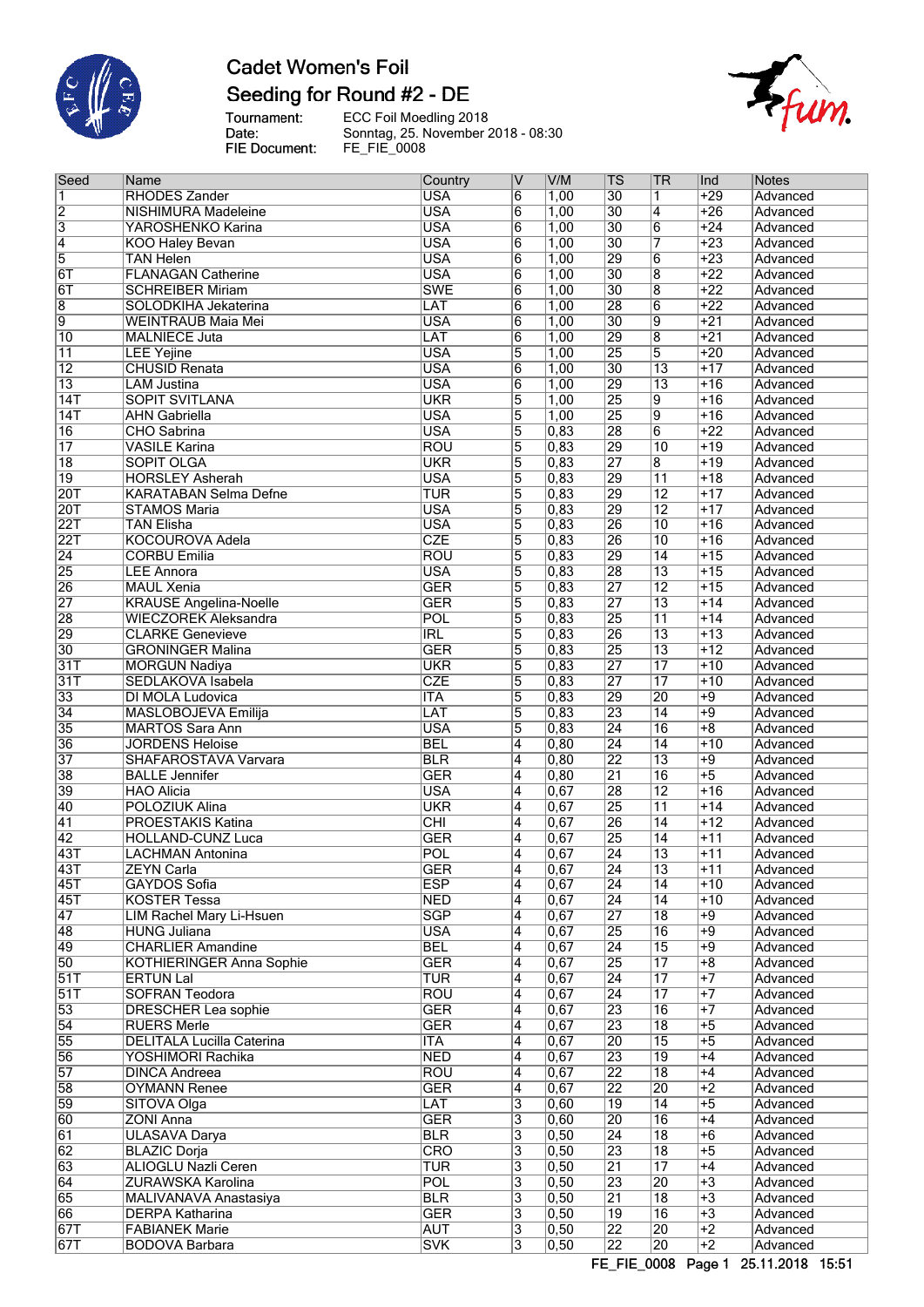Cadet Women's Foil

### FE FIE 0008 Page 2 25.11.2018 15:51

| Seed             | Name                           | Country                 | ۱V                        | V/M               | <b>TS</b>               | <b>TR</b>       | Ind                            | <b>Notes</b> |
|------------------|--------------------------------|-------------------------|---------------------------|-------------------|-------------------------|-----------------|--------------------------------|--------------|
| 69               | <b>HOHENADEL Celia</b>         | <b>GER</b>              | 3                         | 0,50              | 20                      | 18              | $+2$                           | Advanced     |
| 70               | <b>EISTERT Julia</b>           | <b>AUT</b>              | $\overline{3}$            | 0,50              | $\overline{24}$         | 23              | $+1$                           | Advanced     |
| $\overline{71}$  |                                | <b>AUT</b>              |                           | 0,50              | $\overline{21}$         | 20              | $+1$                           |              |
|                  | <b>GROESS Chiara</b>           |                         | 3                         |                   |                         |                 |                                | Advanced     |
| 72T              | <b>BUTIN BIK Elise</b>         | <b>NED</b>              | $\overline{\overline{3}}$ | 0,50              | 20                      | 19              | $+1$                           | Advanced     |
| 72T              | <b>SARKISIAN Khrystyna</b>     | <b>UKR</b>              | $\overline{3}$            | 0,50              | $\overline{20}$         | 19              | $+1$                           | Advanced     |
| $\overline{74}$  | TAN Jia Lin                    | <b>SGP</b>              | $\overline{\overline{3}}$ | 0,50              | $\overline{22}$         | 22              | $\overline{0}$                 | Advanced     |
|                  |                                |                         |                           |                   |                         |                 |                                |              |
| 75               | WONG Julia Mae Hui Min         | <b>SGP</b>              | 3                         | 0,50              | $\overline{19}$         | 19              | $\overline{0}$                 | Advanced     |
| 76               | <b>LINDNER Isabella</b>        | <b>GER</b>              | $\overline{\mathbf{3}}$   | 0,50              | $\overline{19}$         | 20              | $\overline{1}$                 | Advanced     |
| $\overline{77}$  | <b>BAN Zofia</b>               | POL                     | $\overline{3}$            | 0,50              | 20                      | $\overline{22}$ | $\overline{-2}$                | Advanced     |
|                  |                                | <b>ROU</b>              |                           |                   |                         |                 | $\overline{-2}$                | Advanced     |
| 78T              | <b>RADU Paula</b>              |                         | 3                         | 0,50              | $\overline{19}$         | $\overline{21}$ |                                |              |
| 78T              | <b>MCGILLION-MOORE Kaitlyn</b> | <b>IRL</b>              | 3                         | 0,50              | $\overline{19}$         | $\overline{21}$ | $\overline{-2}$                | Advanced     |
| 80               | <b>SZEMPLINSKA Natalia</b>     | POL                     | $\overline{3}$            | 0,50              | $\overline{18}$         | 20              | $\overline{-2}$                | Advanced     |
| 81               | PARHOMENKO Anastasija          | LAT                     | 3                         | 0,50              | $\overline{17}$         | 19              | $\overline{2}$                 | Advanced     |
|                  |                                |                         |                           |                   |                         |                 |                                |              |
| 82               | STOJANOVIC Sonja               | <b>SRB</b>              | 3                         | 0,50              | $\overline{19}$         | 22              | $\overline{\cdot}$ 3           | Advanced     |
| 83               | <b>ILLEKOVA Michala</b>        | <b>CZE</b>              | $\overline{3}$            | 0,50              | $\overline{18}$         | 21              | $\overline{-3}$                | Advanced     |
| 84               | <b>TEODORESCU Maria</b>        | <b>ROU</b>              | $\overline{\mathbf{3}}$   | 0,50              | 19                      | 23              | $-4$                           | Advanced     |
| 85               | <b>JARVINEN Aino</b>           | FIN                     | $\overline{3}$            | 0,50              | $\overline{18}$         | 22              | $-4$                           | Advanced     |
|                  |                                |                         |                           |                   |                         |                 |                                |              |
| 86               | RUBASOVA Ema                   | <b>CZE</b>              | $\overline{\mathbf{3}}$   | 0,50              | $\overline{18}$         | 25              | $-7$                           | Advanced     |
| 87               | <b>BUDAY Boglarka</b>          | <b>SVK</b>              | $\overline{2}$            | 0,40              | $\overline{18}$         | 16              | $+2$                           | Advanced     |
| 88               | <b>FERRARI Christina</b>       | <b>USA</b>              | $\overline{2}$            | 0,40              | $\overline{19}$         | $\overline{18}$ | $+1$                           | Advanced     |
| 89               | <b>KAIRANE Marija</b>          | LAT                     | $\overline{2}$            | 0,40              | $\overline{17}$         | 20              | $\overline{-3}$                | Advanced     |
|                  |                                |                         |                           |                   |                         |                 |                                |              |
| 90               | <b>CHEN Jingxuan</b>           | <b>SGP</b>              | $\overline{2}$            | 0,40              | $\overline{13}$         | 22              | -9                             | Advanced     |
| 91               | <b>VOGEL Greta</b>             | <b>GER</b>              | $\overline{2}$            | 0,33              | $\overline{21}$         | 20              | $+1$                           | Advanced     |
| 92               | <b>SCHALLER Cora elisabeth</b> | <b>GER</b>              | $\overline{2}$            | 0,33              | $\overline{21}$         | 24              | $\overline{-3}$                | Advanced     |
|                  |                                | POL                     |                           |                   |                         |                 | $\overline{\cdot \cdot \cdot}$ |              |
| 93               | <b>DANIEWSKA Michalina</b>     |                         | $\overline{2}$            | 0,33              | $\overline{19}$         | 22              |                                | Advanced     |
| 94               | <b>ADRIAN Maria</b>            | <b>GER</b>              | $\overline{2}$            | 0,33              | $\overline{18}$         | 22              | $-4$                           | Advanced     |
| 95               | <b>SCHAURECKER Lisa Maria</b>  | <b>AUT</b>              | $\overline{2}$            | 0,33              | 16                      | 20              | $\overline{-4}$                | Advanced     |
| 96               | <b>ZUBKOUSKAYA Hanna</b>       | <b>BLR</b>              | $\overline{2}$            | 0,33              | $\overline{21}$         | 26              | $-5$                           | Advanced     |
|                  |                                |                         |                           |                   |                         |                 |                                |              |
| 97               | <b>SOLOBAEVA Elina</b>         | <b>UKR</b>              | $\overline{2}$            | 0,33              | $\overline{16}$         | $\overline{21}$ | $-5$                           | Advanced     |
| 98               | <b>KRYSHYNA Alena</b>          | <b>BLR</b>              | $\overline{2}$            | 0,33              | $\overline{17}$         | 23              | $-\overline{6}$                | Advanced     |
| 99               | <b>KOROSSY Melissa</b>         | <b>ROU</b>              | $\overline{2}$            | 0,33              | 16                      | 23              |                                | Advanced     |
|                  |                                | <b>TUR</b>              |                           |                   | $\overline{17}$         | 25              | $\overline{-8}$                |              |
| 100              | <b>TASDELEN Melike</b>         |                         | $\overline{2}$            | 0,33              |                         |                 |                                | Advanced     |
| 101              | <b>FURS Anhelina</b>           | <b>BLR</b>              | $\overline{2}$            | 0,33              | $\overline{16}$         | $\overline{24}$ | -8                             | Advanced     |
| 102              | ROSSI Veronica                 | <b>ITA</b>              | $\overline{2}$            | 0,33              | $\overline{14}$         | $\overline{22}$ | $\overline{-8}$                | Advanced     |
| $\overline{103}$ | <b>JELICIC Julija</b>          | <b>SRB</b>              | $\overline{2}$            | 0,33              | 14                      | 23              | -9                             | Advanced     |
|                  |                                |                         |                           |                   |                         |                 |                                |              |
| 104              | <b>PURKARTHOFER Marie</b>      | <b>AUT</b>              | $\overline{2}$            | 0,33              | $\overline{13}$         | $\overline{22}$ | -9                             | Advanced     |
| 105              | <b>HUDKOVA Karyna</b>          | <b>BLR</b>              | $\overline{2}$            | 0,33              | $\overline{13}$         | 24              | $-11$                          | Advanced     |
| 106              | <b>ISEVCAN Balca</b>           | <b>TUR</b>              | $\overline{2}$            | 0,33              | $\overline{13}$         | 26              | $-13$                          | Advanced     |
| 107              | <b>SERC</b> Iza                | <b>SLO</b>              | $\overline{2}$            | 0,33              | $\overline{11}$         | 25              | $-14$                          | Advanced     |
|                  |                                |                         |                           |                   |                         |                 |                                |              |
| 108              | <b>SCROCCARO Benedetta</b>     | <b>ITA</b>              | $\overline{\mathbb{1}}$   | 0,20              | $\overline{13}$         | $\overline{21}$ | $\overline{-8}$                | Eliminated   |
| 109              | <b>KLOCKHAUS Emily</b>         | <b>GER</b>              | ī                         | 0,20              | $\overline{11}$         | 20              | -9                             | Eliminated   |
| $\overline{110}$ | KALKUTINA Olga                 | <b>UKR</b>              | 1                         | 0,20              | 10                      | 20              | $-10$                          | Eliminated   |
|                  |                                |                         |                           |                   |                         |                 |                                |              |
| $\overline{111}$ | <b>CSEFALVAYOVA Rebeka</b>     | <b>SVK</b>              | $\overline{1}$            | 0,20              | $\overline{12}$         | 23              | $-11$                          | Eliminated   |
| 112              | <b>RUSTLER Aline</b>           | <b>GER</b>              | 1                         | $\overline{0,17}$ | 15                      | 25              | $-10$                          | Eliminated   |
| 113              | KARABIYIK Gozde                | TUR                     | 1                         | 0,17              | 17                      | 28              | $-11$                          | Eliminated   |
| 114              | <b>OBENAUS Lilli</b>           | <b>AUT</b>              | 1                         | 0,17              | 13                      | $\overline{25}$ | $-12$                          | Eliminated   |
|                  |                                |                         |                           |                   |                         |                 |                                |              |
| $\overline{115}$ | <b>HEISKARI Vilhelmiina</b>    | FIN                     | 1                         | 0,17              | $\overline{12}$         | $\overline{26}$ | $-14$                          | Eliminated   |
| 116              | KOURTSOVA Antonia              | <b>BUL</b>              | 1                         | 0,17              | 14                      | 29              | $-15$                          | Eliminated   |
| 117              | <b>JANS KOHNEKE Maria</b>      | <b>NED</b>              | 1                         | 0,17              | $\overline{13}$         | 28              | $-15$                          | Eliminated   |
| $\overline{118}$ | <b>MLEKUZ Eli</b>              | $\overline{\text{SLO}}$ | 1                         | 0,17              | $\overline{12}$         | 27              | $-15$                          | Eliminated   |
|                  |                                |                         |                           |                   |                         |                 |                                |              |
| 119              | <b>KOLARIC Marta</b>           | <b>CRO</b>              | 1                         | 0,17              | $\overline{11}$         | $\overline{26}$ | $-15$                          | Eliminated   |
| 120              | KOLARIKOVA Viktorie            | <b>CZE</b>              | 1                         | 0,17              | 11                      | $\overline{27}$ | $-16$                          | Eliminated   |
| 121T             | <b>SPOLJAR Lara</b>            | <b>CRO</b>              | 1                         | 0,17              | 10                      | 26              | $-16$                          | Eliminated   |
| 121T             | <b>TOPKORU Deniz Sona</b>      | <b>TUR</b>              | 1                         | 0,17              | 10                      | $\overline{26}$ | $-16$                          | Eliminated   |
|                  |                                |                         |                           |                   |                         |                 |                                |              |
| 123              | <b>WOZNIAK Natalia</b>         | POL                     | 1                         | 0,17              | 9                       | 25              | $-16$                          | Eliminated   |
| 124T             | <b>MANESCU Denisa</b>          | <b>ROU</b>              | 1                         | 0,17              | 7                       | 28              | $-21$                          | Eliminated   |
| 124T             | <b>SKOBIC Milena</b>           | <b>SRB</b>              | 1                         | 0,17              | 7                       | 28              | $-21$                          | Eliminated   |
| 126              | <b>BARRA Carmen Pilar</b>      | <b>ESP</b>              | 0                         | 0,00              | 14                      | 29              | $-15$                          | Eliminated   |
|                  |                                |                         |                           |                   |                         |                 |                                |              |
| 127              | CORNO Francesca                | <b>ITA</b>              | $\overline{0}$            | 0,00              | 9                       | $\overline{25}$ | $-16$                          | Eliminated   |
| 128              | <b>ZWEYNERT Paula</b>          | <b>AUT</b>              | 0                         | 0,00              | $\overline{11}$         | $ 30\rangle$    | $-19$                          | Eliminated   |
| 129T             | <b>NG Kristal</b>              | <b>SGP</b>              | 0                         | 0,00              | 9                       | 30              | $-21$                          | Eliminated   |
| 129T             | <b>BATSANKOVA Maryia</b>       | <b>BLR</b>              | $\overline{0}$            | 0,00              | 9                       | $\overline{30}$ | $-21$                          | Eliminated   |
|                  |                                |                         |                           |                   |                         |                 |                                |              |
| 131              | <b>JOHA Cora</b>               | <b>GER</b>              | 0                         | 0,00              | $\overline{8}$          | 29              | $-21$                          | Eliminated   |
| 132T             | <b>SAKAC Tia</b>               | <b>CRO</b>              | 0                         | 0,00              | $\overline{8}$          | 30              | $-22$                          | Eliminated   |
| 132T             | <b>CRETNIK Pia</b>             | <b>SLO</b>              | 0                         | 0,00              | $\overline{8}$          | 30              | $-22$                          | Eliminated   |
| 134              | MANOLACHE PASSIMA lana         | <b>ROU</b>              | 0                         | 0,00              | $\overline{\mathbf{3}}$ | 25              | $-22$                          | Eliminated   |
|                  |                                |                         |                           |                   |                         |                 |                                |              |
| 135              | <b>KAVALCHUK Hanna</b>         | <b>BLR</b>              | 0                         | 0,00              | $\overline{6}$          | 29              | $-23$                          | Eliminated   |
| 136T             | <b>DALESSANDRI Giulia</b>      | <b>ITA</b>              | 0                         | 0,00              | 6                       | 30              | $-24$                          | Eliminated   |
| 136T             | ZEZULOVA Barbora               | <b>CZE</b>              | 0                         | 0,00              | $\overline{6}$          | 30              | $-24$                          | Eliminated   |
|                  |                                |                         |                           |                   |                         |                 |                                |              |
| 136T             | ZDRAVKOVIC Jovana              | <b>SRB</b>              | 0                         | $\overline{0,00}$ | 6                       | 30              | $-24$                          | Eliminated   |
| 139              | <b>TANASE Alexandra</b>        | <b>ROU</b>              | 0                         | 0,00              | $\overline{5}$          | 30              | $-25$                          | Eliminated   |
| 140T             | <b>JONASOVA Natalie</b>        | <b>CZE</b>              | 0                         | 0,00              | 4                       | 30              | $-26$                          | Eliminated   |
| 140T             | MESHKA Galina                  | <b>UKR</b>              | 0                         | 0,00              | 4                       | 30              | $-26$                          | Eliminated   |
|                  |                                |                         |                           |                   |                         |                 |                                |              |
| 142T             | <b>KENSY Helen</b>             | <b>AUT</b>              | 0                         | 0,00              | $\overline{2}$          | $ 30\rangle$    | $-28$                          | Eliminated   |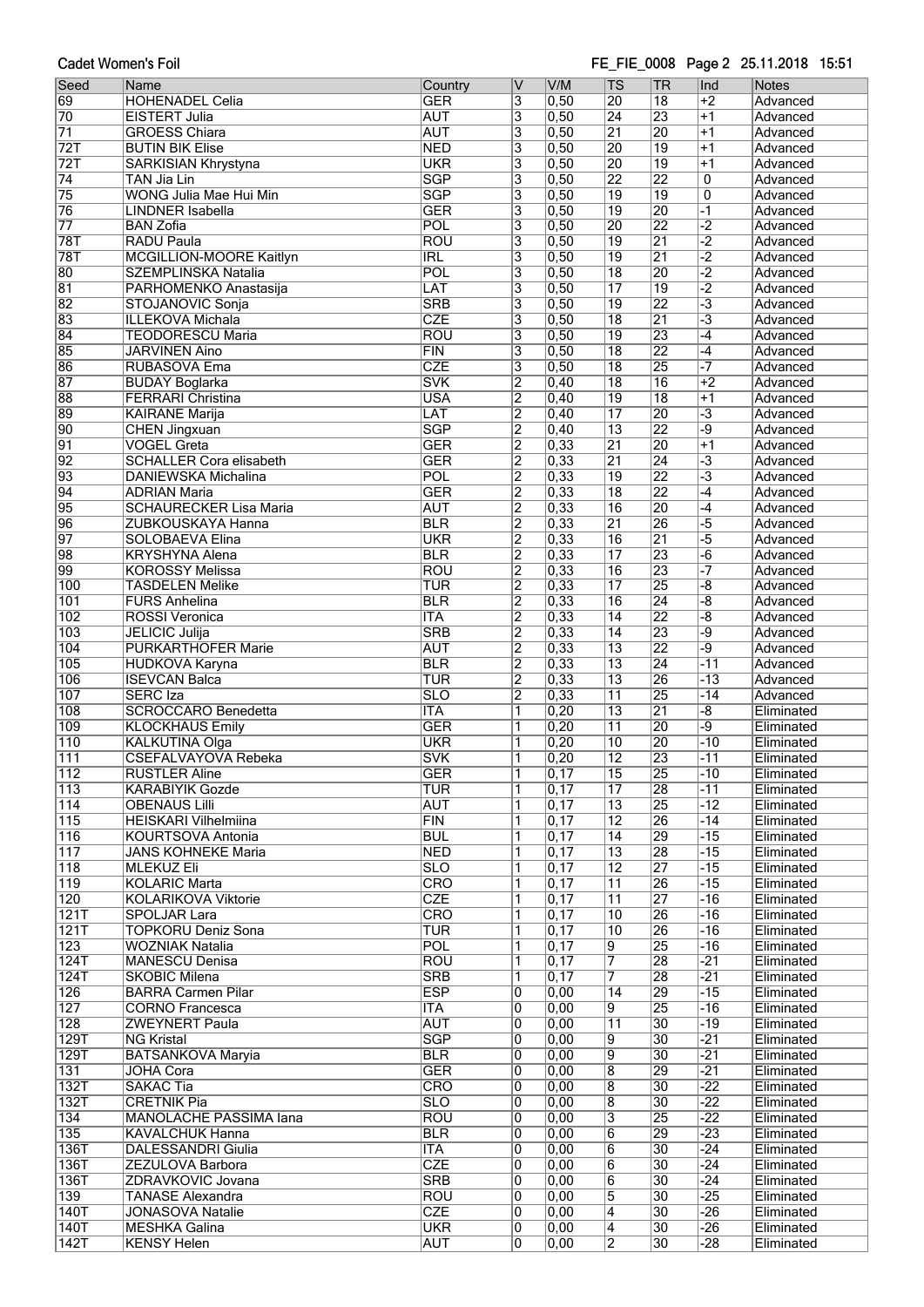|               | Cadet Women's Foil  |             |      |    |     |     | FE FIE 0008 Page 3 25.11.2018 15:51 |
|---------------|---------------------|-------------|------|----|-----|-----|-------------------------------------|
| Seed          | Name                | Country     | V/M  | TS | `TR | Ind | Notes                               |
| $\sqrt{142T}$ | COLMENAR Angela     | <b>ESP</b>  | 0.00 |    | 30  | -28 | Eliminated                          |
| 144           | <b>RIESER Aimee</b> | ≀AUT        | 0.00 |    | 30  | -29 | Eliminated                          |
| <b>DNF</b>    | HUBER Pia           | <b>IAUT</b> |      |    |     |     | Withdrew                            |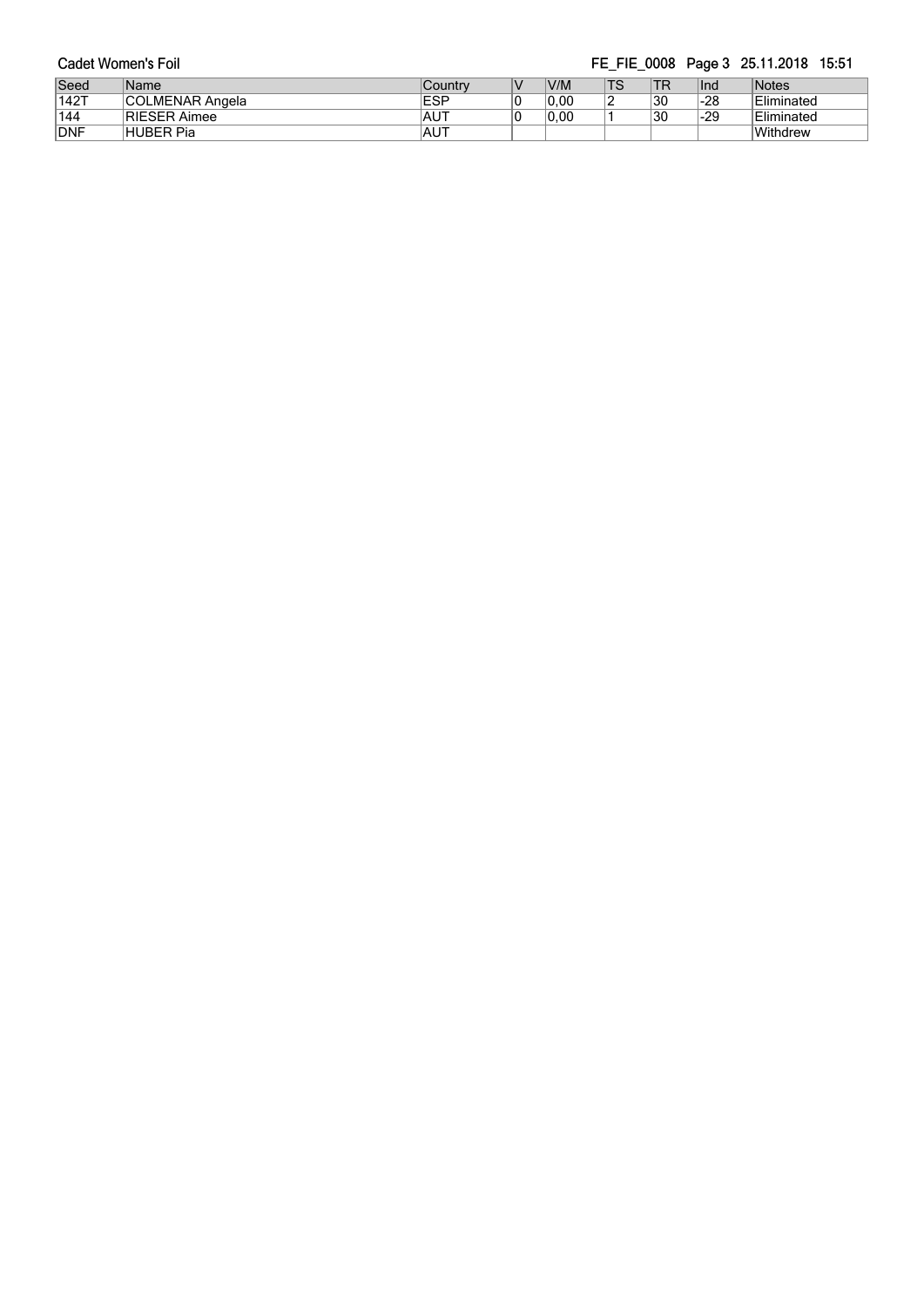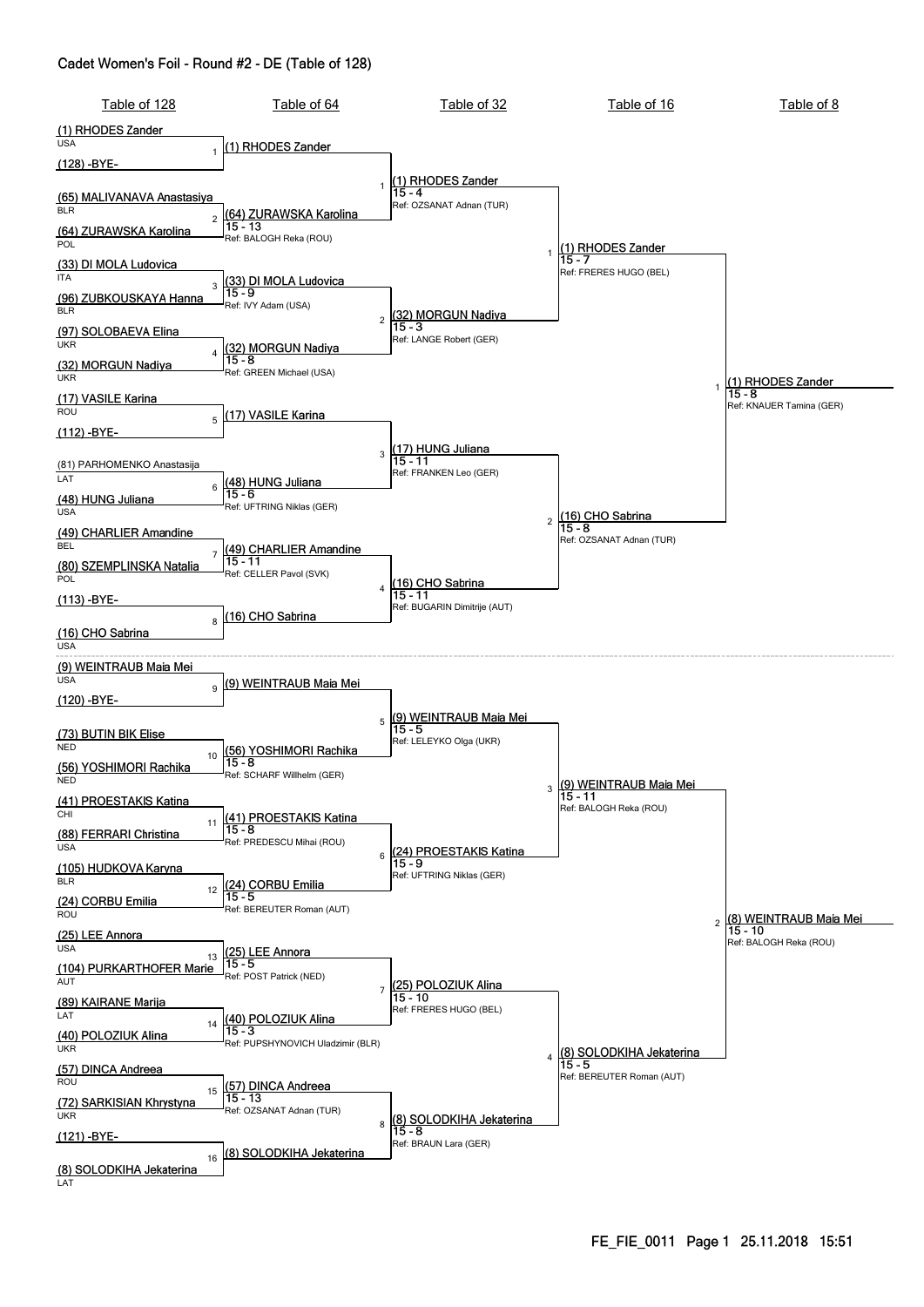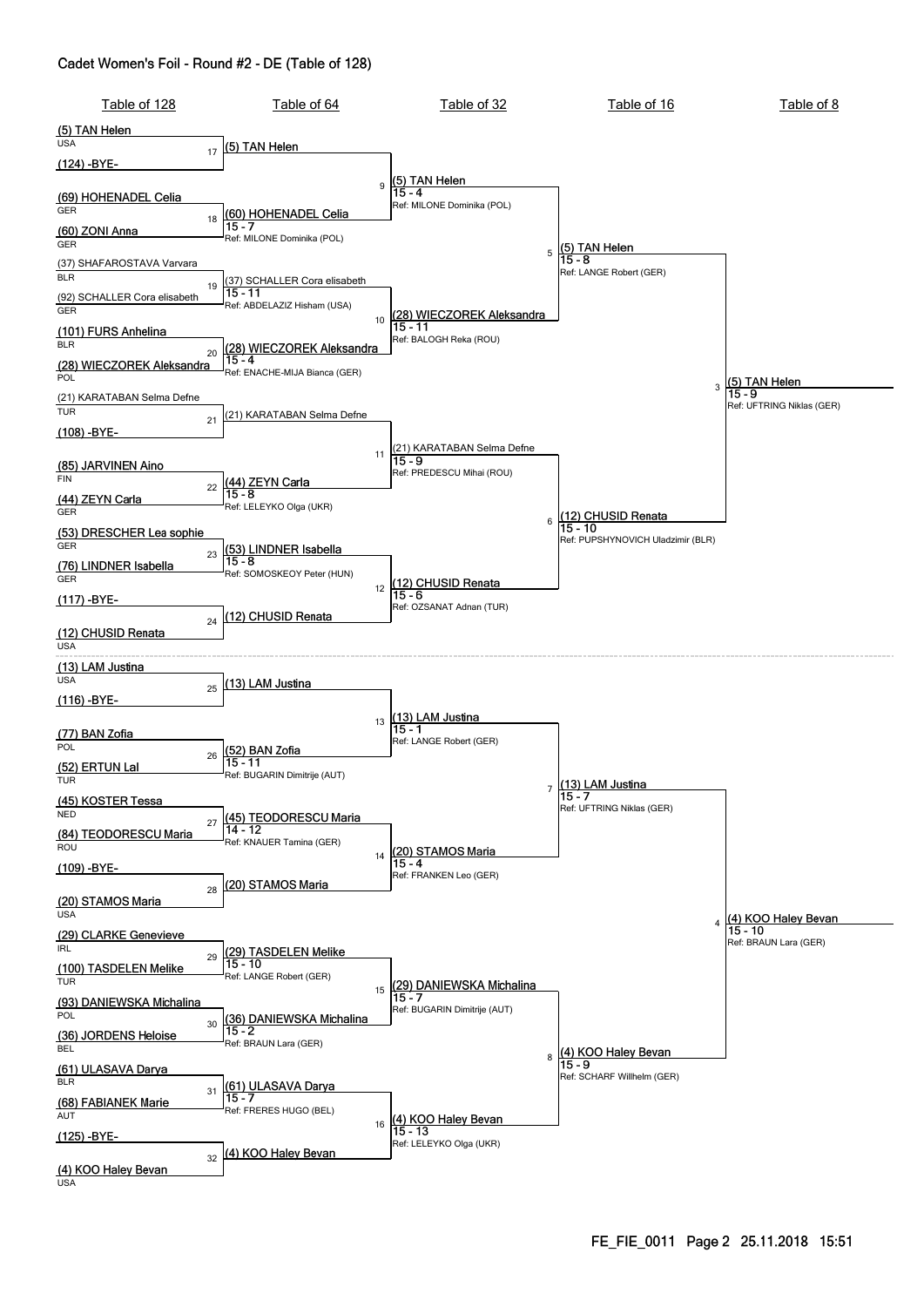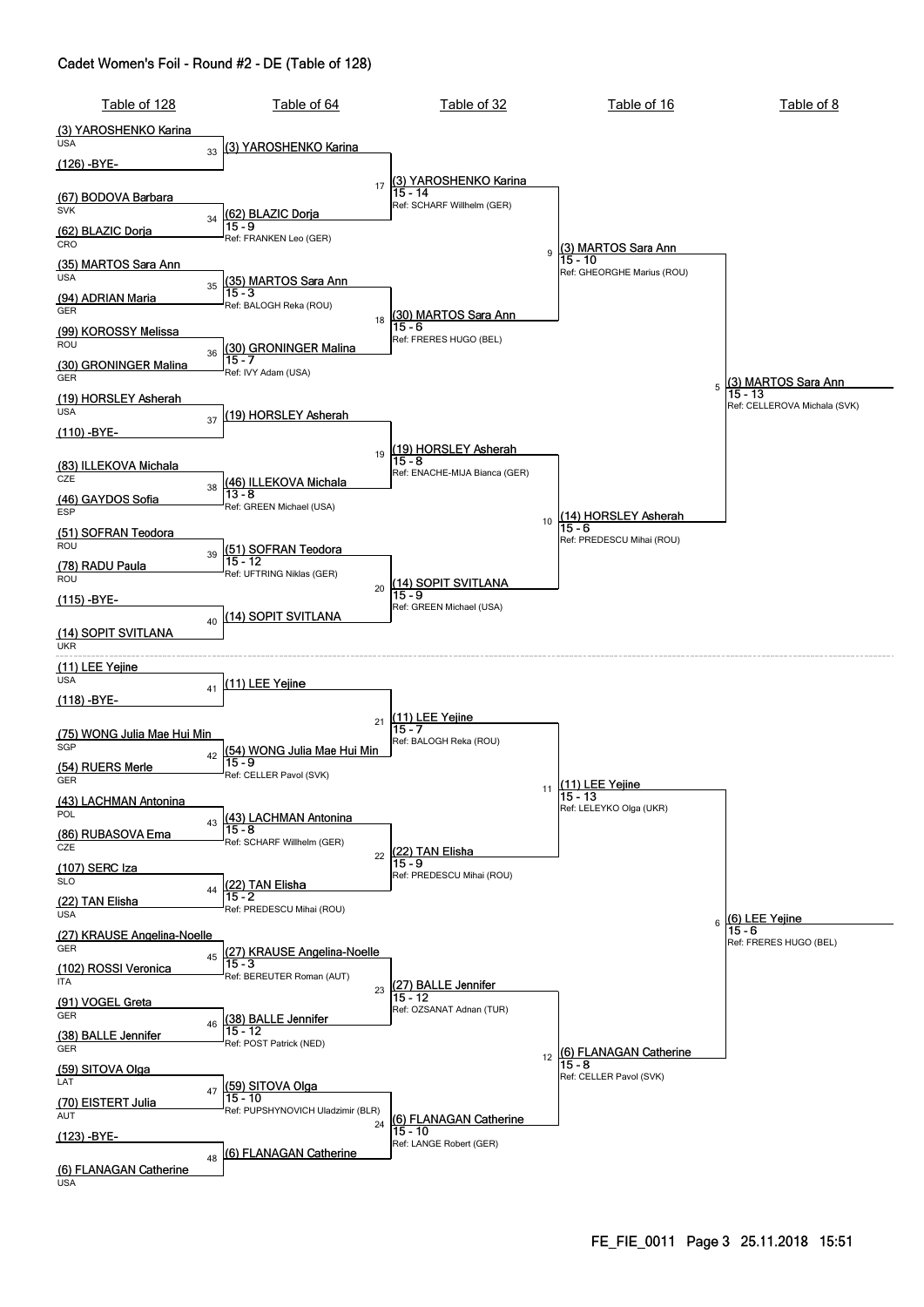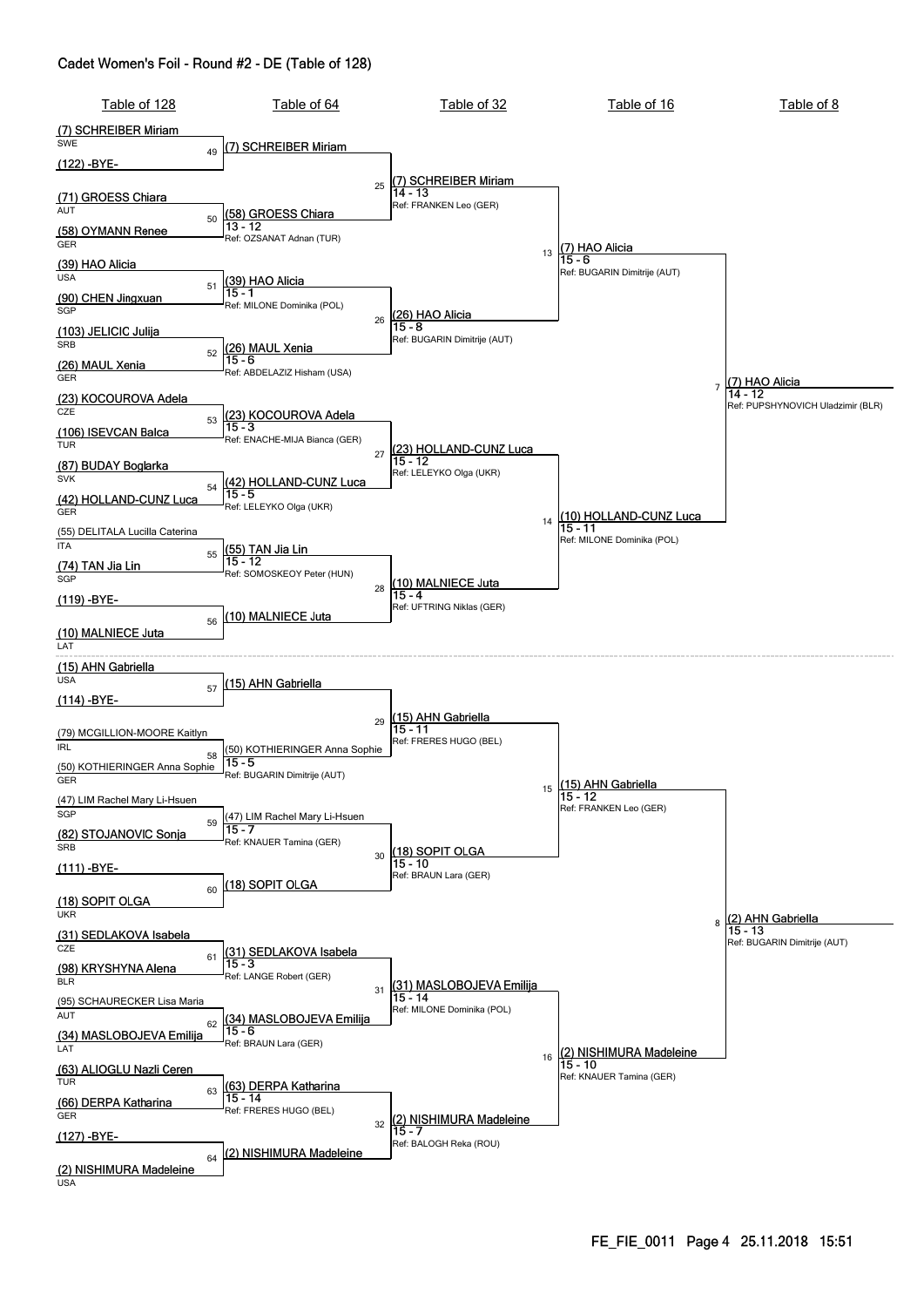| Table of 8                           | Semi-Finals                                  | Finals                                 |                                                                            |
|--------------------------------------|----------------------------------------------|----------------------------------------|----------------------------------------------------------------------------|
| (1) RHODES Zander<br><b>USA</b>      | l(1) WEINTRAUB Maia Mei<br>15 - 12           |                                        |                                                                            |
| (8) WEINTRAUB Maia Mei<br><b>USA</b> | Ref: BRAUN Lara (GER)                        | l(1) WEINTRAUB Maia Mei                |                                                                            |
| (5) TAN Helen<br><b>USA</b>          | (4) TAN Helen                                | 15 - 9<br>Ref: CELLEROVA Michala (SVK) |                                                                            |
| (4) KOO Haley Bevan<br><b>USA</b>    | 15 - 6<br>Ref: KNAUER Tamina (GER)           |                                        | (1) WEINTRAUB Maia Mei                                                     |
| (3) MARTOS Sara Ann<br><b>USA</b>    | (3) LEE Yejine<br>3                          |                                        | $15 - 12$<br>Ref: MILONE Dominika (POL)<br>Assist: CELLEROVA Michala (SVK) |
| (6) LEE Yejine<br><b>USA</b>         | 15 - 11<br>Ref: PUPSHYNOVICH Uladzimir (BLR) | 2) HAO Alicia                          | Assist: KNAUER Tamina (GER)                                                |
| HAO Alicia<br><b>USA</b>             | (2) HAO Alicia                               | 15 - 10<br>Ref: KNAUER Tamina (GER)    |                                                                            |
| (2) AHN Gabriella<br><b>USA</b>      | 15 - 11<br>Ref: SOMOSKEOY Peter (HUN)        |                                        |                                                                            |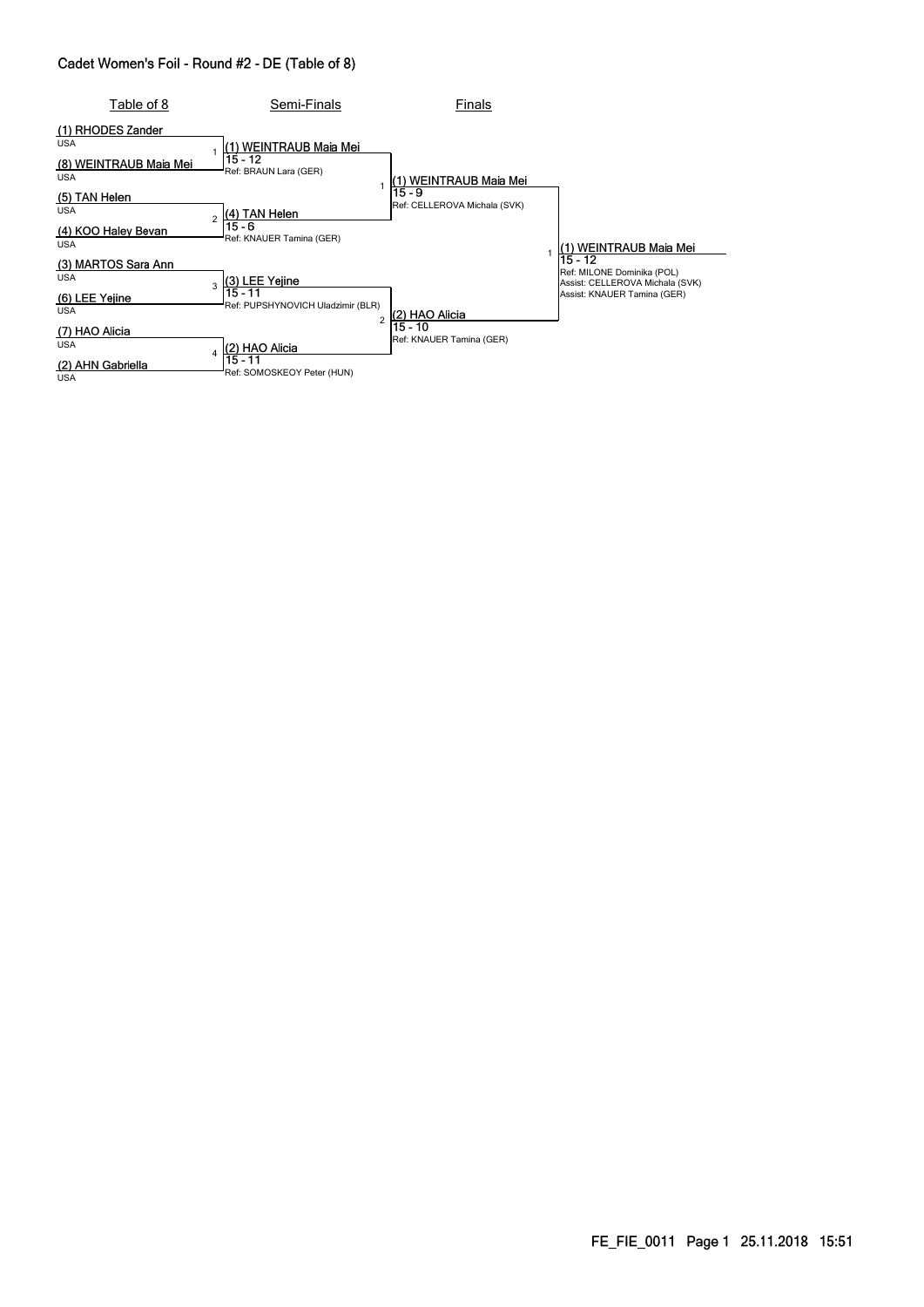

**Inch** 

# **Cadet Women's Foil**

**Final Ranking** 

Tournament:<br>Date:<br>FIE Document:

ECC Foil Moedling 2018<br>Sonntag, 25. November 2018 - 08:30<br>FE\_FIE\_0012



| Place            | Name                            | Country                 | Birthdate  |
|------------------|---------------------------------|-------------------------|------------|
| 1                | <b>WEINTRAUB Maia Mei</b>       | <b>USA</b>              | 24.10.2002 |
| $\overline{2}$   | <b>HAO Alicia</b>               | <b>USA</b>              | 25.10.2002 |
| $\overline{3T}$  | <b>TAN Helen</b>                | <b>USA</b>              | 29.10.2002 |
| $\overline{3}$ T | <b>LEE Yejine</b>               | <b>USA</b>              | 10.05.2002 |
| 5                | <b>RHODES Zander</b>            | <b>USA</b>              | 29.05.2003 |
| 6                | <b>KOO Haley Bevan</b>          | <b>USA</b>              | 08.02.2002 |
| $\overline{7}$   | <b>AHN Gabriella</b>            | <b>USA</b>              | 17.06.2003 |
| $\overline{8}$   | <b>MARTOS Sara Ann</b>          | <b>USA</b>              | 18.06.2002 |
| 9                | NISHIMURA Madeleine             | <b>USA</b>              | 06.04.2002 |
| $\overline{10}$  | <b>FLANAGAN Catherine</b>       | <b>USA</b>              | 09.07.2003 |
| $\overline{11}$  | SOLODKIHA Jekaterina            | LAT                     | 13.03.2002 |
| $\overline{12}$  | <b>CHUSID Renata</b>            | <b>USA</b>              | 02.01.2003 |
| $\overline{13}$  | <b>LAM Justina</b>              | <b>USA</b>              | 18.09.2003 |
| $\overline{14}$  | <b>CHO</b> Sabrina              | <b>USA</b>              | 14.01.2002 |
| $\overline{15}$  | <b>HORSLEY Asherah</b>          | <b>USA</b>              | 17.09.2002 |
| $\overline{16}$  | <b>HOLLAND-CUNZ Luca</b>        | <b>GER</b>              | 12.09.2004 |
| $\overline{17}$  | YAROSHENKO Karina               | <b>USA</b>              | 06.09.2002 |
| $\overline{18}$  | <b>SCHREIBER Miriam</b>         | <b>SWE</b>              | 01.01.2002 |
| $\overline{19}$  | <b>MALNIECE Juta</b>            | LAT                     | 01.08.2003 |
| $\overline{20}$  | <b>SOPIT SVITLANA</b>           | <b>UKR</b>              | 27.02.2003 |
| $\overline{21}$  | <b>SOPIT OLGA</b>               | <b>UKR</b>              | 27.02.2003 |
| 22T              | <b>STAMOS Maria</b>             | <b>USA</b>              | 07.03.2002 |
| 22T              | <b>KARATABAN Selma Defne</b>    | TUR                     | 06.03.2004 |
| $\overline{24}$  | <b>TAN Elisha</b>               | <b>USA</b>              | 08.09.2002 |
| $\overline{25}$  | <b>WIECZOREK Aleksandra</b>     | POL                     | 31.08.2002 |
| 26               | <b>MORGUN Nadiya</b>            | <b>UKR</b>              | 04.09.2002 |
| $\overline{27}$  | MASLOBOJEVA Emilija             | LAT                     | 16.01.2002 |
| $\overline{28}$  | <b>BALLE Jennifer</b>           | <b>GER</b>              | 20.02.2003 |
| 29               | POLOZIUK Alina                  | <b>UKR</b>              | 05.05.2002 |
| $\overline{30}$  | <b>PROESTAKIS Katina</b>        | $\overline{\text{CHI}}$ | 14.06.2002 |
| $\overline{31}$  | <b>HUNG Juliana</b>             | <b>USA</b>              | 12.02.2004 |
| $\overline{32}$  | DANIEWSKA Michalina             | POL                     | 21.09.2003 |
| $\overline{33}$  | <b>VASILE Karina</b>            | <b>ROU</b>              | 24.08.2004 |
| 34               | KOCOUROVA Adela                 | <b>CZE</b>              | 03.10.2002 |
| $\overline{35}$  | <b>CORBU Emilia</b>             | <b>ROU</b>              | 25.02.2002 |
| $\overline{36}$  | <b>LEE Annora</b>               | <b>USA</b>              | 30.05.2002 |
| $\overline{37}$  | <b>MAUL Xenia</b>               | <b>GER</b>              | 04.02.2002 |
| $\overline{38}$  | <b>KRAUSE Angelina-Noelle</b>   | <b>GER</b>              | 23.09.2003 |
| 39               | <b>GRONINGER Malina</b>         | <b>GER</b>              | 11.01.2002 |
| $\overline{40}$  | SEDLAKOVA Isabela               | <b>CZE</b>              | 25.07.2003 |
| $\overline{41}$  | DI MOLA Ludovica                | <b>ITA</b>              | 13.06.2002 |
| 42T              | <b>LACHMAN Antonina</b>         | POL                     | 18.01.2003 |
| 42T              | <b>ZEYN Carla</b>               | <b>GER</b>              | 20.12.2002 |
| $\overline{44}$  | <b>LIM Rachel Mary Li-Hsuen</b> | <b>SGP</b>              | 29.12.2002 |
| 45               | <b>CHARLIER Amandine</b>        | <b>BEL</b>              | 14.03.2002 |
| 46               | <b>KOTHIERINGER Anna Sophie</b> | <b>GER</b>              | 26.10.2003 |
| 47               | <b>SOFRAN Teodora</b>           | <b>ROU</b>              | 15.05.2003 |
| 48               | YOSHIMORI Rachika               | <b>NED</b>              | 24.02.2006 |
| 49               | <b>DINCA Andreea</b>            | <b>ROU</b>              | 03.09.2005 |
| $\overline{50}$  | SITOVA Olga                     | <b>LAT</b>              | 01.01.2003 |
| $\overline{51}$  | <b>ULASAVA Darya</b>            | <b>BLR</b>              | 15.09.2004 |
| $\overline{52}$  | <b>BLAZIC Dorja</b>             | <b>CRO</b>              | 23.08.2003 |
| $\overline{53}$  | <b>ZURAWSKA Karolina</b>        | <b>POL</b>              | 09.09.2004 |
| $\overline{54}$  | <b>DERPA Katharina</b>          | <b>GER</b>              | 07.08.2003 |
| $\overline{55}$  | <b>HOHENADEL Celia</b>          | <b>GER</b>              | 26.11.2003 |
| $\overline{56}$  | <b>GROESS Chiara</b>            | <b>AUT</b>              | 27.10.2003 |
| $\overline{57}$  | <b>TAN Jia Lin</b>              | <b>SGP</b>              | 16.12.2002 |
| $\overline{58}$  | WONG Julia Mae Hui Min          | SGP                     | 22.12.2002 |
| $\overline{59}$  | <b>LINDNER Isabella</b>         | <b>GER</b>              | 03.04.2002 |
| $\overline{60}$  | <b>BAN Zofia</b>                | <b>POL</b>              | 07.02.2003 |
| $\overline{61}$  | <b>ILLEKOVA Michala</b>         | CZE                     | 06.04.2005 |
| $\overline{62}$  | <b>TEODORESCU Maria</b>         | <b>ROU</b>              | 19.08.2005 |
| $\overline{63}$  | <b>SCHALLER Cora elisabeth</b>  | <b>GER</b>              | 14.04.2003 |
| 64               | <b>TASDELEN Melike</b>          | <b>TUR</b>              | 11.01.2003 |
| $\overline{65}$  | <b>CLARKE Genevieve</b>         | <b>IRL</b>              | 10.10.2002 |
| 66               | <b>JORDENS Heloise</b>          | <b>BEL</b>              | 09.10.2003 |
| $\overline{67}$  | SHAFAROSTAVA Varvara            | <b>BLR</b>              | 07.11.2002 |
| 68T              | <b>KOSTER Tessa</b>             | <b>NED</b>              | 25.01.2004 |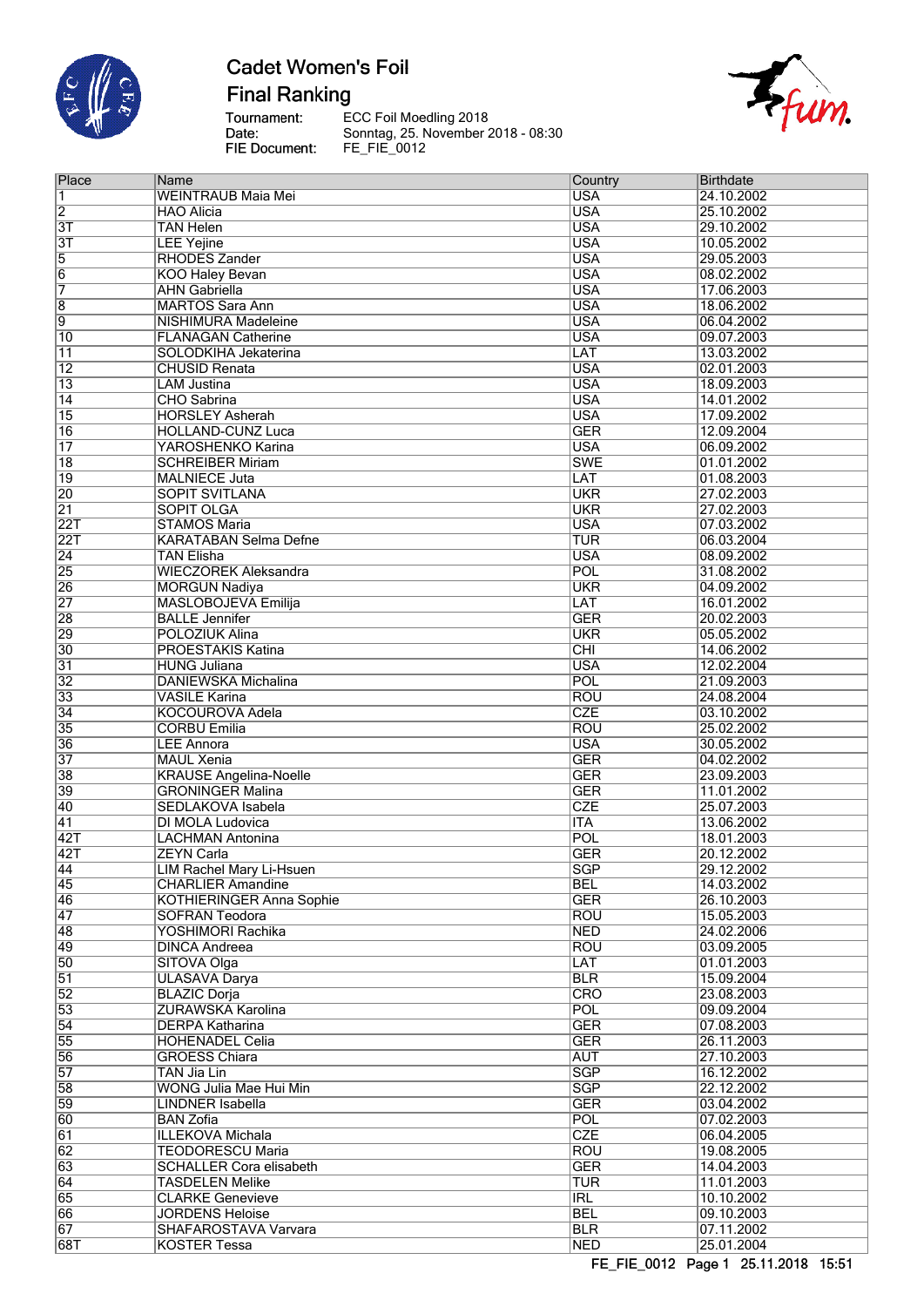| Place            | Name                             | Country                   | Birthdate  |
|------------------|----------------------------------|---------------------------|------------|
| 68T              | <b>GAYDOS Sofia</b>              | <b>ESP</b>                | 15.07.2004 |
| 70               | <b>ERTUN Lal</b>                 | TUR                       | 05.05.2004 |
| $\overline{71}$  | <b>DRESCHER Lea sophie</b>       | <b>GER</b>                | 06.07.2003 |
| $\overline{72}$  | <b>RUERS Merle</b>               | <b>GER</b>                | 02.04.2002 |
| $\overline{73}$  | <b>DELITALA Lucilla Caterina</b> | <b>ITA</b>                | 16.02.2004 |
| $\overline{74}$  | <b>OYMANN Renee</b>              | <b>GER</b>                | 13.03.2004 |
| $\overline{75}$  | <b>ZONI Anna</b>                 | <b>GER</b>                | 06.06.2003 |
|                  |                                  |                           |            |
| 76               | <b>ALIOGLU Nazli Ceren</b>       | <b>TUR</b>                | 06.01.2003 |
| $\overline{77}$  | MALIVANAVA Anastasiya            | <b>BLR</b>                | 01.12.2002 |
| <b>78T</b>       | <b>BODOVA Barbara</b>            | <b>SVK</b>                | 02.03.2003 |
| <b>78T</b>       | <b>FABIANEK Marie</b>            | <b>AUT</b>                | 07.01.2004 |
| 80               | EISTERT Julia                    | <b>AUT</b>                | 19.07.2002 |
| 81T              | <b>SARKISIAN Khrystyna</b>       | <b>UKR</b>                | 02.01.2003 |
| <b>81T</b>       | <b>BUTIN BIK Elise</b>           | <b>NED</b>                | 14.12.2002 |
| 83T              | <b>RADU Paula</b>                | ROU                       | 10.10.2005 |
| <b>83T</b>       | MCGILLION-MOORE Kaitlyn          | <b>IRL</b>                | 04.12.2004 |
| 85               | <b>SZEMPLINSKA Natalia</b>       | POL                       | 15.01.2003 |
| 86               | PARHOMENKO Anastasija            | LAT                       | 01.01.2002 |
|                  |                                  |                           |            |
| 87               | STOJANOVIC Sonja                 | <b>SRB</b>                | 09.10.2004 |
| 88               | <b>JARVINEN Aino</b>             | FIN                       | 06.09.2003 |
| 89               | <b>RUBASOVA Ema</b>              | <b>CZE</b>                | 10.09.2003 |
| $\overline{90}$  | <b>BUDAY Boglarka</b>            | <b>SVK</b>                | 08.10.2002 |
| $\overline{91}$  | FERRARI Christina                | <b>USA</b>                | 29.06.2002 |
| $\overline{92}$  | <b>KAIRANE Marija</b>            | LAT                       | 01.01.2002 |
| 93               | <b>CHEN Jingxuan</b>             | <b>SGP</b>                | 10.01.2003 |
| $\overline{94}$  | <b>VOGEL Greta</b>               | <b>GER</b>                | 22.11.2002 |
| 95               | <b>ADRIAN Maria</b>              | <b>GER</b>                | 18.11.2003 |
| 96               | <b>SCHAURECKER Lisa Maria</b>    | <b>AUT</b>                | 15.06.2003 |
|                  |                                  |                           |            |
| $\overline{97}$  | ZUBKOUSKAYA Hanna                | <b>BLR</b>                | 23.04.2003 |
| $\overline{98}$  | SOLOBAEVA Elina                  | <b>UKR</b>                | 12.10.2004 |
| 99               | <b>KRYSHYNA Alena</b>            | <b>BLR</b>                | 31.12.2002 |
| 100              | <b>KOROSSY Melissa</b>           | ROU                       | 08.03.2002 |
| 101              | <b>FURS Anhelina</b>             | <b>BLR</b>                | 03.12.2003 |
| 102              | <b>ROSSI Veronica</b>            | <b>ITA</b>                | 03.06.2004 |
| 103              | <b>JELICIC Julija</b>            | <b>SRB</b>                | 26.09.2003 |
| 104              | <b>PURKARTHOFER Marie</b>        | AUT                       | 03.07.2004 |
| 105              | <b>HUDKOVA Karyna</b>            | <b>BLR</b>                | 30.09.2002 |
| 106              | <b>ISEVCAN Balca</b>             | TUR                       | 12.09.2003 |
| 107              | <b>SERC</b> Iza                  | <b>SLO</b>                |            |
|                  |                                  |                           | 25.12.2004 |
| 108              | <b>SCROCCARO Benedetta</b>       | <b>ITA</b>                | 25.07.2004 |
| 109              | <b>KLOCKHAUS Emily</b>           | <b>GER</b>                | 10.10.2003 |
| 110              | <b>KALKUTINA Olga</b>            | <b>UKR</b>                | 11.04.2003 |
| $\overline{111}$ | <b>CSEFALVAYOVA Rebeka</b>       | <b>SVK</b>                | 27.10.2003 |
| $\overline{112}$ | <b>RUSTLER Aline</b>             | <b>GER</b>                | 05.05.2003 |
| $\overline{113}$ | <b>KARABIYIK Gozde</b>           | <b>TUR</b>                | 26.01.2002 |
| $\overline{114}$ | <b>OBENAUS Lilli</b>             | <b>AUT</b>                | 25.03.2004 |
| $\overline{115}$ | <b>HEISKARI Vilhelmiina</b>      | <b>FIN</b>                | 11.04.2003 |
| 116              | <b>KOURTSOVA Antonia</b>         | <b>BUL</b>                | 16.09.2004 |
| $\overline{117}$ | <b>JANS KOHNEKE Maria</b>        | <b>NED</b>                | 11.01.2003 |
| $\overline{118}$ | <b>MLEKUZ Eli</b>                | $\overline{\text{SLO}}$   | 18.02.2004 |
|                  |                                  |                           | 14.08.2003 |
| $\overline{119}$ | <b>KOLARIC Marta</b>             | <b>CRO</b>                |            |
| 120              | <b>KOLARIKOVA Viktorie</b>       | <b>CZE</b>                | 21.05.2005 |
| 121T             | <b>TOPKORU Deniz Sona</b>        | <b>TUR</b>                | 10.11.2002 |
| 121T             | <b>SPOLJAR Lara</b>              | <b>CRO</b>                | 13.01.2004 |
| 123              | <b>WOZNIAK Natalia</b>           | POL                       | 25.10.2004 |
| 124T             | <b>MANESCU Denisa</b>            | <b>ROU</b>                | 29.04.2004 |
| 124T             | <b>SKOBIC Milena</b>             | <b>SRB</b>                | 06.08.2003 |
| 126              | <b>BARRA Carmen Pilar</b>        | <b>ESP</b>                | 30.06.2003 |
| 127              | <b>CORNO Francesca</b>           | $\overline{\mathsf{ITA}}$ | 19.12.2003 |
| 128              | <b>ZWEYNERT Paula</b>            | <b>AUT</b>                | 19.08.2004 |
| 129T             | <b>NG Kristal</b>                | <b>SGP</b>                | 23.03.2004 |
| <b>129T</b>      | <b>BATSANKOVA Maryia</b>         | <b>BLR</b>                | 22.09.2002 |
| 131              |                                  | <b>GER</b>                | 01.02.2002 |
|                  | <b>JOHA Cora</b>                 |                           |            |
| 132T             | <b>CRETNIK Pia</b>               | <b>SLO</b>                | 27.12.2003 |
| 132T             | <b>SAKAC Tia</b>                 | CRO                       | 28.01.2004 |
| 134              | MANOLACHE PASSIMA lana           | <b>ROU</b>                | 15.03.2006 |
| 135              | <b>KAVALCHUK Hanna</b>           | <b>BLR</b>                | 07.08.2002 |
| 136T             | ZEZULOVA Barbora                 | <b>CZE</b>                | 04.10.2004 |
| 136T             | <b>DALESSANDRI Giulia</b>        | <b>ITA</b>                | 23.09.2003 |
| 136T             | ZDRAVKOVIC Jovana                | <b>SRB</b>                | 20.01.2003 |
| 139              | <b>TANASE Alexandra</b>          | ROU                       | 12.02.2004 |
| 140T             | <b>MESHKA Galina</b>             | <b>UKR</b>                | 01.09.2002 |
| 140T             | <b>JONASOVA Natalie</b>          | <b>CZE</b>                | 03.09.2003 |
|                  |                                  |                           |            |
| <b>142T</b>      | <b>COLMENAR Angela</b>           | <b>ESP</b>                | 18.03.2003 |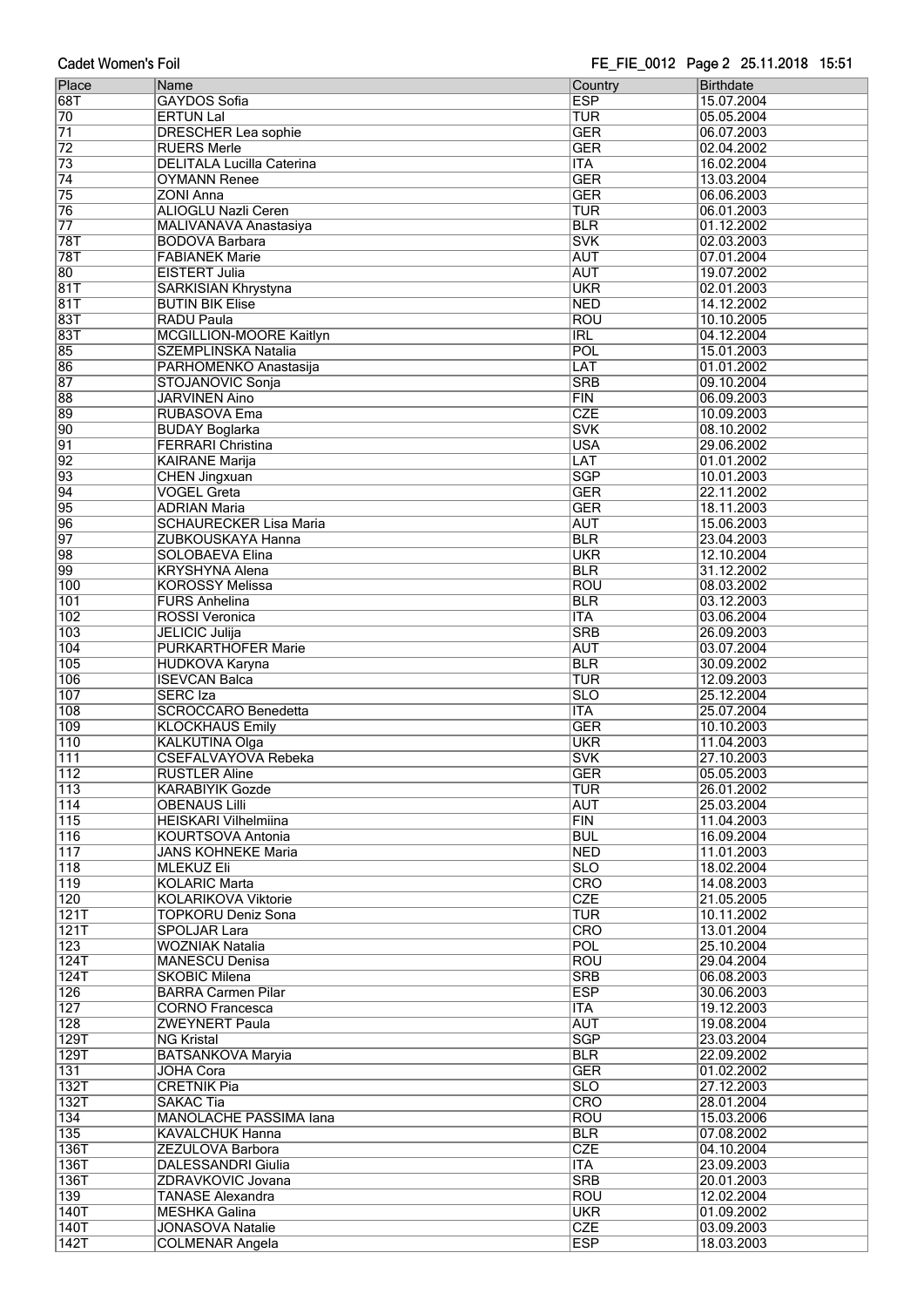| Cadet Women's Foil |      | FE_FIE_0012 Page 3 25.11.2018 15:51 |
|--------------------|------|-------------------------------------|
| Place              | Name |                                     |

| Place      | Name                | <b>Country</b> | <b>Birthdate</b> |
|------------|---------------------|----------------|------------------|
| $142$ T    | KENSY Helen         | <b>IAUT</b>    | 18.02.2004       |
| 144        | <b>RIESER Aimee</b> | <b>IAUT</b>    | 11.08.2004       |
| <b>DNF</b> | HUBER Pia           | <b>IAUT</b>    | 08.10.2003       |
|            |                     |                |                  |